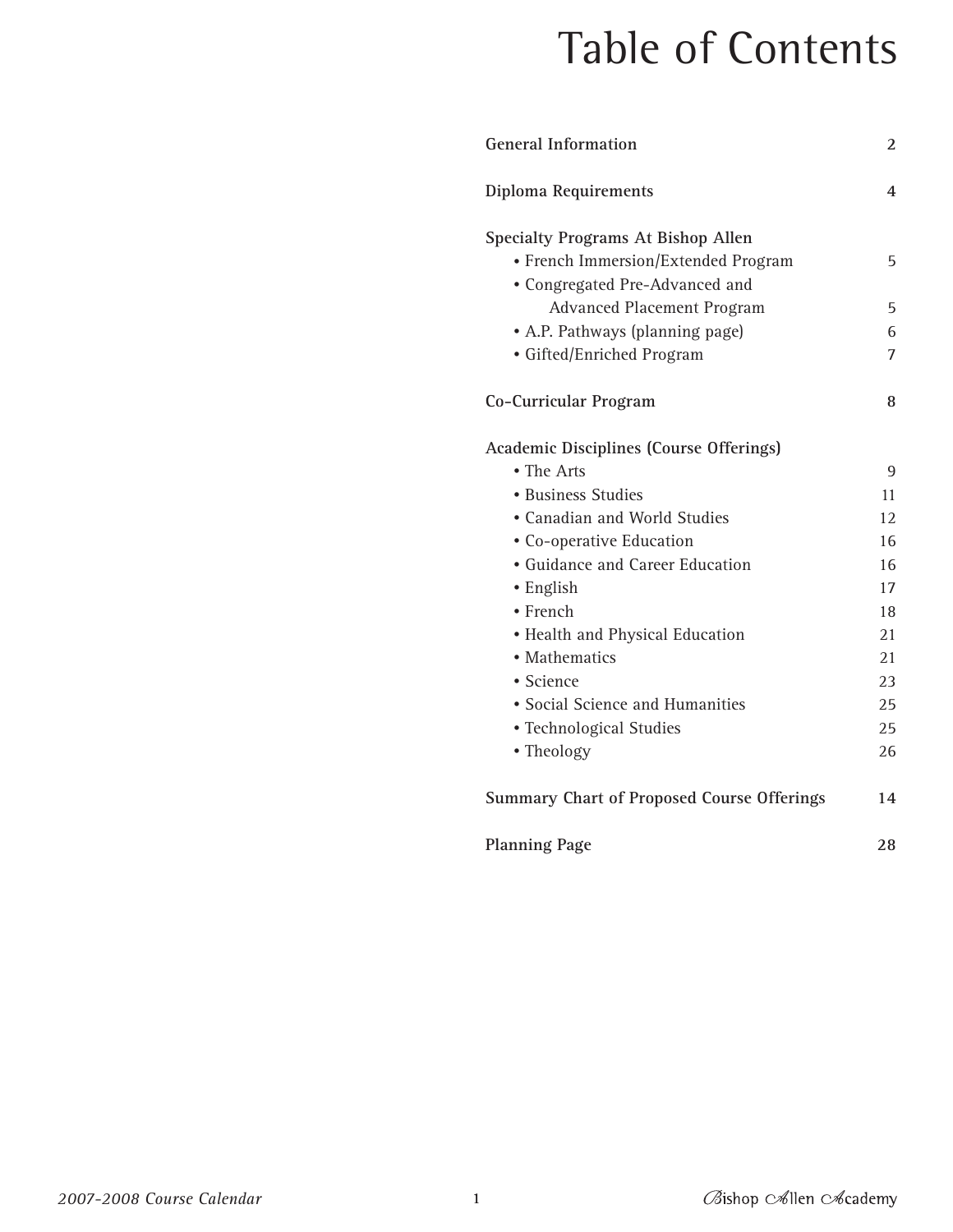# $\oslash$ ishop  $\oslash$ illen  $\oslash$ icademy

## **Mission Statement**

The Bishop Allen motto is *"Gaudete in Domino"*, that is, *"Rejoice in the Lord."* This motto serves as our community's focus.

At Bishop Allen Academy we incorporate the Board's mission statement as our guiding principle.

In a school community formed by Catholic beliefs and traditions, our Mission is to educate students to their full potential by providing:

- Leadership in the shared responsibility for education that exists among schools, students, families, parishes and the community.
- A safe and welcoming learning environment that is an example of Christian community.
- Role models of Gospel values and Catholic doctrines, teachings and beliefs.
- Guidance in what students need to learn.
- Instruction in the learning process itself.
- Religious, academic and technological instruction.
- Integration of Catholic, Christian beliefs into the total learning experience; and feedback on students' proficiency and performance.

# **Catholic Graduate Expectations**

The Bishop Allen graduate is expected to be:

- A discerning believer formed in the Catholic Faith community who celebrates the signs and sacred mystery of God's presence through word, sacrament, prayer, reflection and moral living.
- An effective communicator who speaks, writes and listens honestly and sensitively, responding critically in light of gospel values.
- A reflective, creative and holistic thinker who solves problems and makes responsible decisions with an informed moral conscience for the common good.
- A self-directed, responsible, lifelong learner who develops and demonstrates his/her God-given potential.
- A collaborative contributor who finds meaning, dignity and vocation in work which respects the rights of all and contributes to the common good.
- A caring family member who attends to family, school, parish, and the wider community.
- A responsible citizen who gives witness to Catholic social teaching by promoting peace, justice and the sacredness of human life.

# **Student Services Department**

*Mrs. H. Sbrocchi – Head • Mr. J. McCabe, Mrs. V. Pinto, Mr. M. Tuohy, Mr. J. Conroy - Youth Worker Mrs. L. Rinella-Secretary*

The aim of the Student Services Department is to assist students in three major areas:

#### **Student Development**

Students will learn to set and achieve learning goals, to take responsibility for their own learning and to understand how they learn best. Assistance with study skills, time management, problem solving and course selection will help in this process. Student Services maintains up-to-date information on school to work transition, apprenticeship, colleges, universities and scholarship opportunities.

#### **Interpersonal Development**

Interacting positively with others in a variety of situations both within and beyond the school is an important part of student development. Counsellors act as a liaison on behalf of students offering assistance and support with peers, teachers, parents and when necessary community agencies.

#### **Career Development**

Students are strongly encouraged to begin career exploration as soon as possible so that they will be informed and able to make appropriate choices. The Student Services Department provides classroom presentations, interest inventories, and career information sessions in the computer lab and maintains a wide variety of print materials for student use.

## **Exceptional Pupils**

Bishop Allen Academy is committed to the implementation of an inclusive model of educational service delivery incorporating the resources of the community in a collaborative way. In a spirit of partnership with the student, parents, the classroom teacher, Student Services counsellors and the administration, IPRC recommendations are made and implemented. Program supports may include: Peer Minister or peer helper, educational assistant support, monitoring by a resource teacher for organizational skills, compensatory strategies, and selfadvocacy skills. The Learning Strategies course for grade 9 students includes time management skills, planning for learning, self-advocacy, developing a personal learning profile and developing literacy and numeracy skills. Information on special education policies, programs, and a parent guide, are available by contacting Educational Services at Bishop Allen.

# **Scholarship Program**

Student Services at Bishop Allen has created a superior scholarship preparation program including:

- Workshops for students in grade 11 and 12
- Parent Scholarship Information Evening
- On-line sources of information
- Monthly newsletter
- Scholarship applications for students to summarize and organize their portfolios
- **A cross-curricular committee that reviews applications, nominates candidates, and supports students in preparing superior applications.**

# **Community Involvement Hours**

Community involvement activities may be completed at any time during Secondary School. These activities must take place outside the student's normal instructional hours and may not be activities that are counted towards a credit or through paid work, or by assuming duties normally performed by a paid employee. A booklet prepared by the TCDSB outlining the regulations for volunteer work is distributed to all grade 9 students and is also available in Student Services for all students and parents along with appropriate forms. Students first obtain approval for their proposed volunteer activity through their guidance counsellor, and will maintain and provide a record of their community involvement activities. The organizations or persons supervising the activities must confirm completion of the required **40 hours**. Total hours completed are recorded in the Annual Education Plan, on the final report card of each semester and on the Ontario Student Transcript.

## Øishop c∕∕illen c∕⁄cademy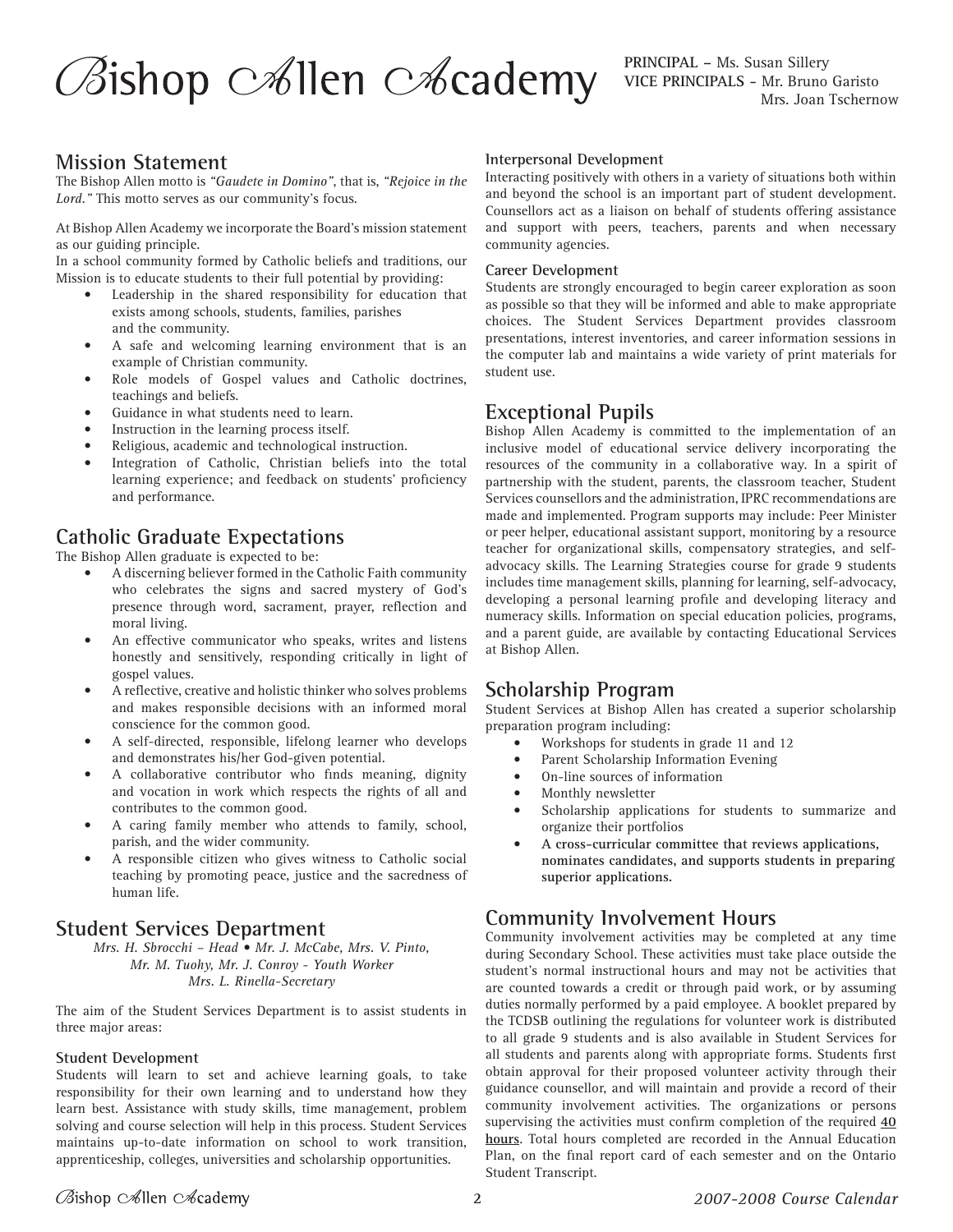# **Grade 10 Literacy Test**

All students must successfully complete the Ontario Secondary School Literacy Test in order to earn a Secondary School Diploma. Students will normally take this test in Grade 10. If a student is not successful, the areas in which the student requires remediation will be identified and the School Board will provide remedial assistance to these students. Students, who are not successful may re-write the test the following year. After having two opportunities to write the test students may take OLC4O1, in grade 12, to satisfy this diploma requirement.

Students requiring accommodations who have an Individual Education Plan (IEP), and who may, or may not, have been formally identified as exceptional by an Identification, Placement, and Review Committee (IPRC) will be entitled to accommodations such as alternative forms of print and extra time, although the content of the test will not be altered.

Students who have been identified as exceptional may request a deferral from the Principal. Students whose IEP indicates that they are not working towards the attainment of a Secondary School Diploma may, with parental consent and approval of the Principal, be exempted from participating in the test.

# **Course Coding**



#### **Grades 9 and 10 – ACADEMIC, APPLIED AND OPEN COURSES**

Academic courses present ideas and concepts emphasizing theory and abstract problems with some use of practical application. These courses are required for University and University/College courses in grades 11 and 12. Applied courses present ideas and concepts using practical applications and concrete examples. These courses lead to college and workplace courses in grades 11 and 12. Students may change streams after grade 9 without penalty, although a 30-hour non-credit course of cross-over materials can be found at www.ilccei.com. To change streams after grade 10 a student must take a transfer credit course. Open courses are suitable for all students.

#### **PREREQUISITES/RECOMMENDED BACKGROUND**

Certain courses build on knowledge and skills learned in previous courses. The calendar clearly indicates courses that require a certain prerequisite or recommended background.

#### **POINTS TO CONSIDER WHEN SELECTING SUBJECTS**

In choosing courses, you should consider your future aims, your plans after high school, and the requirements for entry into post-secondary educational institutions, etc.

You are responsible for making wise choices. Ask yourself the following questions:

- Have I included all the courses that are compulsory at my grade level? Have I included any compulsory credits that I have previously failed?
- Do I understand the content of each course?
- Do I have the prerequisite?
- Have I carefully considered all the courses available especially those at my grade level?
- Are my choices realistic: Do they reflect my level of achievement? My potential?
- Have I considered my future plans?
- Have I consulted my parents? My teachers? My counsellor?

#### **GRADE 9 PROGRAM**

Most grade nine courses are semestered. The exceptions are Religion, Mathematics, and the combination of Instrumental Music and Physical Education which run all year. Physical Education courses which are not combined with Instrumental Music are semestered courses.

## **Course Load**

**Bishop Allen students, in grade 12, are required to enrol in a minimum of three courses in each semester. Students who enrol in fewer than three courses adversely affect a school's budget and teacher entitlement. Thus, in the intent of the common good, students at Bishop Allen are required to enrol in a minimum of three courses in a semester.**

## **Course Changes**

Students are advised to choose their courses carefully. It is very difficult, and often impossible to change courses once scheduling has been completed. Course selections authorized by student and parent signatures are viewed as firm commitments for the entire year. Requests for changes in next year's program are normally not considered after June. Course transfers necessary because of poor progress (grade 9) or specific career plan changes (grade 12) may be considered only if space in the class permits. The deadline for course change requests for the above reasons is the end of the first week of each semester.

## **Dropping a Course**

Grade 11 and 12 students may drop a course after mid-term. Parental permission is required if a student is under 18 years of age. In accordance with the Ministry of Education's Policy on Full Disclosure, any course dropped more than five days after mid-term will remain as a permanent record on the student's transcript.

#### **PATHWAY COURSES FOR GRADES 11 AND 12**

Courses in grades 11 and 12 are grouped, based on the destination or pathway the student will choose after high school. Courses are designated U-University, M-University/College, C-College, and E-Workplace. University/College courses will have an M in the course code and are generally acceptable pre-requisites for both University and College programs although there are restrictions for specific university programs.

#### *2007-2008 Course Calendar*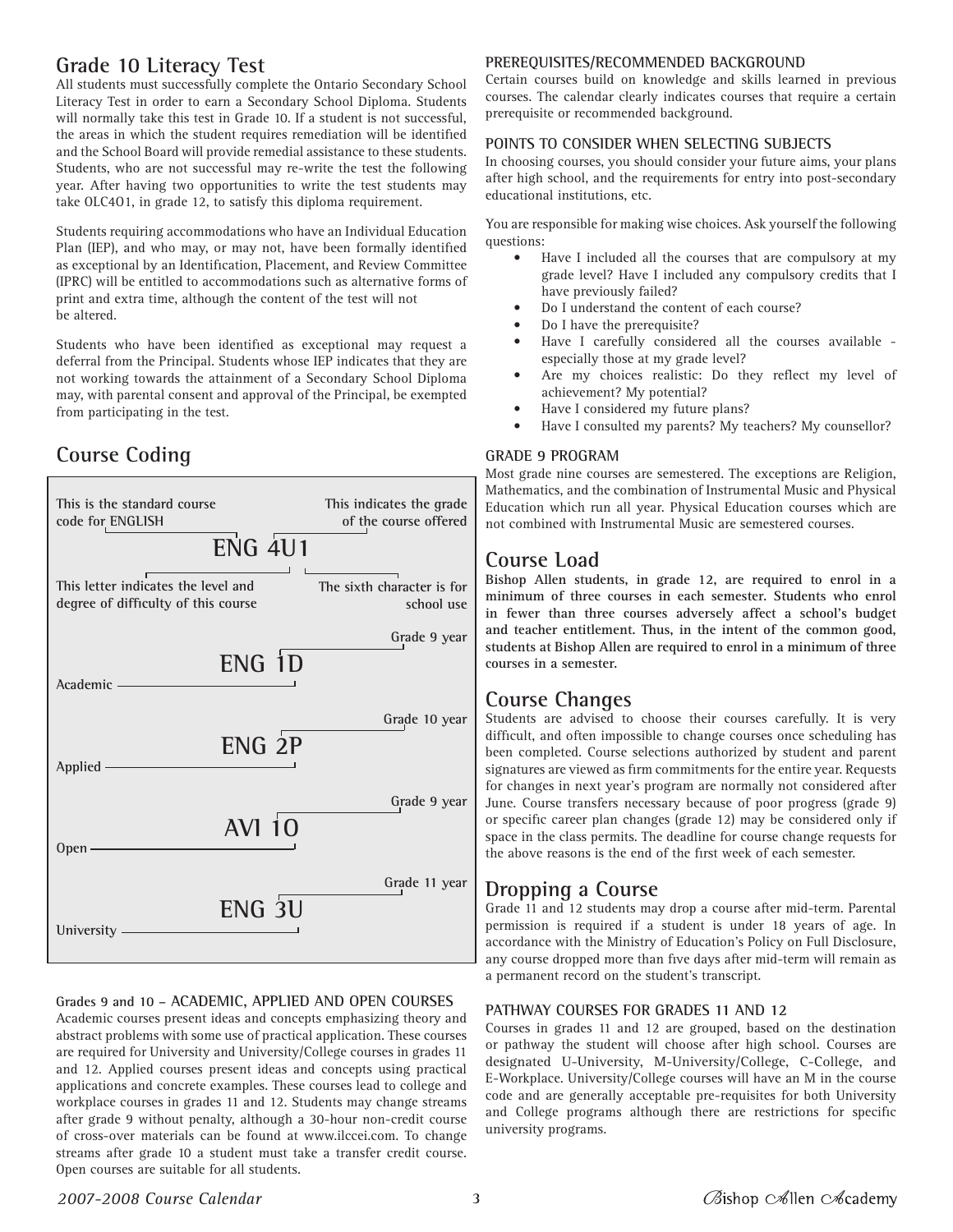## **ONTARIO SECONDARY SCHOOL DIPLOMA (OSSD)**

- **COMPULSORY CREDITS (Total of 18) are:**
	- 4 English one credit per grade • 1 French as a second language
	- 3 Mathematics at least one in Grade 11 or 12
	- 2 Science
	- 1 Canadian History
	- 1 Canadian Geography
	- 1 Arts (Visual, Music, Drama or Dance)
	- 1 Health and Physical Education
	- 1 Civics and Career Studies
	- 1 of English/Francais, or a third language or Social Science, or Canadian and World Studies,
		- or Co-op or Guidance and Career Education
	- 1 of Health and Physical Education or Business Studies or the Arts (Music, Art, Drama or Dance), or Co-op or Guidance and Career Education
	- 1 of Grade 11 or 12 Science or Grade 9 12 Technology, or Co-op or Guidance and Career Education

#### **ELECTIVE COURSES** – Total of 12

#### **ADDITIONAL REQUIREMENTS**

- 40 hours of Community Service
- Successful completion of the Literacy Requirement

#### **THE ONTARIO SECONDARY SCHOOL CERTIFICATE**

is granted to students who leave school before earning the Ontario Secondary School Diploma, provided they have earned the following credits:

#### **COMPULSORY CREDITS (total of 7)**

- 2 English
- 1 Canadian Geography or Canadian History
- 1 Mathematics
- 1 Science
- 1 Health and Physical Education
- 1 Arts or Technological Education

#### **AND OPTIONAL CREDITS** – Total of 7

7 credits selected by the student from available courses NOTE: In certain circumstances, the Principal may grant an exemption to a compulsory credit. If the student is under 18, parental permission is required.

#### **CERTIFICATE OF ACCOMPLISHMENT**

Students who leave school before fulfilling the requirements for the Ontario Secondary School Diploma or the Ontario Secondary School Certificate may be granted a Certificate of Accomplishment.

**THE FRENCH IMMERSION/EXTENDED FRENCH CERTIFICATE** For full requirements please see page 5.

**THE ADVANCED PLACEMENT INTERNATIONAL DIPLOMA (APID)** For full requirements please see page 6.

# **Ontario Student Transcript - OST**

A student's record of completed courses and required graduation diploma credits is recorded on the Ontario Student Transcript.

# **Music Certificates for Diploma Credit**

Satisfactory standing in Grade VIII Practical and Grade II Rudiments examinations taken at Royal Conservatory of Music, Toronto, are recognized by Ministry of Education as one Senior Grade 11 credit. Satisfactory completion of Grade IX Practical and Grade III Harmony examinations at the Royal Conservatory of Music are the equivalent of one Grade 12 credit. Students holding the above qualifications should bring their official conservatory transcripts to the Student Services office so these credits can be applied to their transcript.

# **Alternative Ways of Earning Credits**

The Independent Learning Centre (ILC) offers credit courses. A limited number of students may enrol for these courses, under specific guidelines outlined by the School Board.

# **Prior Learning Assessment and Recognition (PLAR)**

**Prior Learning includes the knowledge and skills that students have acquired outside secondary school. Students may be evaluated against the expectations outlined in provincial policy documents in order to earn up to 4 credits towards the Secondary School Diploma. PLAR procedures are carried out under the direction of the Principal who grants credits.**

# **Student Evaluation**

Each semester, student achievement is evaluated by continuous and final assessment. Evaluation procedures will be consistent with the expectations and outcomes of each icourse. On-going assessment focuses on in-class work, daily assignments, tests, projects, seminars and essays. Satisfactory attendance is essential for successful completion of each course studied. Final examinations for all students are held at the end of each semester. Medical certificates are required from students who miss exams due to illness.

# **Student Responsibilities and Attendance**

It is the responsibility of the student to be aware of, and to abide by, the code of conduct of the school as described in the student handbook. It is the responsibility of parents who choose to send students to Bishop Allen Academy to understand and accept this philosophy and these regulations as well as to actively support them. Attendance at class is compulsory, except in the case of illness. Absences should be in accordance with school procedures and with the prior knowledge of school officials. Students skipping class are liable to sanctions. Credits can be lost in the case of frequent absence other than for medical reasons. Punctuality at all classes is expected. It is a mark of respect for oneself and one's fellows.

# **Exit Programs**

For students leaving school prior to graduation or for those students graduating, but planning to enter the work force directly, as well as those who would like to delay post-secondary education, access is available to services offered by community agencies to support students in their search for employment and training. Contact Student Services for more information.

Øishop c∕ollen c∕ocademy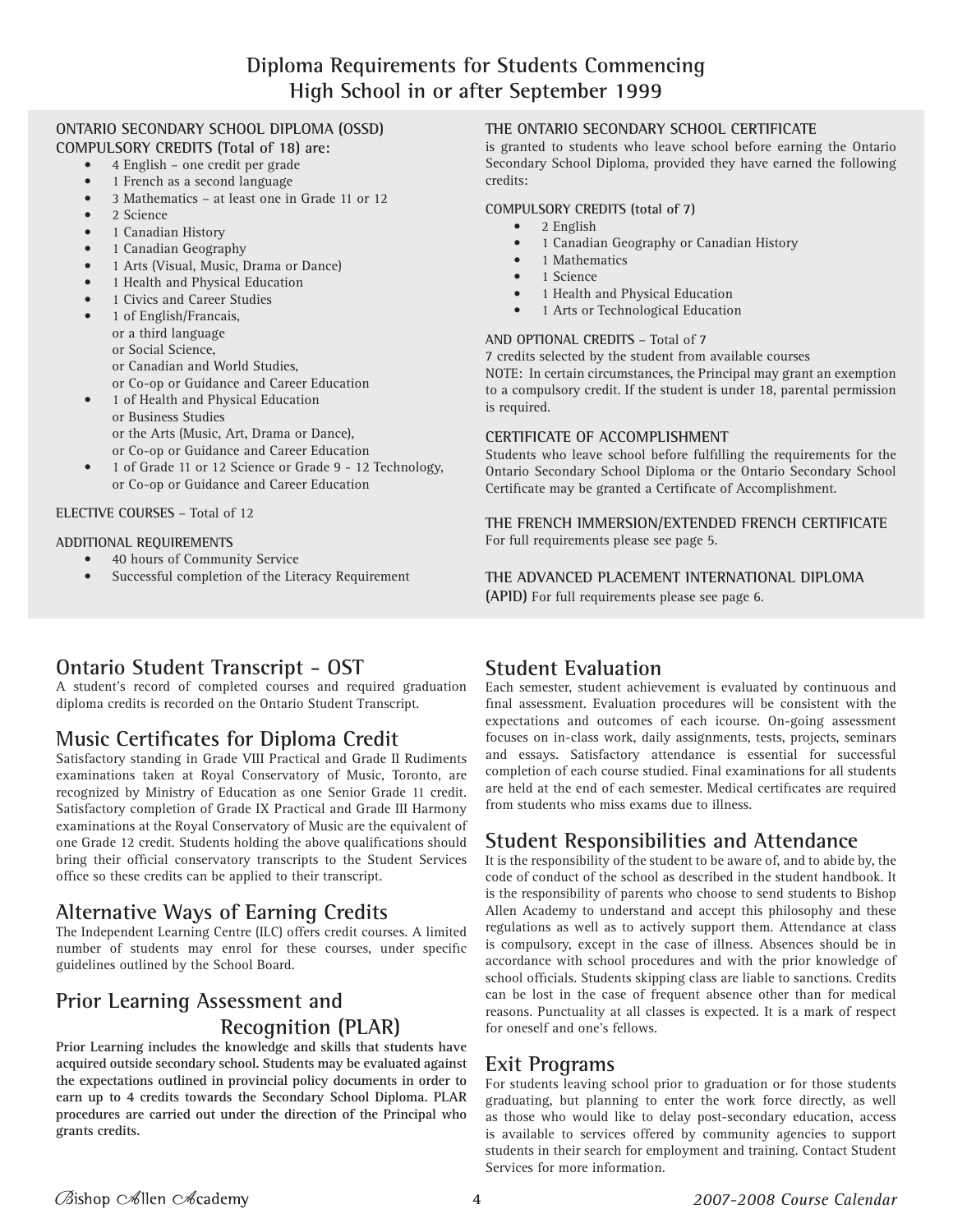# Specialty Programs at Bishop Allen

## **French Immersion/Extended Program**

Bishop Allen offers three different French Programs. In addition to the core French Program offered in all high schools, we have both Extended French and Immersion French.

The Extended French Program is designed for students who entered a late Immersion program in Grade 5.

The Immersion Program is designed for students who entered an early Immersion program in either Kindergarten or Grade 1. Bishop Allen is the Early Immersion Centre for all students west of Yonge Street in the TCDSB.

Both the Extended and Immersion French Programs require students to complete 10 credits in the French language as part of their Ontario Secondary School Diploma (OSSD). Students who meet these requirements will receive a Certificate of Proficiency from the Toronto Catholic District School Board.

#### **The Benefits of the program are:**

- Ability to communicate effectively in both oral and written French
- Increased opportunity for future study and scholarship
- Enhanced employability at home and abroad due to ability to function fluently in a French-speaking community or work environment
- Greater understanding and appreciation of francophone culture in Canada and around the world
- Development of a real sense of appreciation of Canada's cultural diversity based on personal experience, such as the annual excursion to St. Donat, Quebec
- Exposure to an international perspective in an increasingly globalized society
- Development of a sense of accomplishment and pride in having been challenged to master Canada's other Official Language
- Achievement of the Extended or Immersion Bilingual Certificate from the Toronto Catholic District School Board

#### **The Accomplishments speak for themselves as the program produces:**

- Many university scholarship recipients annually
- Active participants in student exchange programs provincially and internationally
- Annual winners at Regional and Provincial French Young Writers' Competitions
- Prominent participants and organizers of the "French for the Future" national conference
- Annual winners at Regional French Public Speaking Contests
- Excellent results on French Advanced Placement exams

Students in the Extended and Immersion programs are also preparing to write the AP exam. Grades 9 and 10 are Pre-AP preparation courses and students may write the AP French Language exam in either Grade 11 or Grade 12. The AP French Literature exam is recommended to be written in Grade 12.

#### **The French Immersion/Extended French Certificate**

Requires10 subjects to be taken in the French language. The opportunity to take these courses is available at Bishop Allen.

# **Congregated Pre-Advanced and Advanced Placement Program**

#### **Pre-Advanced Placement (Enriched) Program**

#### **- Grades 9 and 10:**

- Offered in Mathematics, English, Science and Social Sciences to interested, qualified students
- Introduced in the Grade 9 year with a focus on the development of habits of mind necessary for success in later years
- Follows the Ontario curriculum but is richer in depth and breadth and allows more time for enrichment activities: contests, field trips, in-depth discussions, guest lecturers, varied activities
- Leads to the Advanced Placement course in Grades 11 or 12

#### **Advanced Placement (AP) Program - Grades 11 and 12:**

- Students earn university credits while still in high school by preparing for and writing exams
- Successful completion of exams earns students advanced placement and/or credit in university
- Exams are recognized by universities throughout Canada, United States and Europe
- 33 courses are offered in 19 subject areas by approximately 13,000 high schools worldwide
- Exams are externally marked by the Educational Testing Service

#### **How does the AP program work at Bishop Allen?**

- AP courses of study will be offered in university-bound Mathematics, Science, English, French and Social Sciences courses
- Students may also study independently
- Exams are written in May at Bishop Allen and marked externally
- Students may write several exams to receive AP Scholar, AP National Scholar, or AP International Diploma designation
- Over 80% of students who have written AP exams at Bishop Allen were successful

#### **Benefits of the AP Program:**

- Students get a head start on the work they will encounter in university
- AP students are more likely to take additional university courses within the discipline of their AP coursework
- Studies have shown that AP students are more likely to maintain a high grade point average and graduate from university with honours than their university classmates of similar ability
- AP students who receive university credit or advanced placement into higher level university courses perform better than the non-AP students who have taken the introductory university courses
- Studies show that AP Calculus students with grades of 3 or better on the AP Exams outperform advanced or honours students from each of the 18 participating countries
- In the same study, AP Physics students who received an AP Exam grade of 3 or better on the AP Physics B or C exams performed as well as physics students from the top-performing nations of Norway, Sweden, and the Russian Federation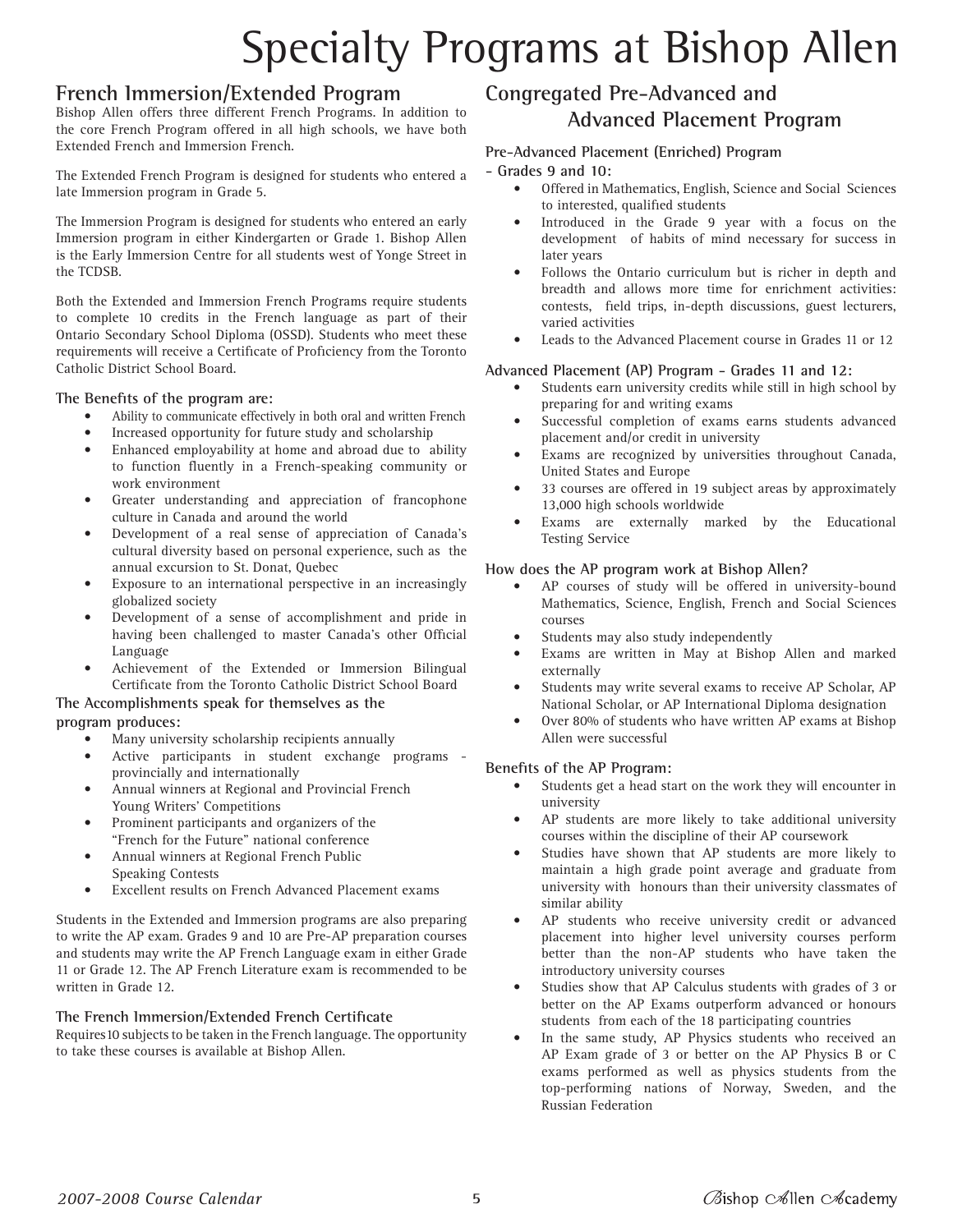# **Bishop Allen Academy Advanced Placement Diploma (APID) Requirements**

| <b>APID Requirements -</b><br>A total of 5 AP Exams<br>as follows: | Recommended<br>Preparation                                                                                                                                                         | AP Subjects Offered at BA<br>(AP exams are written in Grade<br>12 unless otherwise stated) | Independent<br><b>Exams Possible</b>                                                      |
|--------------------------------------------------------------------|------------------------------------------------------------------------------------------------------------------------------------------------------------------------------------|--------------------------------------------------------------------------------------------|-------------------------------------------------------------------------------------------|
| 1. TWO AP Exams each<br>in a DIFFERENT LANGUAGE                    | Pre-AP English - Grade 9 and 10                                                                                                                                                    | AP English Language<br>(Written in Grade 11)<br>AP English Literature                      | AP Spanish Language<br>AP Spanish Literature<br>AP German Language<br>AP Italian Language |
|                                                                    | French Immersion/Extended<br>French - Grade 9 and 10 OR<br>3U Core French - Grade 11                                                                                               | AP French Language Written in<br>Grade 11 OR after 4U Core French<br>AP French Literature  | AP Chinese Language<br>AP Japanese Language<br>AP Russian Language<br>(available in 2008) |
| 2. ONE AP Exam<br>designated as offering<br>a global perspective   | Pre-AP Geography - Grade 9<br>Pre-AP Geography-Gr. 9<br>Pre-AP History - Gr. 10<br>HRT3MP Ancient Civilizations/<br>World History<br>• Mandatory for World<br>History Exam writers | AP World History                                                                           | AP Government and Politics<br>AP Human Geography                                          |
| 3. ONE AP Exam from<br>sciences OR mathematics                     | Pre-AP Math - Grade 9, 10 & 11                                                                                                                                                     | <b>AP Calculus AB</b>                                                                      | <b>AP</b> Statistics<br>AP Environmental Science                                          |
|                                                                    | Pre-AP Science - Grade 9 and 10<br>AND one or more of:                                                                                                                             |                                                                                            |                                                                                           |
|                                                                    | • Pre-AP Biology                                                                                                                                                                   | <b>AP Biology</b>                                                                          |                                                                                           |
|                                                                    | • Pre-AP Chemistry                                                                                                                                                                 | <b>AP Chemistry</b>                                                                        |                                                                                           |
|                                                                    | • Pre-AP Physics                                                                                                                                                                   | AP Physics B                                                                               |                                                                                           |
| 4. ONE additional AP Exam<br><b>EXCEPT</b> English and/or          |                                                                                                                                                                                    | <b>AP Psychology</b><br>(Written in Grade 11 or 12)                                        | AP Economics: Macro<br>AP Economics: Micro                                                |
| Foreign Language exams                                             | Pre-AP Math - Grade 9, 10 & 11                                                                                                                                                     | <b>AP Calculus</b>                                                                         | <b>AP Art History</b><br>AP Latin Literature                                              |
|                                                                    | Pre-AP Science Grade 9 and 10<br>AND:                                                                                                                                              |                                                                                            | AP Music Theory<br>AP Studio Art                                                          |
|                                                                    | • Pre-AP Biology                                                                                                                                                                   | <b>AP Biology</b>                                                                          |                                                                                           |
|                                                                    | • Pre-AP Chemistry                                                                                                                                                                 | <b>AP Chemistry</b>                                                                        |                                                                                           |
|                                                                    | • Pre-AP Physics                                                                                                                                                                   | AP Physics B                                                                               |                                                                                           |

#### **APID Additional Information**

1. AP Russian Language Exam will be available in 2008.

2. A student may submit a letter from an administrator verifying the student's mastery of a language not currently available within the AP suite of exams. However, a student who utilizes this option must submit an additional AP Exam from another content area. Thus, all students, however they satisfy the two-exam English and foreign language requirement, must submit a total of five AP Exam grades of 3 or higher to qualify for the APID.

3. Students who wish to write AP exams in grades other than those suggested may do so with permission.

#### **Honors APID Requirements**

An Honors APID will be available to students who meet the two following criteria:

• Achieve an average of 3.5 on their five AP Exam grades

• Submit an acceptable essay of 1,000-1,500 workds on an aspect of world citizenship, global awareness or intercultural understanding. Essay topics will be developed annually by a College Board committee and posted to the AP Central Web site (and publicized at international meetings and conferences). Essays will be evaluated according to a set of assessment rubrics devised by the committee.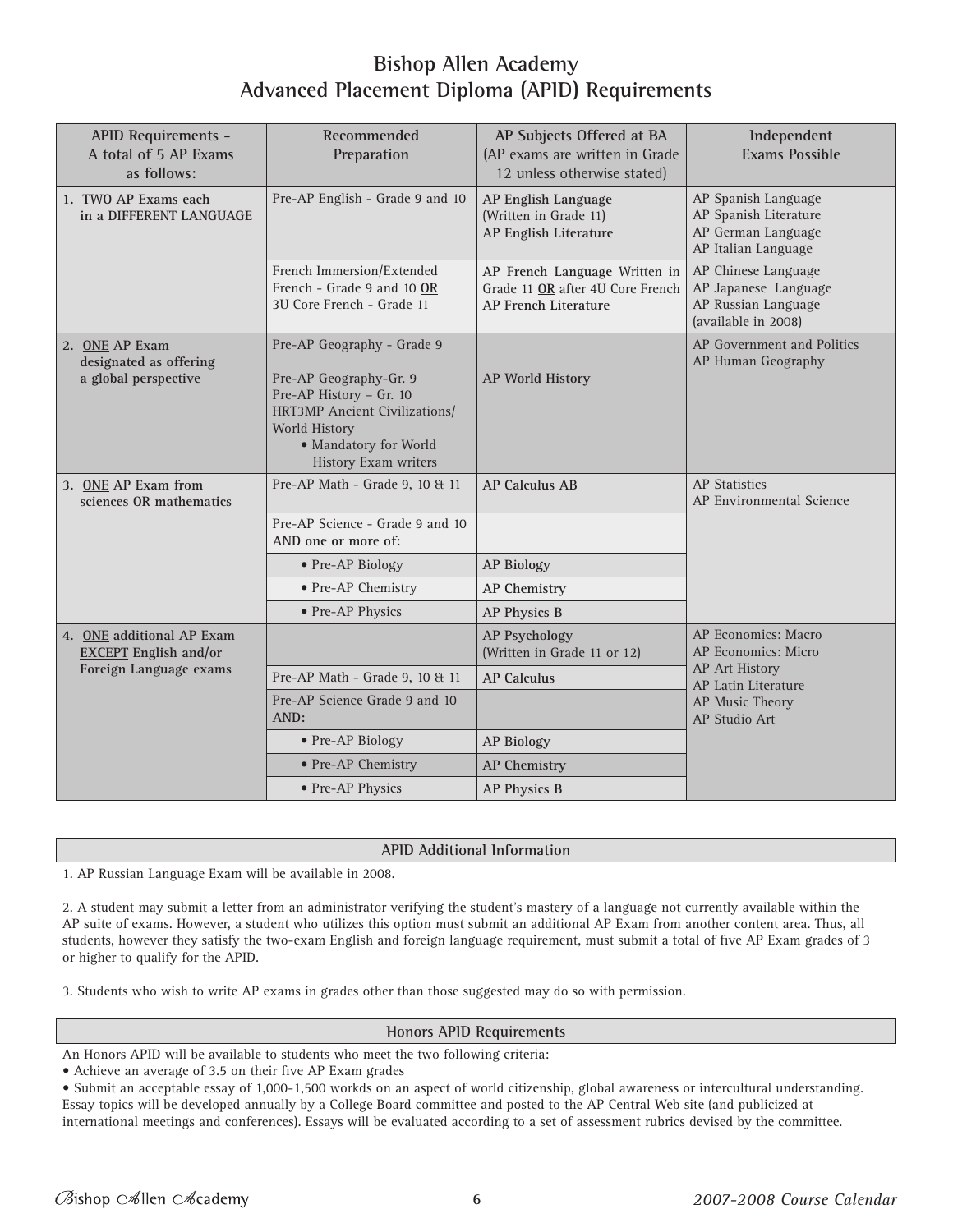| Award                       | Requirements                                                                     | AP Subjects Offered at BA                                                                                  | Independent Exams Possible                                                                                                   |
|-----------------------------|----------------------------------------------------------------------------------|------------------------------------------------------------------------------------------------------------|------------------------------------------------------------------------------------------------------------------------------|
| <b>AP National Scholar</b>  | • Any 5 AP Exams<br>• Grades of 4 or higher on<br>5 AP Exams                     | AP English Language<br>AP French Language<br>AP Eng Literature<br>AP French Literature<br>AP World History | AP Spanish Language<br>AP Spanish Literature<br>AP German Language<br>AP Human Geography<br>AP Italian Language              |
| AP Scholar with Distinction | • Any 5 AP Exams<br>• Average grade 3.5<br>• Grade 3 or higher on<br>5 AP Exams  | AP Calculus AB<br>AP Biology<br>AP Chemistry<br>AP Physics B                                               | AP Government and Politics<br><b>AP</b> Statistics<br>AP Environmental Science<br>AP Economics: Macro<br>AP Economics: Micor |
| AP Scholar with Honor       | • Any 4 AP Exams<br>• Average grade 3.25<br>• Grade 3 or higher on<br>4 AP Exams | AP Psychology                                                                                              | AP European History<br>AP Art History<br>AP Latin Literatur<br>AP Music Theory                                               |
| <b>AP</b> Scholar           | • Any 3 AP Exams<br>• Grade 3 or higher on<br>3 AP Exams                         |                                                                                                            | AP Studio Art<br>AP Chinese Language and<br>AP Japanese Language<br>AP Russian Language<br>(available in 2008)               |

# **Advanced Placement Awards Requirements**

# **The Advanced Placement International Diploma (APID)**

The Advanced Placement International Diploma (APID) is a globally recognized certificate for students with an international outlook. The APID challenges a student to display exceptional achievement on AP Exams across several disciplines. Universities worldwide utilize the APID in admissions.

By May 2006, to earn an APID a student must earn grades of 3 or higher on at least five AP Exams in the following content areas:

**1. Two AP Exams from two different languages selected from English and foreign languages:**

AP English Language & Composition, AP English Literature & Composition, AP French Language, AP French Literature, AP German Language, AP Spanish Language, AP Spanish Literature, AP Italian Language & Culture, AP Chinese Language & Culture, AP Japanese Language & Culture, Russian Language & Culture

#### **2. One AP Exam designated as offering a global perspective:**

AP World History, AP Human Geography, AP Government & Politics: Comparative

**3. One exam from the sciences or mathematics content areas:** AP Calculus AB, AP Calculus BC, AP Biology, AP Chemistry, AP Physics

**4. One (or two) additional exam(s) from among any content areas except English and foreign languages. These include the content areas already described as well as history, social sciences and arts:** AP European History, AP Psychology, AP World History, AP Human Geography, AP Government & Politics: Comparative, AP Art History, AP Latin Literature, AP Latin: Vergil, AP Music Theory, AP Studio Art: Drawing, AP Studio Art: 2-D Design, AP Studio Art: 3-D Design

#### **Honors**

An Honors APID will be available to students who meet the two following criteria:

• Achieve an average of 3.5 on their five AP Exam grades.

• Submit an acceptable essay of 1,000-1,500 words on an aspect of world citizenship, global awareness, or intercultural understanding. Essay topics will be developed annually by a College Board committee and posted to the AP Central Web site (and publicized as well at international meetings and conferences). Essays will be evaluated according to a set of assessment rubrics devised by the committee.

# **Enriched/Gifted Program**

At Bishop Allen Academy, the philosophy of the Gifted Program is embodied in the acronym SAGE:

| Service    | To find real problems and solutions in the school   |
|------------|-----------------------------------------------------|
|            | and community                                       |
| Awareness  | To develop awareness, understanding and             |
|            | acceptance of oneself and others                    |
| Giftedness | To nurture intellectual, social and emotional gifts |
| Experience | To work in stimulating and supportive               |
|            | environments                                        |
|            | To develop leadership skills                        |
|            |                                                     |

#### **Model of Delivery**

The Gifted Program is a co-curricular program of events and activities created primarily for IPRC'd gifted students. Students are provided with a menu of available activities and experiences that run almost every day. From these, students select activities that interest them and that would be enriching for them.

Each month, students in the SAGE Program are called to a meeting where they learn about exciting upcoming events and are invited to participate. Guest speakers are often invited to these meetings to present students with new ideas and opportunities. Student speakers are also on hand to speak about their involvement in activities and to encourage the participation of their peers. Students are also invited to a one-on-one meeting with the gifted facilitator to establish their interests and goals. They are encouraged to make appointments at any time to work on entrance applications for programs with limited enrolment, to prepare scholarship applications, to develop new initiatives and to discuss any other interests or concerns.

#### **Enrichment Opportunities for Gifted and Highly Motivated Students**

Activities available to students vary from year to year depending on availability and on student interest. Examples of some of these activities are:

**Scholarship Preparation:**

- Workshops beginning in Grade 9 to develop secondary school portfolios
- Preparation of scholarship applications

**University day trips:**

- University of Toronto Secondary Gifted Conference "Challenges in the New Millennium"
- University of Waterloo "Women in Math Day"

#### *2007-2008 Course Calendar*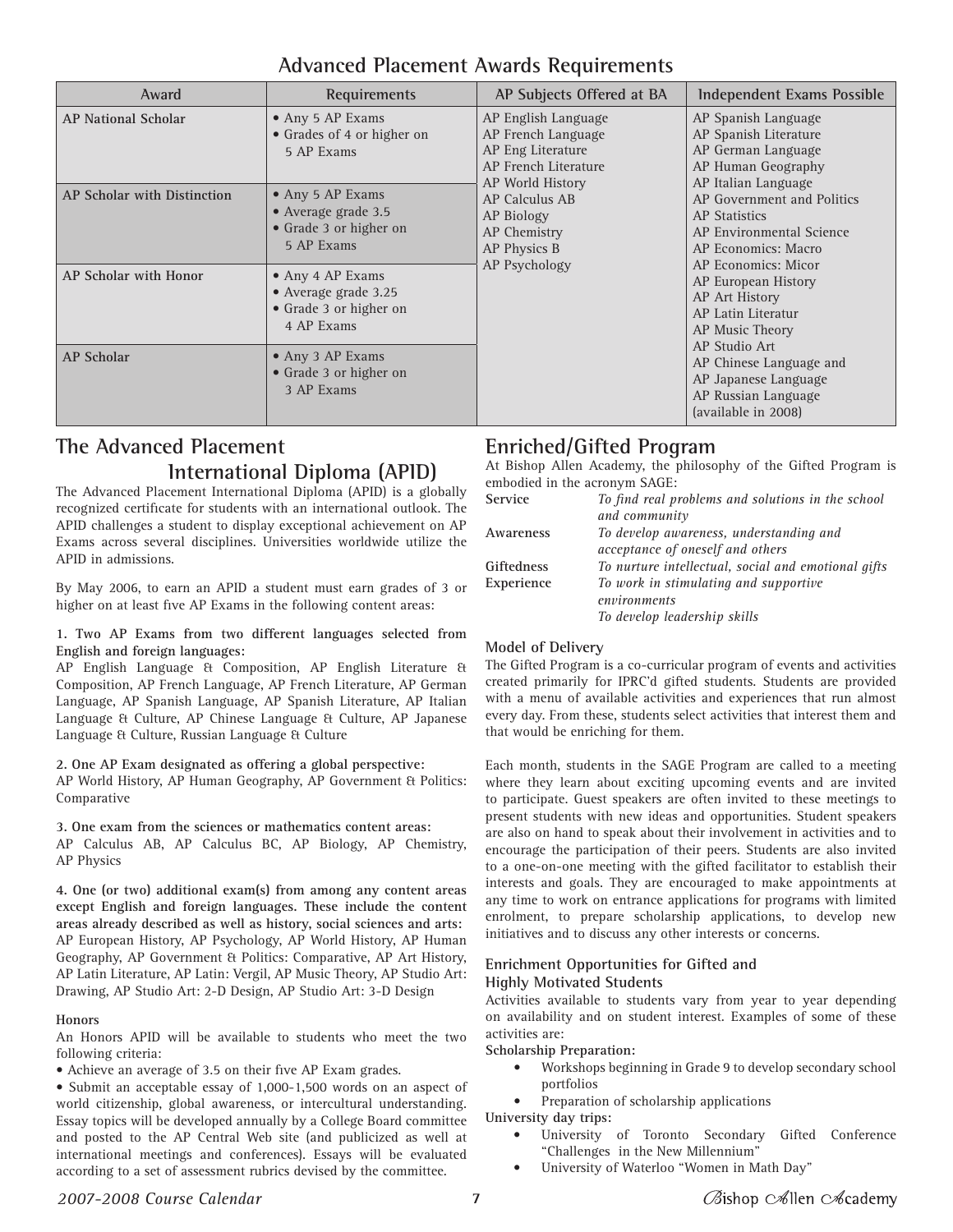#### • University of Guelph "Interaction"

**One day and overnight field trips:**

- The Royal Ontario Museum lab and/or workshop
- Live theatre productions and workshops such as those offered by the Canadian Stage Company
- World Affairs Conference
- Canadian Club Luncheon at the Royal York Hotel
- Queen's University mini-enrichment week
- McGill University Model UN
- Exposure to Encounters with Canada enrichment weeks in Ottawa

#### **Ongoing enrichment activities:**

- Model UN debating (approximately 3 each year)
- Destination Imagination an international creative thinking challenge
- Exposure to U of T Mentorship Program
- Ontario Science Centre School (one semester)
- U of T daVinci Engineering Program
- Writing Contests
- Math and Science Contests

#### **Volunteer opportunities:**

- Student-run Blood Donor Clinics
- Peer Tutoring in the Peer Tutoring Centre
- Opportunities through Make-a-Wish Foundation
- **Leadership opportunities:** • Duke of Edinburgh Award Program
	- Ontario Leadership Workshop/Seminar (COLS/COLWO)
	- Student-run city-wide public speaking contests
	- Workshop leaders at OISE/UT gifted conference "Journey of Discovery"
	- Student-led cancer hair-cutting initiative "Locks of Hope"
	- Chair opportunities at the Catholic Secondary School United Nations Assembly (CSUNA)
	- School Ambassador opportunities

#### **Exposure to Exciting Summer Programs:**

- Deep River Science Academy
- Shad Valley
- Foreign exchange programs
- Outward Bound
- U of T daVinci Engineering Program
- Queen's University Quasar Camp
- Scouts Extreme Adventures

**New activities are added every year, based on student interest and ingenuity.**

# **Co-Curricular Program**

The secret of a successful high school education lies in the students' ability to combine the academic curriculum with co-curricular interests. The staff at Bishop Allen offers a wide selection of after-school activities. Students are encouraged to take advantage of these clubs, teams and other opportunities. This involvement will produce lasting memories of high school and is a critical component of many scholarship portfolios.

# **Spiritual Life and**

#### **Community Service**

- Advent Ceremonies
- Social Action Events
- Lenten Projects
- Liturgies
- Prayer
- Reconciliation
- Retreats
- Students' Chaplaincy Team (ACT)

#### **Arts - Drama**

- Annual School Play
- Stage Crew
- Improv Team
- Drama Club

#### **Music**

• Music Council

Øishop c∕∕illen c∕⁄cademy

- Concert Band
- Stage Band • Orchestra
- Choir

# **Leadership**

- **Development**
- Student Council • Duke of Edinburgh
- Award Program
- Camp Olympia
- Bishop Allen Student Leadership Organization (BASLO)
- Catholic Student Leadership Impact Team
- Grade Nine Orientation Camp at Muskoka Woods • Ontario Catholic Student
- Council Federation (OCSCF)
- Empowered Student Partnerships (ESP)
- **Athletics** • Badminton
- Baseball
- Basketball
- Cross-country
- 
- Cheerleading
- Golf
- Hockey
- Skiing/Snowboarding
- Soccer • Softball
- Swimming
- Tennis
- Track and Field
- Volleyball
- Intramurals
- Athletic Banquet
- Athletic Council
- Winter Activity Day

**Other Activities**

• Mock trial teams • Spirit weeks • Wake-a-thon • Weight Room • Prom Committee • Carnival

• Dances

*2007-2008 Course Calendar*

• Public Speaking Contests • Math and Science Contests • Open Door Dinner • Festival of Hope

# **Creative Activities**

8

- Newspaper "Freshly Pressed"
- Yearbook
- Writer's Club

**Literary**

- Festival of the Word
- **Clubs** • Anime Club
	- Black Heritage Collective

 Concerned about Oppressed People and the Environment) • Student Gov't Grade Reps

- Computer Club
- Debating Club
- Dragon Boat Team

• Outdoors Club • S.C.O.P.E. (Students

- Film Club
- Guitar Club • Library Club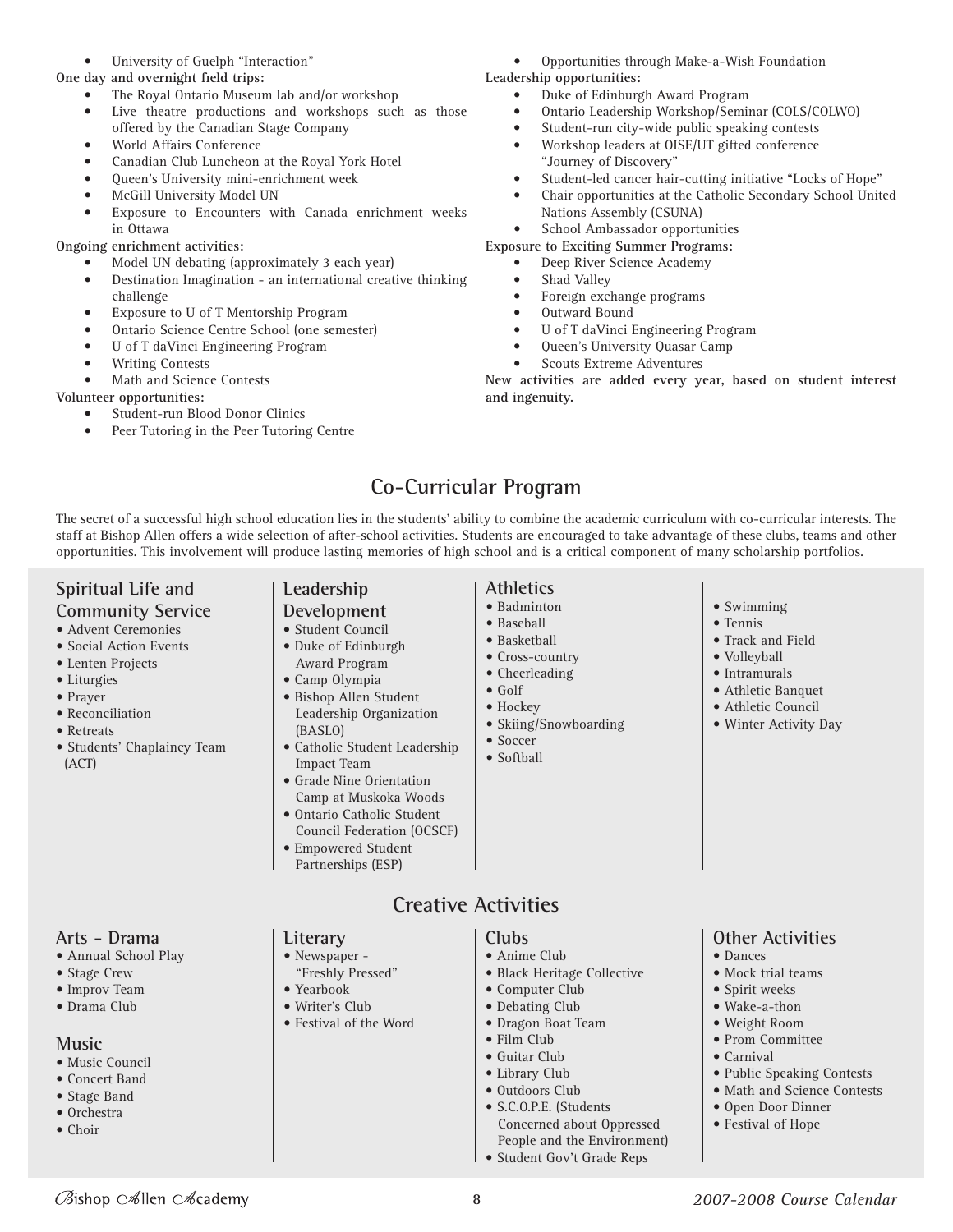# The Arts

# **Dramatic Arts**

#### **ADA101 - Dramatic Arts, Grade 9, Open – 1 Credit**

This course emphasizes the active and enjoyable exploration of dramatic forms and techniques, using material from a wide range of authors, genres, and cultures. Students will construct, discuss, perform, and analyze drama, and then reflect on the experiences to develop an understanding of themselves, the art form, and the world around them. Students also attend a variety of theatre performances.

#### **ADA201 - Dramatic Arts, Grade 10, Open - 1 Credit**

This course requires students to actively explore dramatic forms and techniques, using their own ideas and concerns as well as sources selected from a wide range of authors, genres, and cultures. Student learning will include identifying and using the principles of space, time, voice, and movement in creating, sustaining, and communicating authentic roles within a drama. Students will assume responsibility for decisions made in the creation and presentation of the drama, and will analyse and reflect on the experience. Students also attend a variety of theatre performances.

#### **ADA3M1 - Dramatic Arts, Grade 11, University/College Preparation – 1 Credit**

This course requires students to put together and perform dramatic presentations that deal with a variety of issues from the past and present. Students will analyse, interpret, and perform works of drama from various cultures, including Western plays from around 1900. Students will also do research on different acting styles and conventions for their presentations, create original works, and analyse the functions of playwright, director, actor, technician, and audience. **Ministry Pre-requisite - Grade 9 and/or 10 Dramatic Arts**

#### **ADA4M1 – Dramatic Arts, Grade 12, University/College Preparation – 1 Credit**

This course requires students to experiment with forms and conventions in dramatic literature, and to create, script, and present original and adapted works. Students will do research on dramatic forms, conventions, themes, and theories of acting and directing from different historical periods, and apply their knowledge of these in interpreting dramatic literature, including Canadian works and works from various cultures in the late twentieth century. Students will also examine the significance of dramatic arts in various cultures.

**Ministry Pre-requisite - Grade 11, Dramatic Arts, University/College**

# **Music - Band**

#### **AMI101 – Band-Experienced, Grade 9, Open – 1 Credit**

This course emphasizes the performance of music at a level that strikes a balance between challenge and skill and is aimed at developing technique, sensitivity, and imagination. Students will participate in creative activities that teach them to listen with understanding. They will also learn correct musical terminology and its appropriate use. Students will be given the opportunity to play in the Band/Orchestra and will be expected to attend rehearsals, concerts, and festivals. **Suggested Pre-requisite - This course is recommended to students with elementary band experience.**

#### **AMI102 – Band-Beginner, Grade 9, Open – 1 Credit**

This course is directed to students who have had minimal or no experience with a band instrument (woodwinds, brass, and percussion). This course emphasizes the performance of music at a beginning level that strikes a balance between challenge and skill and is aimed at developing technique, sensitivity, and imagination. Students will participate in creative activities that teach them to listen with understanding. They will also learn correct musical terminology and its appropriate use.

#### **AMI201 – Band, Grade 10, Open - 1 Credit**

This course emphasizes performance of music at an intermediate level that strikes a balance between challenge and skill. Student learning will include participating in creative activities and listening perceptively to develop a thorough understanding of the language of music, including the elements, terminology, and history. **Suggested Pre-requisite - Grade 9 Band**

#### **AMI3M1 - Band, Grade 11, University/College Preparation - 1 Credit**

This course emphasizes the appreciation, analysis, and performance of various kinds of music, including baroque and classical music, popular music, and Canadian and non-Western music. Students will perform technical exercises and appropriate repertoire, complete detailed creative activities, and analyse and evaluate live and recorded performances. They will continue to increase their understanding of the elements of music while developing their technical and imaginative abilities. **Ministry Pre-requisite – Grade 9 or 10 Band**

#### **AM14M1 – Band, Grade 12, University/College Preparation – 1 Credit**

This course emphasizes the appreciation, analysis, and performance of music from the romantic period and from the twentieth century, including jazz, popular music, art music, and Canadian and non-Western music. Students will concentrate on developing interpretive skills and the ability to work independently. They will also complete complex creative projects in which they make use of new technologies. **Ministry Pre-requisite – Grade 11 Band, University/College**

## **Music - Strings**

#### **AMS1O1 – Strings, Grade 9, Open – 1 Credit**

This course is recommended for students with at least one year of experience on violin, viola, cello, or bass. This course emphasizes the performance of music at a level that strikes a balance between challenge and skill and is aimed at developing technique, sensitivity, and imagination. Students will participate in creative activities that teach them to listen with understanding. They will also learn correct musical terminology and its appropriate use. Students will be given the opportunity to play in the Intermediate Orchestra and will be expected to attend rehearsals, concerts, and festivals.

#### **AMS2O1 – Strings, Grade 10, Open – 1 Credit**

This course emphasizes performance of music at an intermediate level that strikes a balance between challenge and skill. Student learning will include participating in creative activities and listening perceptively to develop a thorough understanding of the language of music, including the elements, terminology, and history.

**Suggested Pre-requisite – Grade 9 Strings**

#### **AMS3M1 – Strings, Grade 11, University/College Preparation – 1 Credit**

This course emphasizes the appreciation, analysis, and performance of various kinds of music, including baroque and classical, popular music and Canadian and non-Western music. Students will perform technical exercises and appropriate repertoire, complete detailed creative activities, and analyse and evaluate live and recorded music performances. They will continue to increase their understanding of the elements of music while developing their technical and imaginative abilities.

**Ministry Pre-requisite – Grade 9 or 10 Strings**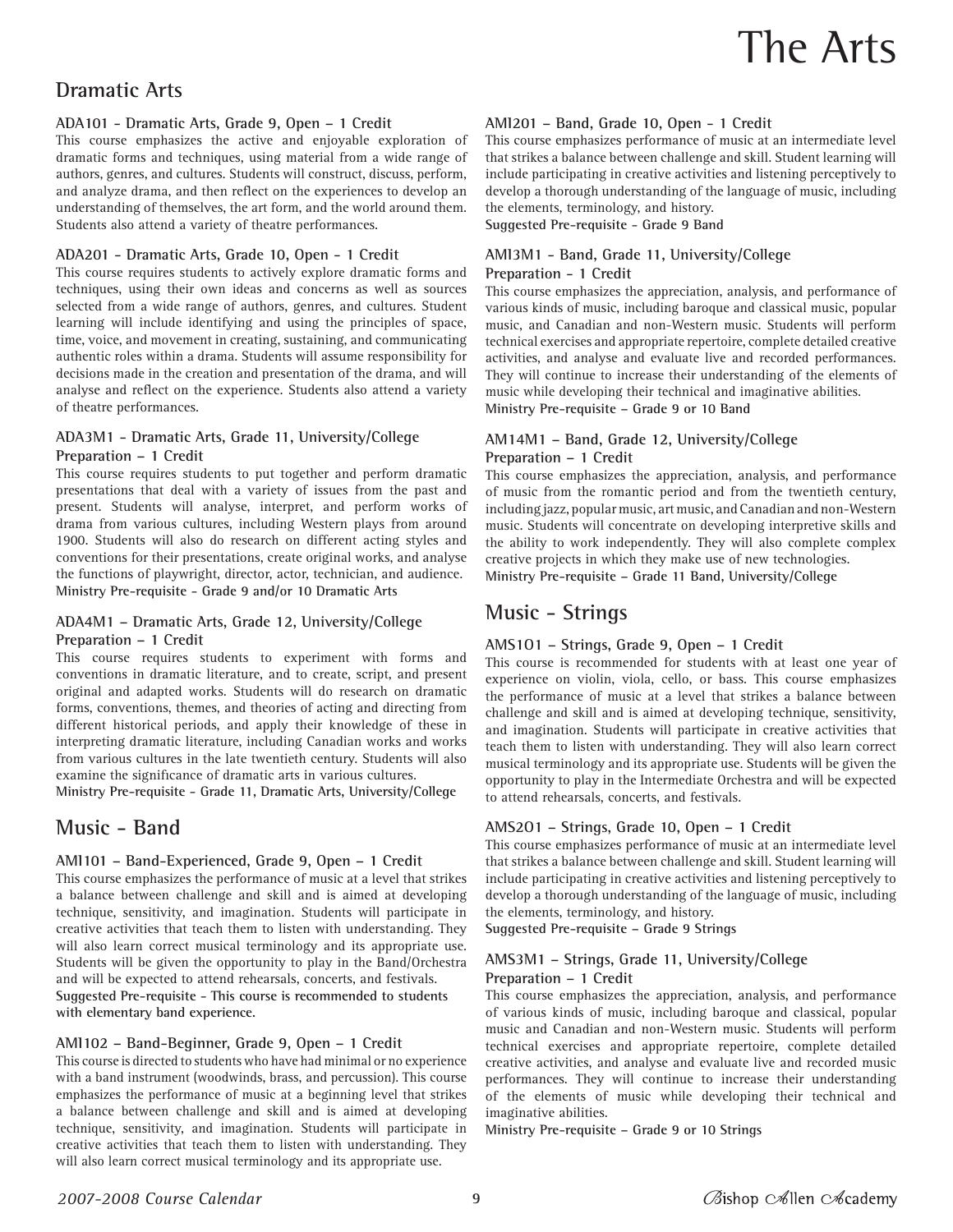# The Arts

# **AMS4M1 – Strings, Grade 12, University/College**

**Preparation – 1 Credit**

This course emphasizes the appreciation, analysis, and performance of music from the romantic period and from the twentieth century, including jazz, popular music, art music, and Canadian and non-Western music. Students will concentrate on developing interpretive skills and the ability to work independently. They will also complete complex creative projects in which they make use of new technologies. **Ministry pre-requisite – Grade 11 Strings**

# **Music - Vocal**

#### **AMV101 – Vocal Music, Grade 9, Open - 1 Credit**

This course will allow you to understand and improve your own singing voice and vocal range. This course emphasizes the performance of music at a level that strikes a balance between challenge and skill and is aimed at developing technique, sensitivity, and imagination. Students will participate in creative activities that teach them to listen with understanding. They will also learn correct musical terminology and its appropriate use. It includes ensemble rehearsals and performances with opportunities for solo work. Vocal students will be expected to attend rehearsals, concerts, and music festivals. No experience is necessary.

#### **AMV201 – Vocal Music, Grade 10, Open - 1 Credit**

Music and singing are a big part of our life and culture. This course will allow you to understand and improve your own singing voice and vocal range. It includes ensemble rehearsals and performances with opportunities for solo work. The course also develops your sight singing and ear training and includes music theory and history. No experience is necessary.

#### **AMV3M1 – Vocal Music, Grade 11, University/College Preparation - 1 Credit**

This course centres on individual and group development of vocal technique and production. Various styles of music will be studied and performed, including vocal jazz. Improvisation will also be introduced. Studies in musical theory, history and keyboarding will continue at a more advanced level. Students will have the opportunity to develop their self-confidence and leadership skills in numerous ways such as leading vocal warm-ups. This is an Arts' focus course.

**Ministry Pre-requisite – Grade 10 Music or Vocal Music**

#### **AMV4M1 – Vocal Music, Grade 12, University/College Preparation - 1 Credit**

This course is a continuation of AMV3M1 and all skills from vocal technique to music theory will be further developed. More emphasis will be placed on solo work and improvisation. Students will be given the opportunity to experience the role of a music teacher through leading vocal warm-ups, teaching and tutoring beginning music theory and conducting.

**Ministry Pre-requisite – Grade 11 Vocal Music**



# **Visual Arts**

**NOTE: All Visual Arts students will be expected to purchase personal materials for the program.**

#### **AVI101 – Visual Arts, Grade 9, Open – 1 Credit**

This course offers an overview of visual arts as a foundation for further study. Students will become familiar with the elements and principles of design and the expressive qualities of various materials through working with a range of materials, processes, techniques and styles. They will learn and use methods of analysis and criticism and will study the characteristics of particular historical art periods and a selection of Canadian art and the art of other cultures.

#### **AVI201 - Visual Arts, Grade 10, Open - 1 Credit**

This course emphasizes learning through practice; building on what students know; and introducing them to new ideas, materials, and processes for artistic thinking and experimentation. Student learning will include the refined application of the elements and principles of design, incorporating the creative and design processes, and the relationship between form and content. Students will also learn about the connections between works of art and their historical contexts. Course objectives may be achieved either through a comprehensive program or through a program focused on a particular art form (e.g., drawing, painting).

#### **AVI3M1 – Visual Arts, Grade 11, University/College Preparation – 1 Credit**

This course provides students with opportunities to further develop their skills and knowledge in visual arts. Students will explore a range of subject matter through studio activities, and will consolidate their practical skills. Students will also analyse art works and study aspects of Western art history, as well as Canadian art forms from various parts of the world.

**Ministry Pre-requisite – Grade 9 or 10 Visual Arts**

#### **AVI4M1 – Visual Arts, Grade 12, University/College Preparation – 1 Credit**

This course focuses on the refinement of students' skills and knowledge in visual arts. Students will analyse art forms; use theories of art in analysing and producing art; and increase their understanding of stylistic changes in Western art, Canadian (including Native Canadian) art, and art forms from various parts of the world. Students will produce a body of work demonstrating a personal approach.

**Ministry Pre-requisite – Grade 11 Visual Arts, University/College or Open**

# **Photography**

#### **AWQ4M1 – Photography, Grade 12, University/College Preparation - 1 Credit**

This course focuses on studio/darkroom techniques that develop skills in photography and design. Students develop their skills while exploring a wide range of subject matter, including photo manipulation, studio portraiture and digital photography. Students will analyze photographs and study aspects of photo history. Students must supply their own camera and purchase their own materials. A lab fee will be charged.

Øishop c∕∕illen c∕⁄cademy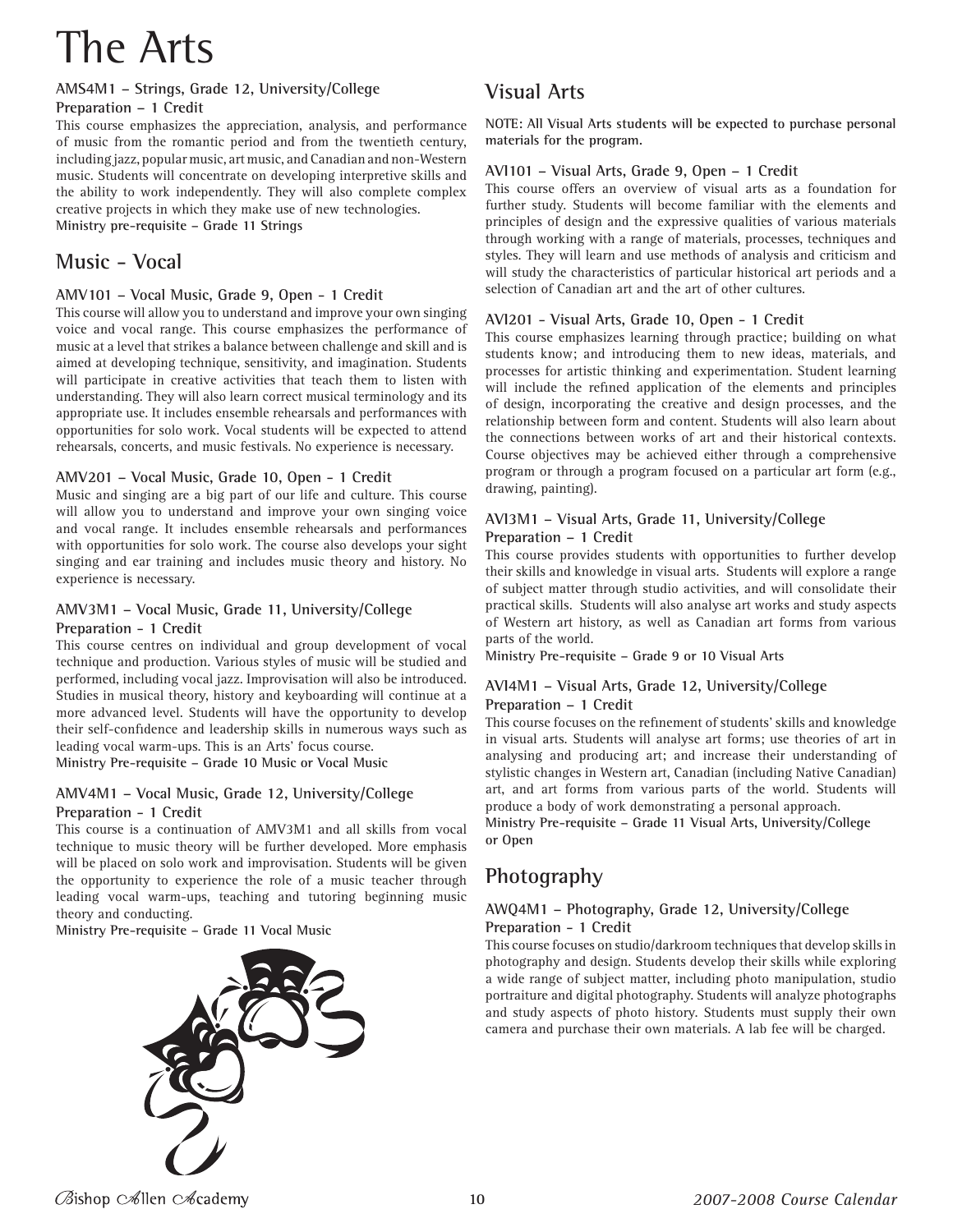# **Information Technology**

#### **BTT1O1 - Introduction to Information Technology in**

#### **Business, Grade 9, Open – 1 Credit**

This course introduces students to information and communication technology in a business environment and builds a foundation of digital literacy skills necessary for success in a technologically driven society. Students will develop word processing, spreadsheet, database, desktop publishing, presentation software, and website design skills. Throughout the course, there is an emphasis on digital literacy, effective electronic research and communication skills, current issues related to the impact of information and communication technology.

## **BTT2O1 – Introduction to Information Technology in**

#### **Business, Grade 10, Open – 1 Credit**

This course is the same as the above offered for students in grade 10. Students are to take either BTT101 OR BTT201.

#### **BTA3O1 – Information Technology Applications in Business, Grade 11, Open – 1 Credit**

This course prepares students for the digital environment. Using a hands-on-approach, students will further develop information and communication technology skills through the use of common business software applications. The concept and operation of e-business will be explored, and students will design and create an e-business website. The skills developed in this course will prepare students for success in the workplace and/or postsecondary studies.

**Ministry Pre-requisite- None** 

#### **BTX4C1 – Information Technology in Business,**

#### **Grade 12, College – 1 Credit**

This course provides students with the opportunity to apply their information and communication technology skills while working in a team environment. Through a project-based approach, students will have opportunities to integrate common business software applications and apply multimedia techniques. Students will further develop their understanding of electronic business and e-commerce environments. The skills acquired in this course will prepare students for success in postsecondary studies and in their future careers.

**Ministry Pre-requisite – Grade 11 (Open) Information and Communication Technology: The Digital Environment**

#### **Accounting**

#### **BAF3M1 – Financial Accounting Fundamentals, Grade 11, University/College – 1 Credit**

This course introduces students to the fundamental principles and procedures of accounting. Students will develop financial analysis and decision making skills that will assist them in future studies and/or career opportunities in business. Students will acquire an understanding of accounting for a service and a merchandising business, computerized accounting, financial analysis, and current issues and ethics in accounting.

# Business Studies

# **BAT4M1 – Financial Accounting Principles, Grade 12,**

#### **University/College – 1 Credit**

This course introduces students to advanced accounting principles that will prepare them for postsecondary studies in business. Students will learn about financial statements for various forms of business ownership and how those statements are interpreted in making business decisions. This course further develops accounting methods for assets and introduces accounting for partnerships, corporations, and sources of financing.

**Ministry Pre-requisite – Grade 11 Financial Accounting Fundamentals, University/College**

## **Entrepreneurial Studies**

#### **BDI3C1 – Entrepreneurship: The Venture Grade 11, College Preparation - 1 Credit**

This course focuses on ways in which entrepreneurs recognize opportunities, generate ideas, and organize resources to plan successful ventures that enable them to achieve their goals. Students will create a venture plan for a student-run school-based or summer business. Through hands-on experiences, students will have opportunities to develop the values, traits, and skills most often associated with successful entrepreneurs.

#### **BDV4C1 – Entrepreneurship: Venture Planning in an**

#### **Electronic Age, Grade 12, College Preparation – 1 Credit**

This course provides students with the opportunity to develop and apply entrepreneurial skills through the creation of a venture plan that capitalizes on the potential of e-commerce. Students will research and identify and opportunity for a venture. They will then complete the components of a venture plan that includes a website. **Ministry Pre-requisite- None**

# **Organizational Studies**

#### **BOH4M1 –Management Fundamentals, Grade 12,**

#### **University/College Preparation – 1 Credit**

This course focuses on the development of leadership skills used in managing a successful business. Students will analyze the role of a leader in business with a focus on decision making, management of group dynamics, workplace stress and conflict motivation of employees, and planning. Effective business communication skills, ethics and social responsibility will be emphasized throughout the course.

**Ministry Pre-requisite – Any university, university/college, or college preparation course in business studies, English or Canadian and world studies.**

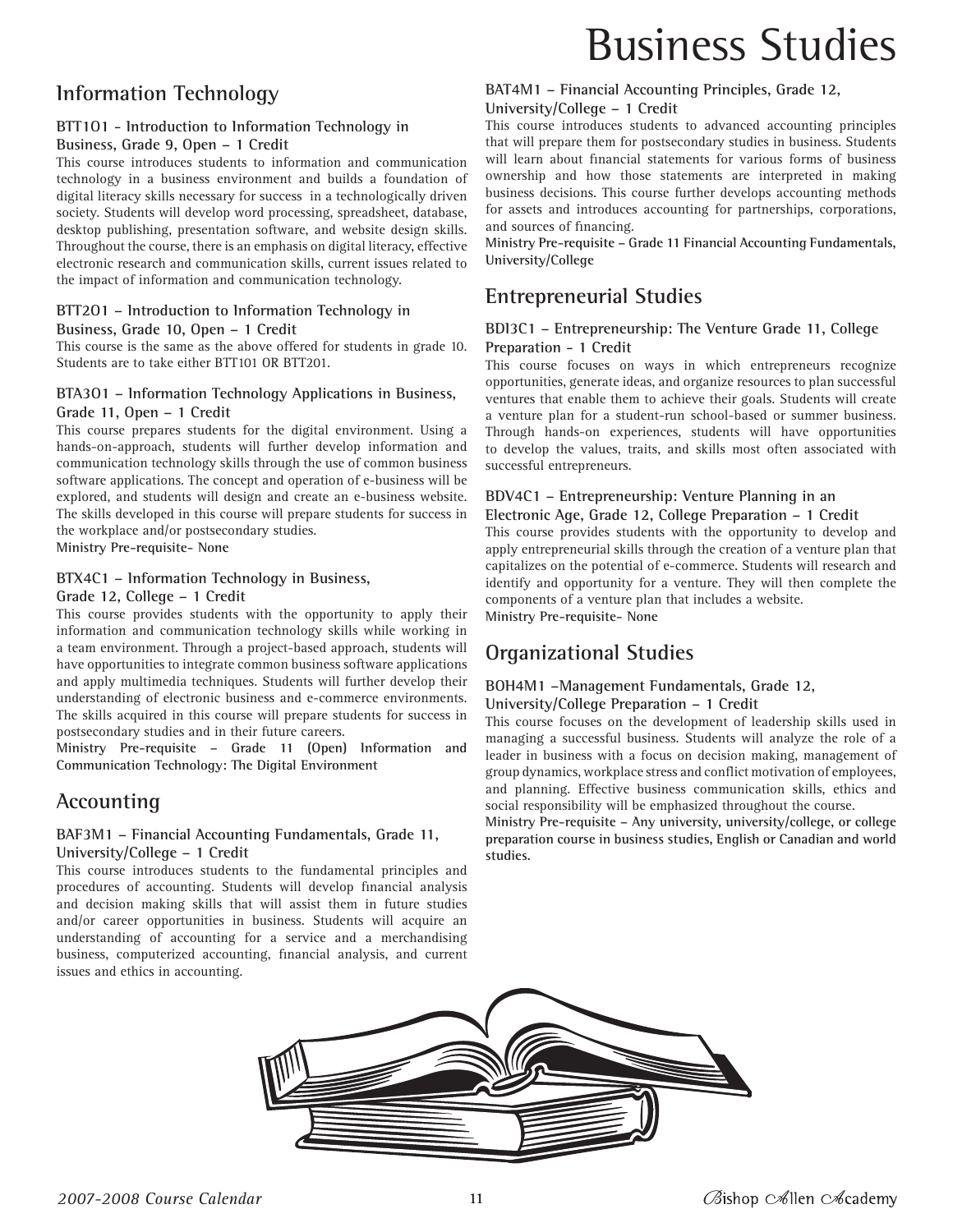# Canadian and World Studies

# **Civics**

#### **CHV203 – Civics, Grade 10, Open – ½ Credit**

This course explores what it means to be an informed, participating citizen in democratic society. Students will learn about the elements of democracy and the meaning of democratic citizenship in local, national, and global contexts. In addition, students will learn about social change, examine decision-making processes in Canada, explore their own and others' beliefs and perspectives on civics questions, and learn how to think and act critically and creatively.

# **Economics**

#### **CIE3M1 – The Individual and the Economy, Grade 11, University/College Preparation - 1 Credit**

This course explores elements of the Canadian economic system that will help students make informed decisions about how to use resources to satisfy wants and needs. Students will use economic concepts and models, as well as methods of economic inquiry, to analyse the choices they will make during their lives as consumers, contributors, and citizens in a mixed economy.

**Ministry Pre-requisite – Grade 10 History**

#### **CIA4U1 – Analyzing Current Economic Issues, Grade 12, University Preparation – 1 Credit**

This course explores the choices that individuals and societies make about the use of resources in a competitive global economy. Students will use economic concepts and models, as well as methods of economic inquiry, to analyze current economic issues and make informed economic choices based on their analysis.

**Ministry Pre-requisite – Any university or university/college preparation course in Canadian and world studies, English, or social sciences and humanities**

# **Geography**

**CGC1D1 – Geography of Canada, Grade 9, Academic – 1 Credit** This course uses a variety of frameworks, including ecozones and principles of physical, human and economic geography, to explore the distinct and evolving character of Canada's geography. Students will investigate the interconnections between the environment and human activities in Canadian ecozones in order to understand Canada's diversity and role in the world.

**CGC1DP – Geography of Canada, Grade 9, Pre-AP – 1 Credit** This course uses the basic content offered in grade 9 academic geography, but issues are explored in greater depth with more opportunities for individual study.

**CGC1P1 – Geography of Canada, Grade 9, Applied – 1 Credit** This course draws upon students' everyday experiences and uses a variety of frameworks, including ecozones, to help students learn about the geography of Canada and the country's place in the global community. Students will investigate the interconnections among the country's landforms, climate, soils, plants, animals, and human activities in order to understand Canada's physical character and diversity, and various kinds of interactions.

#### **CGF3M1 - Physical Geography: Patterns, Processes, and Interactions, Grade 11,**

#### **University/College Preparation - 1 Credit**

This course examines the main elements of the physical environment (climate, soils, landforms, oceans, vegetation), the processes that shape them, and between environment and human beings. Students will apply a wide range of geographic tools and methods to explore the distribution and ongoing evolution of the elements of the physical environment on a variety of scales, from local to global.

**Ministry Pre-requisite – Grade 9 Geography, Academic or Applied**

#### **CGW4U1 – Canadian and World Issues: A Geographic Analysis, Grade 12, University Preparation – 1 Credit**

This course draws on geographic concepts, skills, methods, and technologies to analyse significant issues facing Canadians as citizens of an interdependent world. Students will examine the challenges of creating a sustainable and equitable future through the study of a range of topics, including economic interdependence; geopolitical conflict; regional disparities in the ability to meet basic human needs; and protection of the planet's life-support systems.

**Ministry Pre-requisite – Any university or university/college preparation course in Canadian and world studies, English, or social sciences and humanities.**

#### **CGU4UP – World Geography: Human Patterns and**

#### **Interactions, Grade 12, University Preparation – 1 Credit**

This course examines how cultures in different parts of the world interact with their environments and with each other. Students will use geographic concepts, methods, and tools to explore settlement patterns, human migration, cultural change, globalization, environmental issues, and other topics relevant to an understanding of how spatial, political, economic, and social factors affect settled environments and human activities. Students taking this course will be eligible to write the advanced placement "Human Geography" exam in May of their senior year.

**Ministry Pre-requisite – Any university or university/college preparation course in Canadian and world studies, English, or social sciences and humanities.**

# **CGU4U1 – World Geography: Human Patterns and**

**Interactions, Grade 12, University Preparation – 1 Credit** This course examines how cultures in different parts of the world interact with their environments and with each other. Students will use geographic concepts, methods, and tools to explore settlement patterns, human migration, cultural change, globalization, environmental issues, and other topics relevant to an understanding of how spatial, political, economic, and social factors affect settled environments and human activities.

**Ministry Pre-requisite – Any university or university/college preparation course in Canadian and world studies, English, or social sciences and humanities.**

#### **CGU4C1 – World Geography: Urban Patterns and**

**Interactions, Grade 12, College Preparation – 1 Credit**

This course examines cities around the world and the social, economic, and physical factors that shape them. Students will use geographic concepts, methods, and tools to examine such topics as urban structures and systems, spatial interactions, environmental impacts, rural-urban migration, cultural interactions, and urban problems.

**Ministry Pre-requisite – Any university or university/college preparation course in Canadian and world studies, English, or social sciences and humanities.**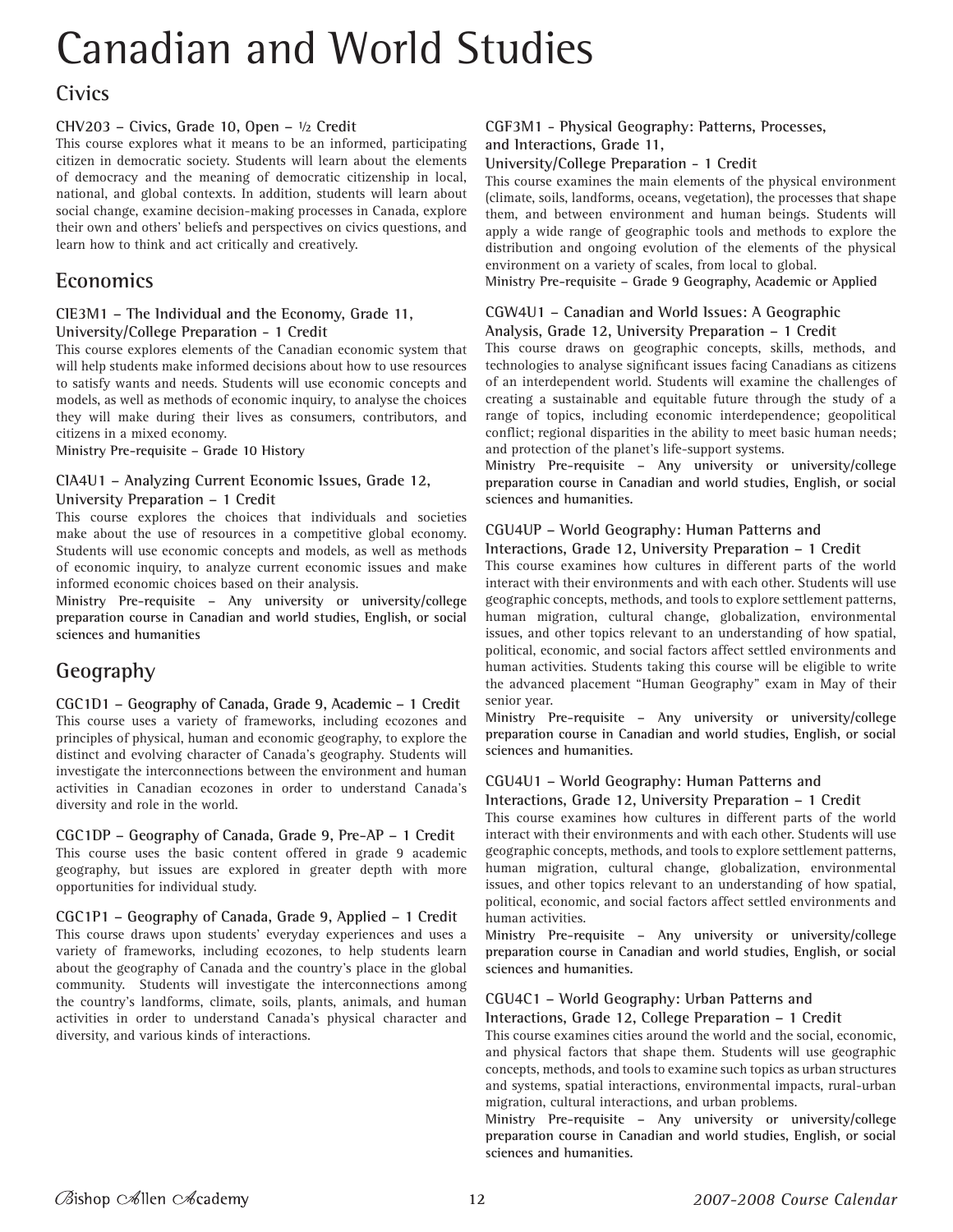# Canadian and World Studies

# **History**

## **CHC2D1 – Canadian History in the Twentieth Century,**

#### **Grade 10, Academic - 1 Credit**

This course explores Canadian participation in global events and traces our development as a country through changes in population, economy, and technology. Students will analyse the elements that constitute Canadian identity, learn the stories of both individuals and communities, and study the evolution of political and social structures. Students will lean about differing interpretations of the past, and will come to understand the importance in historical studies of chronology and cause-and-effect relationships. They will also learn to develop and support a thesis, conduct research and analysis, and effectively communicate the results of their inquiries.

#### **CHC2DP – Canadian History in the Twentieth Century, Grade 10, Pre-AP – 1 Credit**

The content in this enriched course is similar to CHC2D1 but issues are explored in greater depth with more opportunities for individual study.

#### **CHC2P1 – Canadian History in the Twentieth Century,**

#### **Grade 10, Applied - 1 Credit**

This course traces Canadian history from Wilfrid Laurier's pronouncement that the twentieth century belongs to Canada to the United Nations' recognition of Canada as one of the best countries in which to live. Students will learn about various expressions of Canadian identity, the stories of individuals and communities, and changes in political and social structures. Students will discover the importance in historical studies of chronology and cause and-effect relationships. As well, they will be given opportunities to formulate appropriate questions, develop informed opinions, and present information in a variety of ways.

#### **CHW3M1 – World History to the Sixteenth Century, Grade 11, University/College Preparation - 1 Credit**

This course investigates the history of humanity from earliest times to the sixteenth century. Students will analyse diverse societies from around the world, with particular regard to the political, cultural, and economic structures and historical forces that form the foundation of the modern world. They will examine the influence of selected individuals and groups, as well as of particular innovations, and will develop skills of historical inquiry, organization, analysis, and communication. **Ministry Pre-requisite –Grade 10 History, Academic or Applied**

#### **CHY4U1 – World History: The West and the World,**

#### **Grade 12, University – 1 Credit**

This course investigates the major trends in Western civilization and world history from the sixteenth century to the present. Students will learn about the interaction between the emerging West and other regions of the world and about the development of modern social, political, and economic systems. The skills and knowledge developed in this course will enable the student to understand and appreciate both the character of historical change and the historical roots of contemporary issues.

**Ministry Pre-requisite – Any university or university/college preparation course in Canadian and world studies, English, or social sciences and humanities.**

#### **CHY4UP-World History: The West and the World,**

#### **Grade 12, University – 1 Credit**

This course investigates the major trends in Western civilization and world history from the sixteenth century to the present. Students will learn about the interaction between the emerging West and other regions of the world and about the development of modern social, political, and economic systems. The skills and knowledge developed in this course will enable the student to understand and appreciate

both the character of historical change and the historical roots of contemporary issues. Students taking this course will be eligible to write the "World History" advanced Placement in May.

**Grade 11 students intending to take the CHY4MP-AP exam, should take HRT3MP as a pre-requisite to this course.**

#### **CHY4C1 – World History: The West and the World, Grade 12, College – 1 Credit**

This course explores the history of the world since the sixteenth century, emphasizing the interaction between the emerging West and other regions of the world. Students will learn about a variety of economic, social, and political systems and the changes they have undergone over time. Students will acquire sound skills of historical inquiry and will develop an appreciation of the forces that have formed out modern world.

**Ministry Pre-requisite – Any university, university/college, or college preparation course in Canadian and world studies, English, or social sciences and humanities.**

#### **Law**

#### **CLU3M1 – Understanding Canadian Law, Grade 11, University/College Preparation - 1 Credit**

This course explores legal issues that directly affect students' lives. Students will acquire a practical knowledge of Canada's legal system and learn how to analyse legal issues. They will also be given opportunities to develop informed opinions on legal issues and to defend those opinions and communicate legal knowledge in a variety of ways and settings, including legal research projects, mock trials, and debates.

**Ministry Pre-requisite – Grade 10 History, Academic or Applied**

#### **CLN4U1 – Canadian and International Law,**

#### **Grade 12, University – 1 Credit**

This course explores elements of Canadian law and the role of law in social, political, and global contexts. Students will learn about the connections between the historical and philosophical sources of law and issues in contemporary society. They will also learn to analyze legal issues, conduct independent research, and communicate the results of their inquiries in a variety of ways.

**Ministry Pre-requisite – Any university or university/college preparation course in Canadian and world studies, English, or social sciences and humanities.**

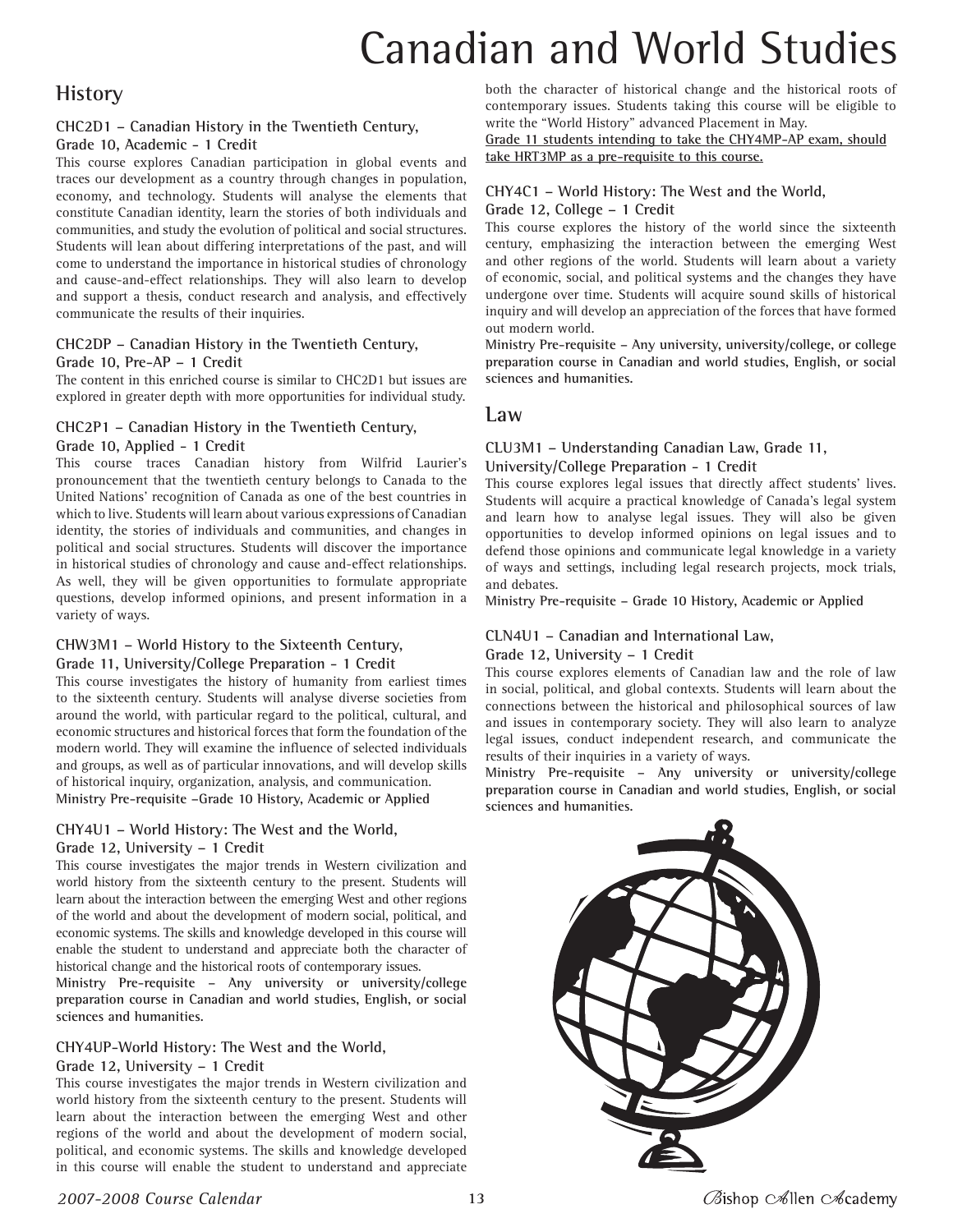# Proposed Course Offerings 2007-2008 **Proposed Course Offerings 200-2008**

| Dept./Course                                            |                                         |         |                    |                                 |                                 |                    |                         | Ministry Course Codes |                         |                                |        |                         |                            |                            |                  |                  |                   |
|---------------------------------------------------------|-----------------------------------------|---------|--------------------|---------------------------------|---------------------------------|--------------------|-------------------------|-----------------------|-------------------------|--------------------------------|--------|-------------------------|----------------------------|----------------------------|------------------|------------------|-------------------|
|                                                         | <b>YEAR I</b><br><b>Pre</b><br>ACADEMIC | APPLIED | OPEN               | ACADEMIC                        |                                 | <b>YEAR II</b>     | OPEN                    | $\Rightarrow$         | 욷                       | <b>YEAR III</b><br>U/C COLLEGE |        | OPEN                    | $\supset$<br>WORKPLACE     | ੇ<br>ਵ                     | <b>YEAR IV</b>   | COLLEGE          | OPEN              |
| The Arts:                                               |                                         |         |                    |                                 |                                 |                    |                         |                       |                         |                                |        |                         |                            |                            |                  |                  |                   |
| Dramatic Arts<br>Visual Arts                            |                                         |         | ADA101<br>AVI101   |                                 |                                 |                    | ADA201<br><b>AVI201</b> |                       |                         | ADA3M1<br>AVI3M1               |        |                         |                            |                            | ADA4M1<br>AVI4M1 |                  |                   |
| Photography                                             |                                         |         |                    |                                 |                                 |                    |                         |                       |                         |                                |        |                         |                            |                            | AWQ4M1           |                  |                   |
| Band (Beginners)<br>Band (Experienced)<br>Music:        |                                         |         | AMI 102<br>AMI 101 |                                 |                                 |                    | <b>AMI201</b>           |                       |                         | AMI3M1                         |        |                         |                            |                            | AMI4M1           |                  |                   |
| <b>Strings</b>                                          |                                         |         | <b>AMS101</b>      |                                 |                                 |                    | <b>AMS201</b>           |                       |                         | AMS3M1                         |        |                         |                            |                            | AMS4M1           |                  |                   |
| Vocal Music                                             |                                         |         | AMV101             |                                 |                                 |                    | AMV201                  |                       |                         | AMV3M1                         |        |                         |                            |                            | AMV4M1           |                  |                   |
| <b>Business Studies:</b>                                |                                         |         |                    |                                 |                                 |                    |                         |                       |                         |                                |        |                         |                            |                            |                  |                  |                   |
| Information Technology (Software)                       |                                         |         | BTT101             |                                 |                                 |                    | <b>BTT201</b>           |                       |                         |                                |        | BTA301                  |                            |                            |                  | BTX4C1           |                   |
| Entrepreneurial Studies<br>Accounting                   |                                         |         |                    |                                 |                                 |                    |                         |                       |                         | BAF3M1                         | BDI3C1 |                         |                            |                            | BAT4M1           | BDV4C1           |                   |
| Organizational Studies                                  |                                         |         |                    |                                 |                                 |                    |                         |                       |                         |                                |        |                         |                            |                            | BOH4M1           |                  |                   |
| Canadian & World Studies:                               |                                         |         |                    |                                 |                                 |                    |                         |                       |                         |                                |        |                         |                            |                            |                  |                  |                   |
| Civics                                                  |                                         |         |                    |                                 |                                 |                    | CHV203                  |                       |                         |                                |        |                         |                            |                            |                  |                  |                   |
| Economics                                               |                                         |         |                    |                                 |                                 |                    |                         |                       |                         | CIE3M1                         |        |                         | CIA4U1<br>CGU4U1<br>CGW4U1 |                            |                  |                  |                   |
| Geography                                               | CGC1DP<br>CGC1D1                        | CGC1P1  |                    |                                 |                                 |                    |                         |                       |                         | CGF3M1                         |        |                         |                            | CGU <sub>4UP</sub>         |                  | CGU4C1           |                   |
| History                                                 |                                         |         |                    | CHC2D1                          | CHC2DP                          | CHC2P1             |                         |                       |                         | CHW3M1                         |        |                         |                            | CHY4UP<br>CHY4U1           |                  | CHY4C1           |                   |
| $\overline{\text{New}}$                                 |                                         |         |                    |                                 |                                 |                    |                         |                       |                         | CLU3M1                         |        |                         | CLN4U1                     |                            |                  |                  |                   |
| Co-operative Education:                                 |                                         |         |                    |                                 |                                 |                    |                         |                       |                         |                                |        |                         |                            |                            |                  |                  |                   |
| Career Exploration Package (3 credits)                  |                                         |         |                    |                                 |                                 |                    |                         |                       |                         |                                |        | Coop <sub>3</sub>       |                            |                            |                  |                  | Cop <sub>1</sub>  |
| Co-op Across the Curriculum (2 credits)<br>English:     |                                         |         |                    |                                 |                                 |                    |                         |                       |                         |                                |        | Coop 2                  |                            |                            |                  |                  | Coop <sub>2</sub> |
| English                                                 | ENG1DP ENG1P1<br>ENG1D1                 |         | ENG1L1             | ENG2D1                          | ENG <sub>2DP</sub>              | ENG2P1             | ENG <sub>2L1</sub>      | ENG3U1                | ENG3UP                  |                                | ENG3C1 |                         | ENG3E1                     | ENG4UP<br>ENG4U1           |                  | ENG4C1           | ENG4E1            |
| Special Emphasis                                        |                                         |         |                    |                                 |                                 |                    |                         |                       |                         |                                |        | <b>EMS301</b>           | ETS4U1                     |                            |                  | ETS4C1           |                   |
| Writer's Craft                                          |                                         |         |                    |                                 |                                 |                    |                         |                       |                         |                                |        |                         | EWC4U1                     |                            |                  | EWC4C1           |                   |
| French:                                                 |                                         |         |                    |                                 |                                 |                    |                         |                       |                         |                                |        |                         |                            |                            |                  |                  |                   |
| Core French                                             | FSF1D1                                  | FSF1P1  |                    | FSF <sub>2</sub> D <sub>1</sub> |                                 | FSF2P1             |                         | FSF3U1                |                         |                                |        |                         |                            | FSF4U1                     |                  |                  |                   |
| Immersion/Extended French:                              |                                         |         |                    |                                 |                                 |                    |                         |                       |                         |                                |        |                         |                            |                            |                  |                  |                   |
| Les arts du language - Immersion                        | FIF1D1                                  |         |                    |                                 | FIF <sub>2</sub> D <sub>1</sub> |                    |                         |                       | FIF3U1                  |                                |        |                         |                            | FIF4U1                     |                  |                  |                   |
| Les arts du language - Intensif<br>Citoyenneté          | FEF1D1                                  |         |                    |                                 | FEF2D1                          |                    | CHV2OF                  |                       | FEF3U1                  |                                |        |                         |                            | FEF4U1                     |                  |                  |                   |
| carrière<br>Exploration des choix de                    |                                         |         |                    |                                 |                                 |                    | GLC2OF                  |                       |                         |                                |        |                         |                            |                            |                  |                  |                   |
| Geographie et Histoire                                  | CGC1DF                                  |         |                    | CHC2DF                          |                                 |                    |                         |                       |                         |                                |        |                         |                            |                            |                  |                  |                   |
| Théologie                                               |                                         |         | HRE1OF             |                                 |                                 |                    | HRE2OF                  |                       |                         |                                |        |                         |                            |                            |                  |                  |                   |
| <b>Grandes Religions</b>                                |                                         |         |                    |                                 |                                 |                    |                         |                       |                         | HRT3MF                         |        |                         |                            |                            |                  |                  |                   |
| La Philosophie                                          |                                         |         |                    |                                 |                                 |                    |                         |                       |                         |                                |        |                         | HZT4UF                     |                            |                  |                  |                   |
| Guidance & Career Education:                            |                                         |         |                    |                                 |                                 |                    |                         |                       |                         |                                |        |                         |                            |                            |                  |                  |                   |
| Career Studies                                          |                                         |         |                    |                                 |                                 |                    | GLC203                  |                       |                         |                                |        |                         |                            |                            |                  |                  |                   |
| Leadership and Peer Support<br>Navigating the Workplace |                                         |         |                    |                                 |                                 |                    |                         |                       |                         |                                |        | GPP301<br><b>GLN401</b> |                            |                            |                  |                  |                   |
| Health and Physical Education:                          |                                         |         | PPL10U<br>PPL10V   |                                 |                                 |                    | PPL20U<br>PPL20V        |                       |                         |                                |        | PPL301<br>PAF301        | PSE4U1                     |                            |                  |                  | PPL401            |
| Mathematics:                                            | MPM1DP<br>MPM1D1                        | MFM1P1  | MAT1L1             | MPM2D1                          | MPM2DP                          | MFM2P1             | MAT2L1                  | MCR3U1                | MCR3UP                  | MCF3M1                         | MBF3C1 |                         | MEL3E1                     | MCV4UP                     |                  | MCT4C1<br>MAP4C1 |                   |
|                                                         |                                         |         |                    |                                 |                                 |                    |                         |                       |                         |                                |        |                         |                            | MCV4U1<br>MHF4U1<br>MDM4U1 |                  |                  |                   |
| Sciences:                                               |                                         |         |                    |                                 |                                 |                    |                         |                       |                         |                                |        |                         |                            |                            |                  |                  |                   |
| Chemistry<br>Biology                                    |                                         |         |                    |                                 |                                 |                    |                         | SCH3U1<br>SBI3U1      | <b>SCH3UP</b><br>SB13UP |                                | SBI3C1 |                         | SCH4U1<br><b>SBI4U1</b>    | SBI4UP<br>SCH4UP           |                  | SCH4C1           |                   |
|                                                         |                                         |         |                    |                                 |                                 |                    |                         |                       |                         |                                |        |                         |                            |                            |                  |                  |                   |
| Science<br>Physics                                      | SNC1DP SNC1P1<br>SNC1D1                 |         | SNC1L1             | SNC2D1                          | SNC <sub>2DP</sub>              | SNC <sub>2P1</sub> | SNC2L1                  | SPH3U1                | SPH3UP                  |                                |        |                         | SNC3E1                     | SPH4UP<br>SPH4U1           |                  | SPH4C1           |                   |
| Social Sciences & Humanities:                           |                                         |         |                    |                                 |                                 |                    |                         |                       |                         |                                |        |                         |                            |                            |                  |                  |                   |
| Challenge & Change in Society                           |                                         |         |                    |                                 |                                 |                    |                         |                       |                         |                                |        |                         |                            |                            | HSB4M1           |                  |                   |
| Psychology                                              |                                         |         |                    |                                 |                                 |                    |                         |                       |                         |                                |        |                         |                            | HSB4MP                     |                  |                  |                   |
| <b>Technological Studies:</b>                           |                                         |         |                    |                                 |                                 |                    |                         |                       |                         |                                |        |                         |                            |                            |                  |                  |                   |
| Integrated Technologie                                  |                                         |         | $\frac{1}{2}$      |                                 |                                 |                    | <b>TMJ201</b>           |                       |                         |                                |        |                         |                            |                            |                  | TMJ4C1           |                   |
| Manufacturing Technology<br>Technological Design        |                                         |         |                    |                                 |                                 |                    | TDJ201                  |                       |                         | TDJ3M1                         | TMJ3C1 |                         |                            |                            | TDJ4M1           |                  |                   |
| Computer & Information Science                          |                                         |         |                    |                                 |                                 |                    | <b>TIK201</b>           |                       |                         | ICS3M1                         |        |                         |                            |                            | ICS4M1           |                  |                   |
| Theology:                                               |                                         |         | HRE101             |                                 |                                 |                    | <b>HRE201</b>           |                       |                         | HRT3M1                         |        |                         | HRF301                     |                            | HRE4M1           |                  | HRE401            |
|                                                         |                                         |         |                    |                                 |                                 |                    |                         |                       | HRT3MP                  |                                |        |                         |                            |                            |                  |                  |                   |
| Philosophy                                              |                                         |         |                    |                                 |                                 |                    |                         |                       |                         |                                |        |                         |                            | HZT4U1                     |                  |                  |                   |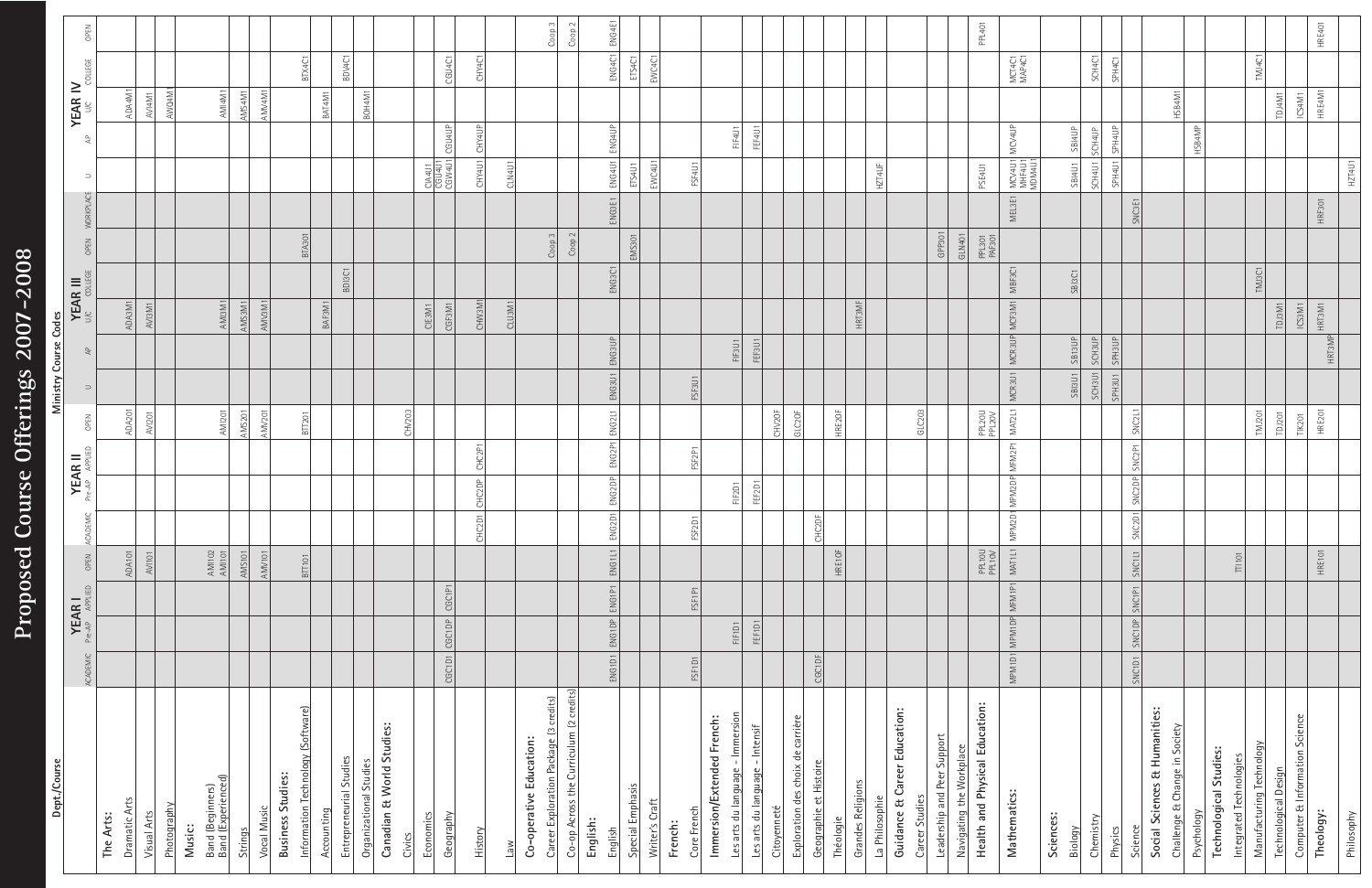# Cooperative Education

## **What is Cooperative Education?**

Cooperative Education is a program that integrates classroom theory with practical experience in the workplace. Students will earn credits by working daily for two or three periods. This course may be selected by students in grades 11, and 12.

# **Why Take Co-op Education?**

- Gain valuable work experience.
- Explore tentative career choices.
- Improve qualifications for future employment.
- Use equipment not available in the school and experience employment related-situations.
- Prepare for the transition from school to work or post-secondary education.
- Strengthen employment skills through on-the-job training.
- Earn secondary school credits while gaining practical experience.

# **Who May Take Co-op Courses?**

To be eligible to participate in a Cooperative Education course, the student must:

- complete the application form and obtain parental permission to participate in this program
- take their related course concurrently with the cooperative education course or have successfully completed the related course before being placed in the cooperative education course
- be interviewed by a teacher involved in the program to determine the suitability, (i.e. maturity, motivation, responsibility, previous attendance record) and commitment to the program
- obtain recommendations from teachers

#### **SBCOOP**

**Two Credits or Three Credits Subject Related Co-op Course**

Students work in placements closely associated with the contents and skills of an in-school related subject. There is an in-school component that prepares students for the work placement and provides an opportunity for integration and reflection activities. The work experience component will enable students to incorporate the course objectives of the in-school subject into the work placement, improve employability skills, and explore education and career paths.

| Two Credit Co-op Timetable | Three Credit Co-op Timetable                                        |
|----------------------------|---------------------------------------------------------------------|
| Period 1 - Regular Course  | Period 1 - Regular Course                                           |
| Period 2 - Regular Course  | Period 2 - Subject Related Co-op                                    |
|                            | Period 3 - Subject Related Co-op   Period 3 - Subject Related Co-op |
|                            | Period 4 - Subject Related Co-op   Period 4 - Subject Related Co-op |

#### **Apprenticeship Opportunities – OYAP - 4 Credits**

A four-credit package is also available through the cooperative education mode of delivery and is offered during the second semester of the school year. Students have an opportunity to enroll in Ontario Youth Apprenticeship Programs (OYAP) and begin their training in a skilled profession.

Accelerated OYAP programs for Grade 12 students) exist in:

- Automotive Service (for Grades 11 & 12 students) or Truck and Coach Technician
- Child & Youth Worker
- Cook
- Drywall
- Early Childhood Educator
- Electrician
- General Carpenter
- Hairstylist and cosmetologist
- Landscaper
- Plumbing
- Residential Air Conditioning

Once accepted into the Cooperative Education program, students must apply for the OYAP program of their choice. Written applications will be followed by an interview with representatives from the skilled profession. For additional information on the Accelerated OYAP programs, please go to: www.oyaptcdsb.com.

# Guidance and Career Education

#### **GLC203 - Career Studies, Grade 10, Open - ½ Credit**

This course teaches students how to develop and achieve personal goals for future learning, work, and community involvement. Student learning will assess their interests, skills, and characteristics and investigate current economic and workplace trends, work opportunities, and ways to search for work. The course explores post-secondary learning and career options, prepares students for managing work and life transitions, and helps students focus on their goals through the development of a career plan.

#### **GPP3O1 – Leadership and Peer Support,**

#### **Grade 11, Open – 1 Credit**

This course prepares students to act in leadership and peer support roles. They will design and implement a plan for contributing to their school and/or community; develop skills in communication, interpersonal relations, teamwork, and conflict management; and apply those skills in leadership and/or peer support roles—for example as a student council member or a peer tutor. Students will examine group dynamics and learn the value of diversity within groups and communities.

#### **GLN4O1 – Navigating the Workplace, Grade 12, Open – 1 Credit**

This course provides students with opportunities to develop the workplace skills and work habits required for success in all types of workplaces. Students will explore occupations and careers of interest through participation in real workplace experiences. They will make plans for continued learning and work, work with others to design learning experiences, and investigate the resources and support required to make a smooth transition to their postsecondary destination.

## $\emptyset$ ishop  $\infty$ llen  $\infty$ cademy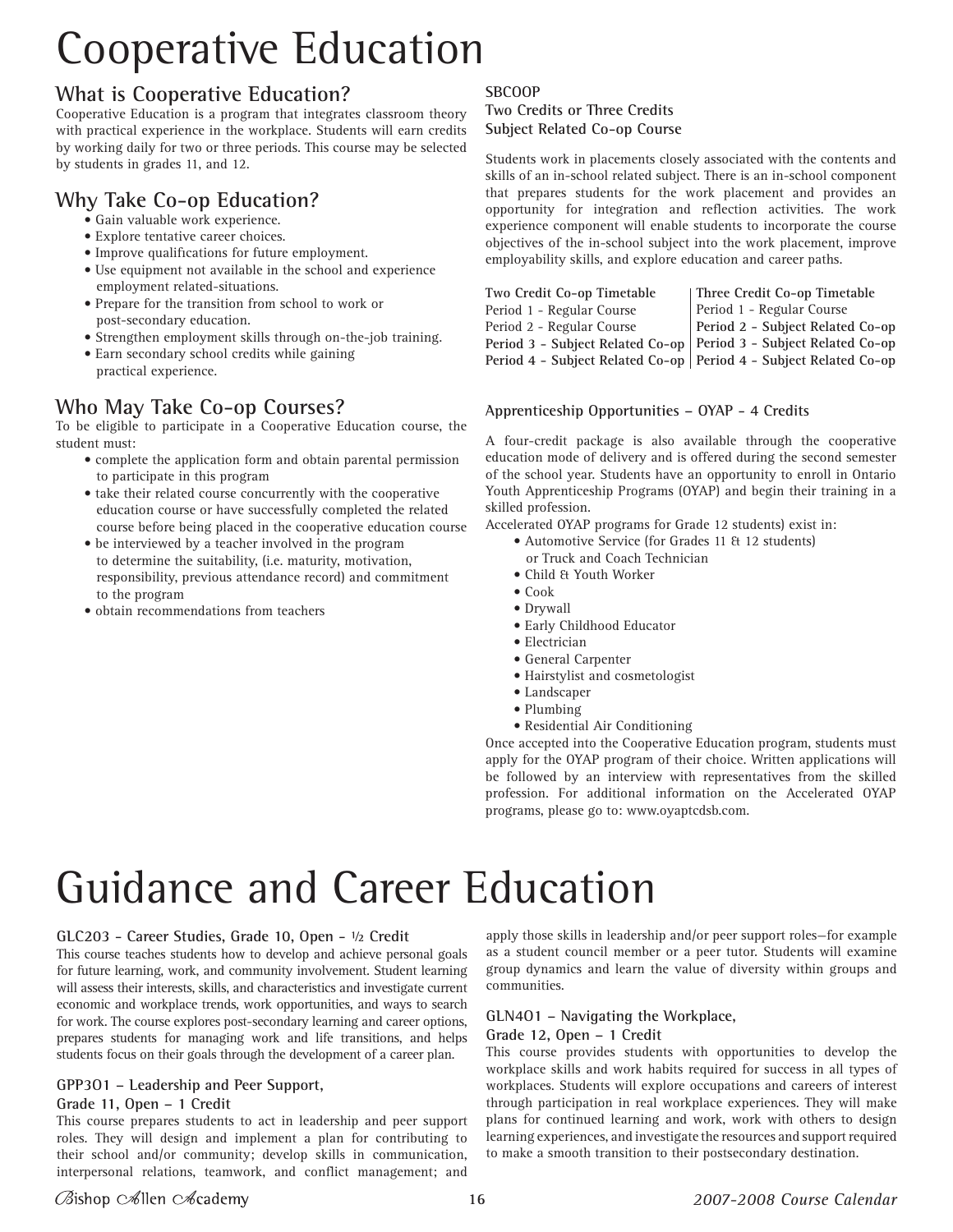#### **ENG1D1 – English, Grade 9, Academic – 1 Credit**

This course emphasizes the analytical reading, writing, oral communication, and thinking skills that students need for success in secondary school academic programs and their daily lives. Students will study and interpret texts from contemporary and historical periods, including short stories, poems, and short essays, and will investigate and create media works. An important focus will be the correct and effective use of spoken and written language.

#### **ENG1DP – English, Grade 9, Pre-AP – 1 Credit**

Students taking grade 9 Enriched English follow the academic level program with opportunities for enrichment. *Students who take this course will have summer reading assigned.*

#### **ENG1P1 – English, Grade 9, Applied – 1 Credit**

This course emphasizes key reading, writing, oral communication, and thinking skills that students need for success in secondary school and their daily lives. Students will study plays, short stories, newspaper and magazine articles, and they will describe and create media works. An important focus will be the correct use of spoken and written language.

#### **ENG IL1- English, Grade 9,**

#### **Locally Developed Compulsory- 1 Credit**

This course provides foundational literacy and communication skills to prepare students for success in their daily lives, in the workplace and in the Grade 11 English Workplace Preparation course. This course is organized by strands that develop listening and talking skills, reading and viewing skills, and writing skills. In all strands, the focus is on developing foundational literacy skills and on using language clearly and accurately in a variety of authentic contexts. Students develop strategies and put into practice the processes involved in talking, listening, reading, viewing, writing, and thinking, and reflect regularly upon their growth in these areas.

#### **ENG2D1 – English, Grade 10, Academic - 1 Credit**

This course extends the range of analytic, reading, writing, oral communication, and thinking skills that students need for success in secondary school academic programs. Students will study and interpret challenging texts from contemporary and historical periods, including novels, poems, plays, and opinion pieces, and will analyse and create effective media works. An important focus will be the thoughtful use of spoken and written language.

**Ministry Pre-requisite – Grade 9 English, Academic or Applied – (crossover materials)**

#### **ENG2DP– English, Grade 10, Pre-AP – 1 Credit**

Students taking grade 10 Enriched English follow the academic level program with opportunities for enrichment. *Students who take this course will have summer reading assigned.*

**Ministry Pre-requisite – Grade 9 English, Academic**

#### **ENG2P1 – English, Grade 10, Applied - 1 Credit**

This course extends the range of key reading, writing, oral communication, and thinking skills that students need for success in all areas of the curriculum. Students will study novels, poems, magazines, and reports, and will describe, design, and produce effective media works. An important focus will be the clear and coherent use of spoken and written language.

**Ministry Pre-requisite – Grade 9 English, Academic or Applied**

#### **ENG2L1- English, Grade 10,**

#### **Locally Developed Compulsory- 1 Credit**

In this course, students focus on extending their literacy and communication skills to prepare for success in their daily lives, in the workplace and in the English Grade 11 Workplace Preparation course. This course is organized by strands that extend listening and talking skills, reading and viewing skills, and writing skills. In all strands, the focus is on refining foundational literacy skills and on using language clearly and accurately in a variety of authentic contexts. Students build strategies and engage in the processes involved in talking, listening, reading, viewing, writing, and thinking. Students reflect regularly upon their growth in these areas.

**Ministry Pre-requisite – A Grade 9 English credit**

#### **ENG3U1 – English, Grade 11,**

#### **University Preparation - 1 Credit**

This course emphasizes the development of literacy, critical thinking, and communication skills. Students will analyse challenging texts, both contemporary and historical; conduct research and analyse the information gathered; write persuasive and literary essays; and analyse the relationship among media forms, audiences, and media industry practices. An important focus will be on understanding the development of the English language. Compulsory Course. **Ministry Pre-requisite – Grade 10 English, Academic**

#### **ENG3UP – English, Grade 11, AP – 1 Credit**

Students taking grade 11 Enriched English follow the university level program with opportunities for enrichment. They will write the Advanced Placement "Language and Composition" exam in May. *Students selecting this course will have summer reading assigned.* **Ministry Pre-requisite – Grade 10 English, Academic**

#### **ENG3C1 – English, Grade 11, College Preparation - 1 Credit**

This course emphasizes the development of literacy, critical thinking, and communication skills. Students will study the content, form, and style of informational texts and literary works from Canada and other countries write reports, correspondence, and persuasive essays; and analyse media forms, audiences, and media industry practices. An important focus will be on establishing appropriate voice and using business and technical language with precision and clarity. Compulsory course.

**Ministry Pre-requisite – Grade 10 English, Applied**

#### **ENG3E1 - English, Grade 11, Workplace Preparation**

This course emphasizes the development of literacy, communication, and critical and creative thinking skills necessary for success in the workplace and in daily life. Students will study the content, form, and style of a variety of contemporary informational, graphic, and literary texts; and create oral, written, and media texts in a variety of forms for practical purposes. An important focus will be on using language clearly and accurately in a variety of formal and informal contexts. The course is intended to prepare students for the compulsory Grade 12 workplace preparation course.

**Prerequisite: English, Grade 10, Applied or Grade 10 Locally Developed English course**

#### **EMS3O1 – Media Studies, Grade 11, Open – 1 Credit**

This course emphasizes knowledge and skills that will enable students to understand media communication in the twenty-first century and to use media effectively and responsibly. Through analysing the forms and messages of a variety of media works and audience responses, and through creating their own media works, students will develop critical thinking skills, aesthetic and ethical judgement, and skills in viewing, representing, listening, speaking, reading, and writing.

**Ministry Pre-requisite – Grade 10 English, Academic or Applied**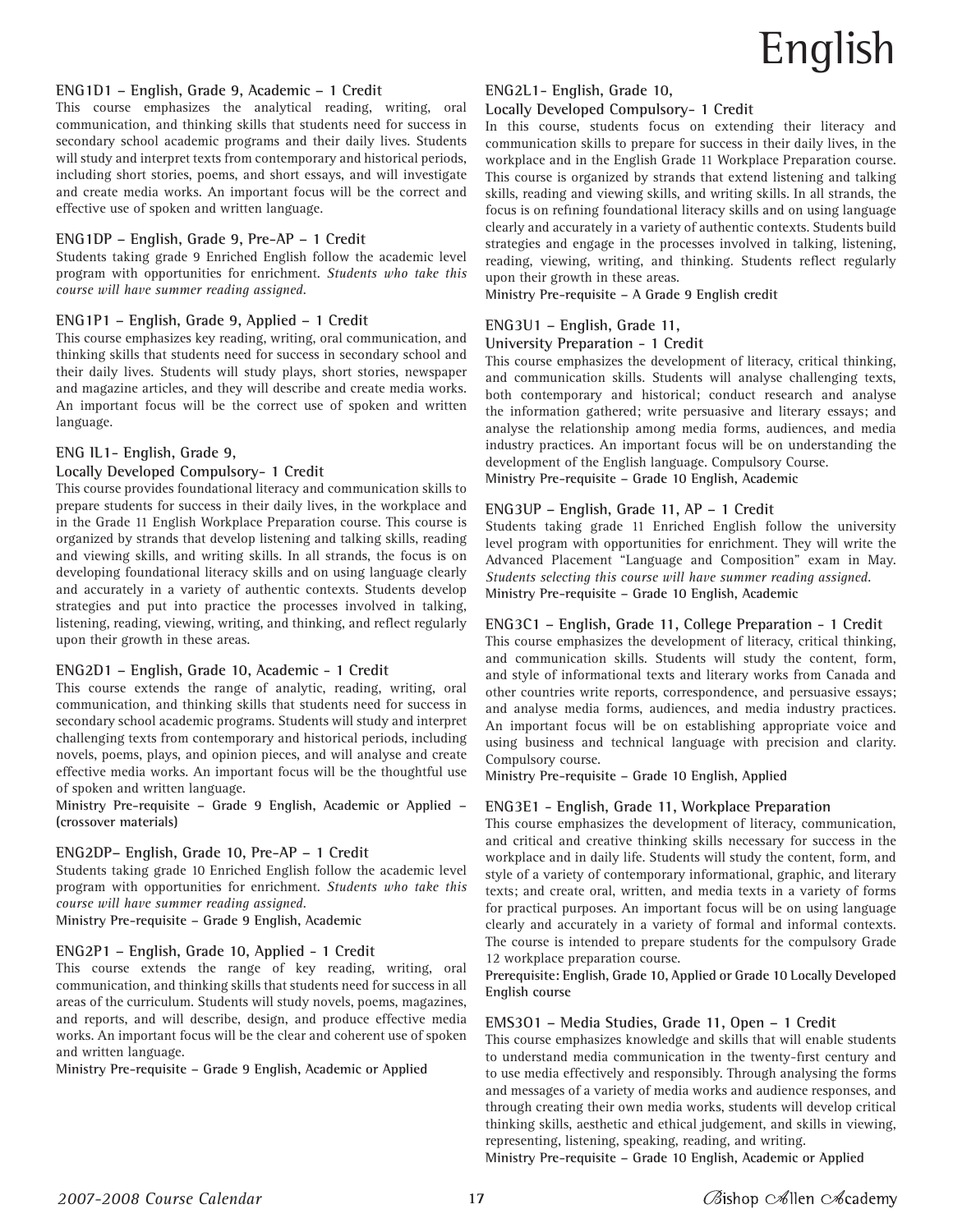# English

**ENG4U1 - English, Grade 12, University Preparation -1 Credit** This course emphasizes consolidation of literacy, critical thinking, and communication skills. Students will analyze a range of challenging texts from various time periods, countries, and cultures; write analytical and argumentative essays and a major paper for an independent literary research project, and apply key concepts to analyse media works. An important focus will be on understanding academic language and using it coherently and confidently in discussion and argument. This is a compulsory course.

**Ministry Pre-requisite-Grade 11 English, University**

#### **ENG 4UP - English Grade 12, AP - 1 Credit**

Students taking grade 12 Enriched English will follow the university level program with opportunities for enrichment. They will write the Advanced Placement "Literature and Language Exam" in May. Students selecting this course will complete the summer reading assigned. **Ministry Pre-requisite-grade 11 English, University**

#### **ENG4C1 – English, Grade 12, College Preparation – 1 Credit**

This course emphasizes consolidation of literacy, critical thinking, and communication skills. Students will analyse informational texts and literary works from various time periods, countries, and cultures; write research reports, summaries, and short analytical essays; complete an independent study project; and analyse the interactions among media forms, audiences, and media industry practices. An important focus will be on establishing appropriate style and using business and technical language effectively. Compulsory course.

**Ministry Pre-requisite – Grade 11 English, College**

#### **ENG4E- English, Grade 12, Workplace Preparation**

This course emphasizes the consolidation of literacy, communication, and critical and creative thinking skills necessary for success in the workplace and in daily life. Students will analyze informational, graphic, and literary texts and create oral, written, and media texts in a variety of forms for workplace-related and practical purposes. An important focus will be on using language accurately and organizing ideas and information coherently. The course is intended to prepare students for the workplace and active citizenship.

**Prerequisite: English, Grade 11, Workplace Preparation**

#### **OLC40 - Ontario Secondary School Literacy Course, Grade 12, Open**

This course is designed to help students acquire and demonstrate the cross-curricular literacy skills that are evaluated by the Ontario Secondary School Literacy Test. Students who complete the course successfully will meet the provincial literacy requirement for graduation. Students will read a variety of informational, narrative, and graphic texts and will produce a variety of forms of writing, including summaries, information paragraphs, opinion pieces, and news reports.

# French

# **Core French**

#### **FSF1D1 - Core French, Grade 9, Academic – 1 Credit**

This course emphasizes the further development of oral communication, reading and writing skills. Students will build on and apply their knowledge of French while exploring a variety of themes, such as relationships, trends, and careers. Thematic readings, which include a selection of short stories, articles, and poems, will serve as stepping stones to oral and written activities.

Students will also maintain and manage a literacy portfolio containing a record of their reading experiences and samples of their writing. **Eligibility requirement: Students who have been eligible to write the OSSLT at least twice and who have been unsuccessful at least once are eligible to take the course.**

# **ETS4U1 – Studies in Literature, Grade 12,**

#### **University Preparation – 1 Credit**

This course is for students with a special interest in literature and literary criticism. This course may focus on themes, genres, time periods, or countries. Students will analyse a range of forms and stylistic elements of literary texts and respond personally, critically, and creatively to them. They will also assess critical interpretations, write analytical essays, and complete an independent study project. **Ministry Pre-requisite – Grade 11 English, University**

#### **ETS4C1 – Studies in Sports Literature, Grade 12, College Preparation – 1 Credit**

This course is for students with a special interest in sports and the literature of sports. The course will focus on themes commonly explored in the literature of sport through a number of genres, including short fiction, poetry, essays, newspaper articles and full-length works of nonfiction. Students will study a variety of forms and stylistic elements of literary texts and respond personally, critically, and creatively to them. They will also investigate critical interpretations and arguments, and complete an independent study project on a topical issue in sport. **Ministry Pre-requisite – Grade 11 English, College or University**

#### **EWC4U1 - The Writer's Craft, Grade 12,**

#### **University Preparation – 1 Credit**

This course emphasizes knowledge and skills related to the craft of writing. Students will analyze models of effective writing; use a workshop approach to produce a range of works; identify and use techniques required for specialized forms of writing; and identify effective ways to improve the quality of their writing. They will also complete a major paper as part of a creative or analytical independent study project, and investigate opportunities for publication and for writing careers. **Ministry Pre-requisite – Grade 11 English, University**

#### **EWC4C1 – The Writer's Craft, Grade 12, College Preparation – 1 Credit**

This course emphasizes knowledge and skills related to the craft of writing. Students will investigate models of effective writing; use a workshop approach to write a variety of works, and make appropriate decisions for improving the quality of their writing. They will also complete a creative or analytical independent study project, and investigate opportunities for publication and for writing careers. **Ministry Pre-requisite – Grade 11 English, College**

#### **FSF1P1 - Core French, Grade 9, Applied – 1 Credit**

This course emphasizes the concurrent development of oral communication, reading, and writing skills using a broad-based theme such as the media. Students will expand their ability to understand and speak French through conversations, discussions, and presentations. They will also read media-related short stories, articles, poems, and songs and write brief descriptions, letters, dialogues, and invitations.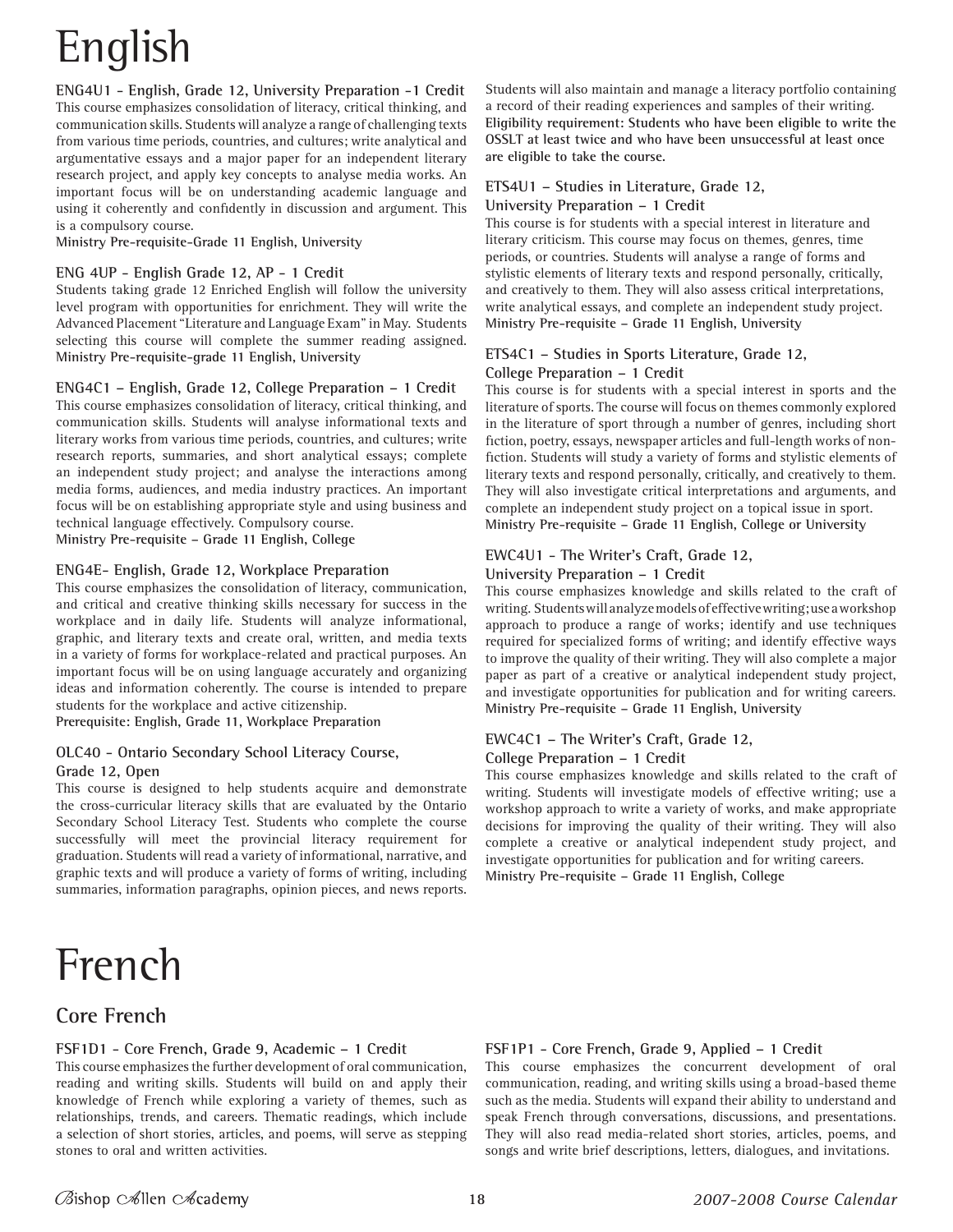#### **FSF2D1 – Core French, Grade 10, Academic - 1 Credit**

This course enables students to increase their knowledge of the French language, further develop their language skills, and deepen their understanding and appreciation of Francophone culture around the world. Exploring a variety of themes, students will develop and apply critical thinking skills in discussion in their analysis and interpretation of texts, and in their own writing.

**Ministry Pre-requisite – Grade 9 French, Academic or Applied (crossover materials strongly recommended)**

#### **FSF2P1 – Core French, Grade 10, Applied – 1 Credit**

This course emphasizes the further development of oral communication, reading and writing skills using a broad-based theme such as adolescence. Students will expand their knowledge of French by studying a series of theme-related topics, such as students' rights and responsibilities, relationships with peers and adults, and part-time jobs. **Ministry Pre-requisite – Grade 9 French, Academic or Applied**

#### **FSF3U1 – Core French, Grade 11,**

#### **University Preparation - 1 Credit**

This course draws on a variety of themes to promote extensive development of reading and writing skills and to reinforce oral communication skills. Students will gain a greater understanding of French-speaking cultures in Canada and around the world through the reading of a variety of materials, including a short novel or play. Students will produce various written assignments, including a formal essay. The use of correct grammar and appropriate language conventions in both spoken and written French will be emphasized throughout the course.

**Ministry Pre-requisite – Grade 10 Core French, Academic**

#### **FSF4U1 – Core French, Grade 12,**

#### **University Preparation – 1 Credit**

This course draws on a variety of themes to promote extensive development of French-language skills. Students will consolidate their oral skills as they discuss literature, culture, and current issues. They will read a variety of texts and will write a formal essay. The use of correct grammar and appropriate language conventions in both spoken and written French will be emphasized throughout the course. **Ministry Pre-requisite – Grade 11 Core French, University**

# **French Immersion/Extended French**

**Note: Grade 9 Immersion/Extended French Program - French Immersion or Extended French students study 3 compulsory courses: FIF 1DF or FEF 1DF, HRE10F, CGC1DF**

#### **FIF1DF – Français Immersion, Grade 9, Pre-AP – 1 Credit**

This course enables students to expand their language knowledge and skills through the study of twentieth-century North American Francophone literature and culture. Students will participate in oral communication, reading, and writing activities as they study a novel and selected poems, legends, songs, films, and newspaper articles from the French-speaking world in North America.

#### **FEF1DF - Français Intensif, Grade 9, Pre-AP – 1 Credit**

This course emphasizes the expansion of students' oral communication, reading, and writing skills through the study of themes that reflect their interests. Students will apply their knowledge of French in discussions, debates, dramatizations, and oral presentations. Students will read and write in a variety of genres (e.g., poems, articles, and brochures) and study at least one short novel intended for a Frenchspeaking audience.

#### **HRE10F – Théologie, Grade 9, Open – 1 Credit**

This course uses the Beatitudes as a framework to examine the attitudes and actions that characterize the Christian Life. Students will derive knowledge and skills from a study of scripture, Profession of Faith, Christian Moral Development, Prayer, Sacramental Life, and Family Life. Students are encouraged to grow in Gospel values while actively engaging in a variety of challenging educational activities. This course is part of the Extended/Immersion Program. The language of instruction is French.

#### **CGC1DF – Géographie du Canada,**

**Grade 9, Academic – 1 Credit**

This course draws on a variety of frameworks, such as the ecozone framework, and principles of physical, human, and economic geography, to explore Canada's distinct and evolving character. Students will investigate the inter connections among the landforms, climate, soil, plants, animals, and human activities in Canadian ecozones to develop geographic knowledge and skills that contribute to an understanding of Canada's diversity and its role in the world. This course is a component of the Extended/Immersion French program in Grade 9. The language of instruction is French.

**Note: Grade 10 Immersion/Extended French Program - French Immersion or Extended French students study 5 compulsory courses: FIF2DF or FEF2DF, HRE2OF, CHC2DF, CHV2OF/GLC2OF**

#### **FIF2DF - Français Immersion, Grade 10, Pre-AP - 1 Credit**

This course enables students to increase their knowledge of the French language and to further develop their language skills through the study of twentieth-century European Francophone literature and culture. Students will participate in oral communication, reading, and writing activities based on a variety of French literary and media works. They will study at least one novel and a selection of poems, short stories, films, plays, and newspaper and magazine articles. **Ministry Pre-requisite: Grade 9 French Immersion**

#### **FEF2DF Français Intensif, Grade 10, Pre-AP - 1 Credit**

This course emphasizes the continued development and refinement of students' oral communication, reading, and writing skills as they explore a variety of themes. Students will expand their knowledge and appreciation of Francophone culture through the study and interpretation of novels, poems, and plays intended for a Frenchspeaking audience.

**Ministry pre-requisite: Grade 9 Extended French**

#### **HRE2OF – Le Christ et la Culture, Grade 10, Open – 1 Credit** This course assists students with the help of the Gospel and the Catechism of the Catholic Church, in participating as Catholic Christians in the shaping of our culture. The relationship between the person and the message of Christ and the dominant attitudes of contemporary culture will be examined by focusing on three key elements as seen from a Christian perspective:

- 1) The human being the student who enters into dialogue with Christ and culture;
- 2) Culture and the things that shape culture in Canada;
- 3) The Person of Christ as He is present and active among us and in us today in the power of the Holy Spirit. Students will be given the means with which to make sound moral choices and judgements in both personal an social phases of life while living in a pluralistic and secular society.

This course is a component of the Extended/Immersion French program in Grade 10. The language of instruction is French.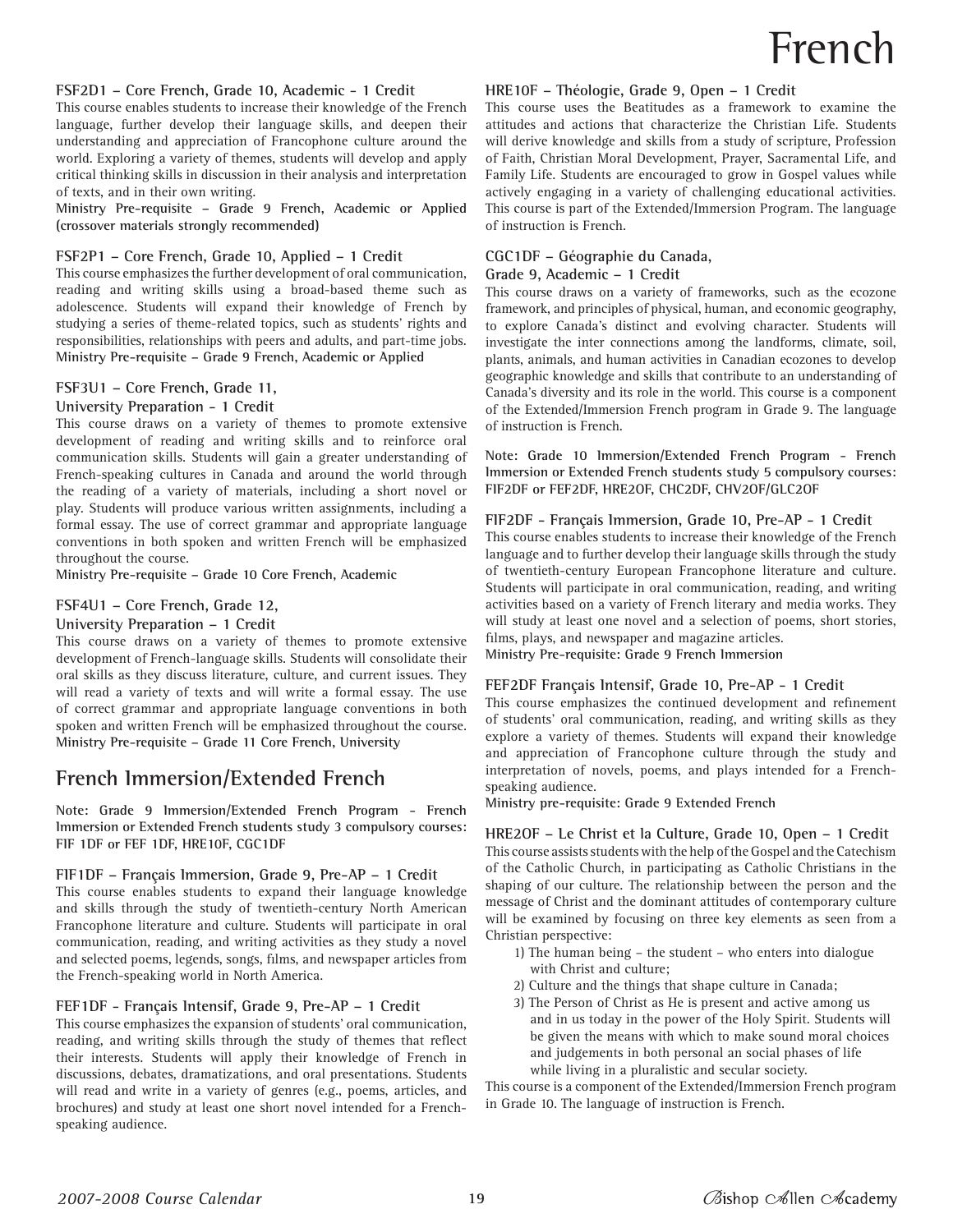# French

#### CHC2DF - Histoire du Canada - 20<sup>e</sup> siècle, **Grade 10, Academic - 1 Credit**

This course explores Canadian participation in global events and traces our development as a country through changes in population, economy, and technology. Students will analyse the elements that constitute Canadian identity, learn the stories of both individuals and communities, and study the evolution of political and social structures. Students will learn about differing interpretations of the past, and will come to understand the importance in historical studies of chronology and cause-effect relationships. They will also learn to develop and support a thesis, conduct research and analysis, and effectively communicate the results of their inquiries. This course is a component of the Extended/Immersion French program in Grade 10. The language of instruction is French.

#### **CHV2OF – Citoyenneté, Grade 10, Open – ½ Credit**

This course explores what it means to be an informed, participating citizen in a democratic society. Students will learn about the elements of democracy, and the meaning of democratic citizenship in local, national, and global context. In addition, students will learn about social change, examine decision-making processes in Canada, explore their own and others' beliefs and perspectives on civics questions, and learn how to think and act critically and creatively.

#### **GLC20F – Exploration des choix de carrière,**

#### **Grade 10, Open – ½ Credit**

This course teaches students how to develop and achieve personal goals for future learning, work, and community involvement. Students will assess their interests, skills, and characteristics and investigate current economic and workplace trends, work opportunities, and ways to search for work. The course explores postsecondary learning and career options, prepares students for managing work and life transitions, and helps students focus on their goals through the development of a career plan.

**Note: Grade 11 Immersion/Extended French Program - French Immersion or Extended French students study 2 compulsory courses: FIF3UF or FEF3UF, HRT3MF**

#### **FIF3UF – Français Immersion, Grade 11, AP - 1 Credit**

This course develops knowledge and language skills through the study of Francophone literature and culture from around the world. Students will study novels, plays, poems, short stories, films, and non-fiction works and produce written assignments in a variety of forms, including critiques and précis. They will also write a formal research essay. The use of correct grammar and appropriate language conventions in both spoken and written French will be emphasized throughout the course. **Ministry Pre-requisite – Grade 10 French Immersion**

#### **FEF3UF – Français Intensif, Grade 11, AP - 1 Credit**

This course focuses on developing French-language skills through the study of Canadian Francophone authors. Students will analyse works in a variety of genres and will produce various types of written assignments, including a formal essay. The use of correct grammar and appropriate language conventions in both spoken and written French will be emphasized throughout the course.

**Ministry Pre-requisite – Grade 10 Extended French**

#### **HRT3MF - Grandes Religions, Grade 11, University/College Preparation - 1 Credit**

World Religions/Faith and Culture introduces students to the various expressions of humanity's responses to the mysteries of life. Its purpose is to familiarize students with religious worldviews and to compare the moral teachings of the various world religions with those of contemporary culture. This exploration may lead students to a more authentic adherence to their own religious traditions and a deeper commitment to the Catholic faith. It can break down prejudice and misconceptions about other religious traditions, while at the same time, developing an understanding of the role morality plays in the human search for meaning and purpose. This course is a component of the Extended/Immersion Program. The language of instruction is French.

**Note: Grade 12 Immersion/Extended French Program - In their fourth year, French Immersion or Extended French students study two compulsory courses: FEF4UF or FIF4UF, HZT4UF**

#### **FIF4UF – Français Immersion, Grade 12, AP – 1 Credit**

This course provides for extensive study of French literature and culture from the Middle Ages to the present. Students will study novels, plays, poems, films, and non-fiction works produced in various historical periods, and will write a formal research paper. The use of correct grammar and appropriate language conventions in both spoken and written French will be emphasized throughout the course.

**Ministry Pre-requisite – Grade 11 French Immersion, University**

#### **FEF4UF – Français Intensif, Grade 12, AP – 1 Credit**

This course emphasizes the refinement of French-language skills through the study of Canadian and international Francophone literature. Students will interpret literary works, produce written assignments in a variety of genres, and conduct research on a major topic for a written and oral presentation. The use of correct grammar and appropriate language conventions in both spoken and written French will be emphasized throughout the course.

**Ministry Pre-requisite – Grade 11 Extended French, University**

#### **HZT4UF – La philosophie, Grade 12,**

#### **University Preparation – 1 Credit**

This course addresses three (or more) of the main areas of philosophy: metaphysics, logic, epistemology, ethics, social and political philosophy, and aesthetics. Students will learn critical thinking skills, the main ideas expressed by philosophers from a variety of the world's traditions, how to develop and explain their own philosophical ideas, and how to apply those ideas to contemporary social issues and personal experiences. This course will also help students refine skills used in researching and investigating topics in philosophy. This course is a component of the French Extended/Immersion Program. The language of instruction is French.

**Ministry Pre-requisite – Grade 11 French World Religions, University/ College**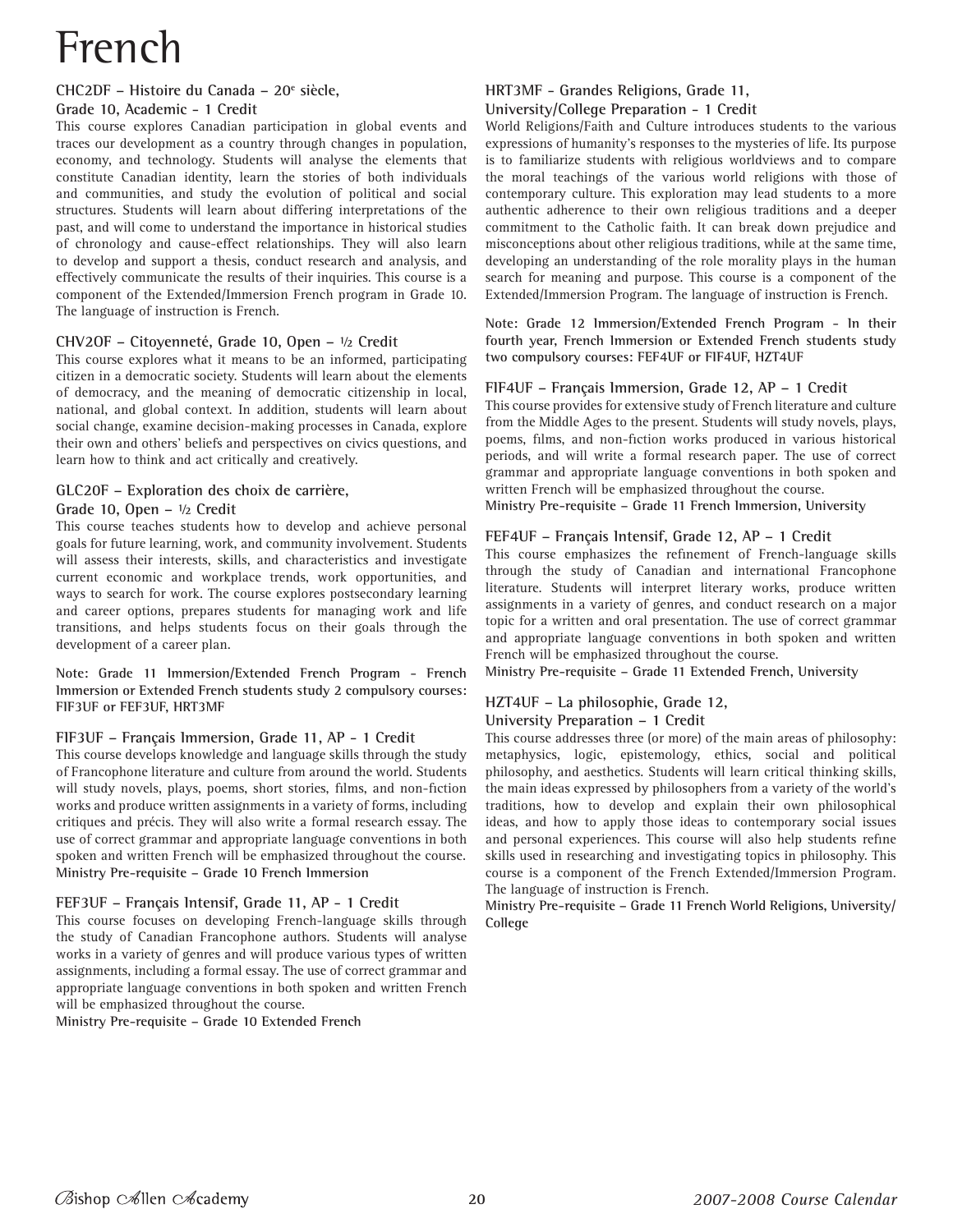# Health and Physical Education

#### **PPL1OV (Female) PPL1OU (Male) - Healthy Active Living Education, Grade 9, Open - 1 Credit**

This course emphasizes students' daily participation in a variety of enjoyable physical activities that promote lifelong healthy active living. Students will learn movement techniques and principles, ways to improve personal fitness and physical competence, and safety/ injury-prevention strategies. They will investigate issues related to healthy sexuality and the use and abuse of alcohol, tobacco, and other drugs and will participate in activities designed to develop goal setting, communication, and social skills.

#### **PPL2OV (Female) PPL2OU (Male) – Healthy Active Living Education, Grade 10, Open - 1 Credit**

This course emphasizes regular participation in a variety of enjoyable physical activities that promote lifelong healthy active living. Student learning will include the application of movement principles to refine skills; participation in a variety of activities that enhance personal competence, fitness, and health; examination of issues related to healthy sexuality, healthy eating, substance use and abuse; and the use of informed decision-making, conflict resolution, and social skills in making personal choices.

#### **PPL3O1 – Healthy Active Living Education,**

#### **Grade 11, Open - 1 Credit**

This course focuses on the development of a healthy lifestyle and participation in a variety of enjoyable physical activities that have the potential to engage students' interest throughout their lives. Students will be encouraged to develop personal competence in a variety of movement skills, and will be given opportunities to practise goalsetting, decision-making, coping, social, and interpersonal skills. Students will also study the components of healthy relationships, reproductive health, mental health, and personal safety.

#### **PAF3O1 – Personal and Fitness Activities,**

#### **Grade 11, Open – 1 Credit**

This course focuses on the development of a healthy lifestyle and participation in a variety of non-competitive physical activities that have the potential to engage students' interest throughout their lives. Students will have the opportunity to explore a wide variety of activities ranging from team activities, to weight training, to step aerobics, to training in self-defense. To accommodate this goal,

#### **MPM1D1 – Principles of Mathematics, Grade 9, Academic – 1 Credit**

This course enables students to develop generalizations of mathematical ideas through exploration of applications, the effective use of technology, and abstract reasoning. The course is designed for students who have shown a high degree of mathematical ability in grade 7/8 and have an aptitude in abstract mathematical thinking. Students will investigate relationships to develop equations of straight lines in analytic geometry, explore relationships between volume and surface area of objects in measurement, and apply extended algebraic skills in problem solving. Students will engage in abstract extensions of core learning that will deepen their mathematical knowledge and enrich their understanding.

#### **MPM1DP – Principles of Mathematics, Grade 9, Pre-AP – 1 Credit**

The curriculum for this course is identical to that of the academic but is supplemented with frequent problem solving sessions designed to challenge those enrolled.

some activities will take place in the community and a nominal fee may be required. Students will be encouraged to develop personal competence in a variety of movement skills, and will be given opportunities to practice goal-setting, decision-making, coping, social and interpersonal skills. Students will also study the components of healthy relationships, reproductive health, and mental health. (Recommended for female students).

**Students may only obtain a credit in PPL3O1 or PAF3O1.**

## **PPL4O1 – Healthy Active Living Education,**

#### **Grade 12, Open – 1 Credit**

This course focuses on the development of a personalized approach to healthy active living through participation in a variety of sports and recreational activities that have the potential to engage students' interest throughout their lives. Students will develop and implement personal physical fitness plans. In addition, they will be given opportunities to refine their decision-making, conflict-resolution, and interpersonal skills, with a view to enhancing their mental health and their relationships with others.

#### **PSE4U1 – Exercise Science, Grade 12, University – 1 Credit**

This course focuses on the study of human movement and of systems, factors, and principles involved in human development. Students will learn about the effects of physical activity on health and performance, the evolution of physical activity and sports, and the factors that influence an individual's participation in physical activity. The course prepares students for university programs in physical education, kinesiology, recreation, and sports administration.

**Ministry Pre-requisite – Any Grade 11 university or university/college preparation course in science or any Grade 11 or 12 open course in health and physical education.**





#### **MFM1P1 – Foundations of Mathematics, Grade 9, Applied – 1 Credit**

This course is designed to introduce students to the many aspects of mathematics. It will consolidate and extend mathematical skills previously learned. It will enable students to develop mathematical ideas and abstract reasoning through exploration of applications, the effective use of technology, and extended experiences with handson activities. Students will investigate relationships of straight lines in analytic geometry, solve problems involving the measurement of three-dimensional objects and two-dimensional figures, and apply key numeric and algebraic skills in problem solving. Students will also have opportunities to consolidate core skills and deepen their understanding of key mathematical concepts.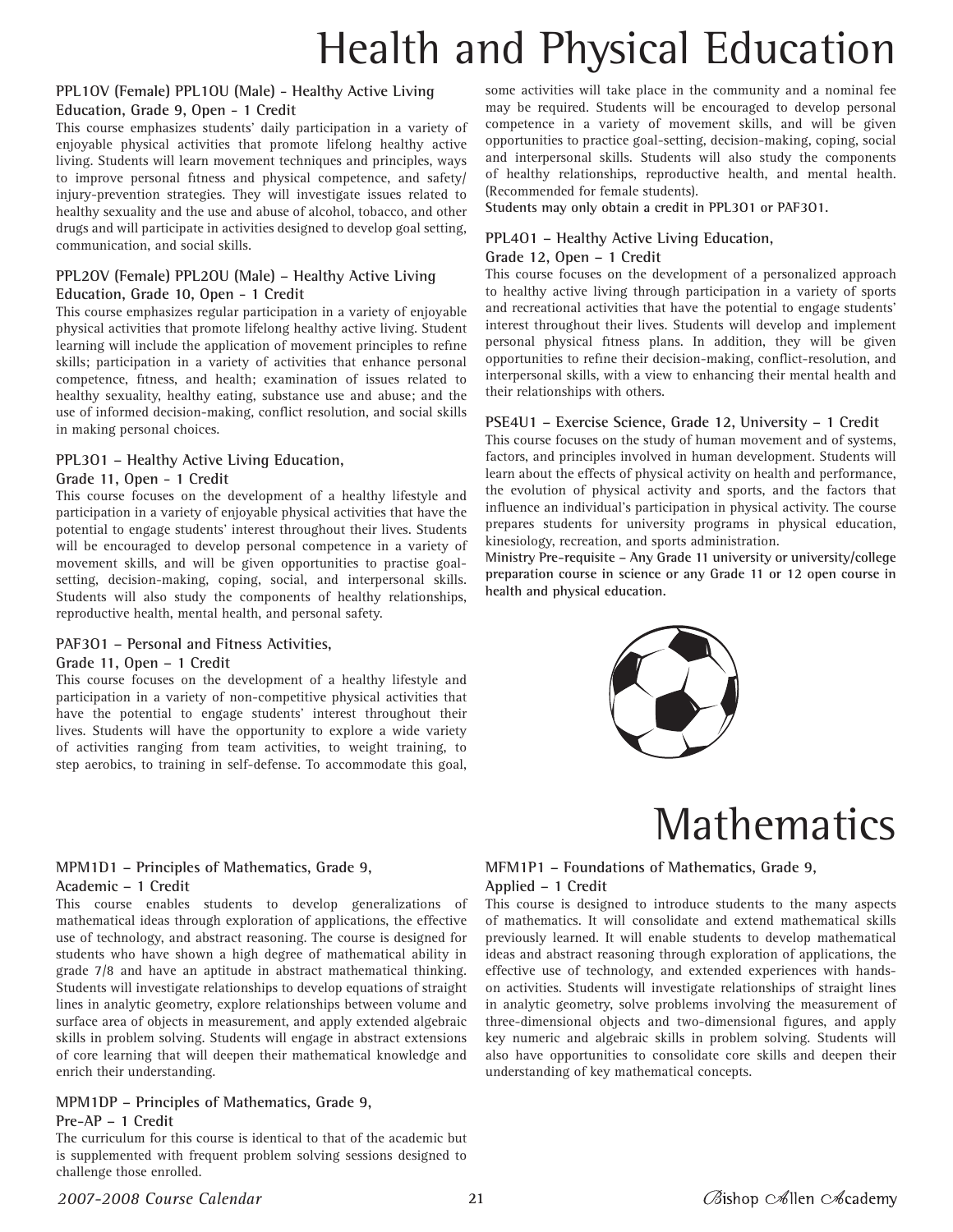# **Mathematics**

# **MAT1L1 – Locally Developed Compulsory Credit,**

#### **Grade 9 - 1 Credit**

This course emphasizes further development of mathematical knowledge and skills to prepare students for success in their everyday lives in the workplace, in the Grade 10 LDCC course and in the Grade 11 and Grade 12 Mathematics Workplace Preparation courses. The course is organized by three strands related to money sense, measurement, and proportional reasoning. In all strands, the focus is on developing and consolidation key foundational mathematical concepts and skills by solving authentic, everyday problems. Students have opportunities to further develop their mathematical literacy and problem-solving skills and to continue developing their skills in reading and writing, and oral language through relevant and practical math activities.

#### **MPM2D1 – Principles of Mathematics, Grade 10, Academic - 1 Credit**

This course enables students to broaden their understanding of relations, extend their skills in multi-step problem solving, and continue to develop their abilities in abstract reasoning. Students will pursue investigations of quadratic relations and their applications; solve and apply linear systems; solve multi-step problems in analytic geometry to verify properties of geometric figures; investigate the trigonometry of right and acute triangles; and develop supporting algebraic skills. **Ministry Pre-requisite – Grade 9 Mathematics, Academic or Applied (crossover materials strongly recommended)**

## **MPM2DP – Principles of Mathematics, Grade 10,**

#### **Pre-AP – 1 Credit**

Grade 10 Enriched Mathematics. This course has the same course content as MPM2D1, but with increased emphasis on problem solving methods and with time devoted to math contest-type questions. **Ministry Pre-requisite – Grade 9 Mathematics, Academic**

#### **MFM2P1 – Foundations of Mathematics, Grade 10, Applied - 1 Credit**

This course enables students to consolidate their understanding of key mathematical concepts through hands-on activities and to extend their problem-solving experiences in a variety of applications. Students will solve problems involving proportional reasoning and the trigonometry of right triangles; investigate applications of piecewise linear relations; solve and apply systems of linear equations; and solve problems involving quadratic relations. The effective use of technology in learning and in solving problems will be a focus of the course. **Ministry Pre-requisite – Grade 9 Mathematics, Academic or Applied**

**MAT2L1 –Locally Developed Compulsory Credit,** 

#### **Grade 10 - 1 Credit**

This course emphasizes the extension of mathematical knowledge and skills to prepare students for success in their everyday lives in the workplace, and in the Grade 11 and Grade 12 Mathematics Workplace Preparation courses. The course is organized by three strands related to money sense, measurement, and proportional reasoning. In all strands, the focus is on developing and consolidation key foundational mathematical concepts and skills by solving authentic, everyday problems. Students have opportunities to extend their mathematical literacy and problem-solving skills and to continue developing their skills in reading and writing and oral language through relevant and practical math activities.

**Pre-requisite- A Grade 9 Mathematics credit**

#### **MCR3U1 – Functions, Grade 11,**

#### **University Preparation - 1 Credit**

This course introduces the mathematical concept of the function by extending students' experiences with linear and quadratic relations. Students will investigate properties of discrete and continuous functions, including trigonometric and exponential functions; represent functions numerically, algebraically and graphically; solve problems involving applications of functions; and develop facility in simplifying polynomial and rational expressions. Students will reason mathematically and communicate their thinking as they solve multi-step problems. **Ministry Pre-requisite – Grade 10 Mathematics, Academic**

#### **MCR3UP – Functions and Relations, Grade 11, AP – 1 Credit**

Grade 11 Enriched Mathematics. This course will follow the regular grade 11 University curriculum but with increased applications to problem solving.

**Ministry Pre-requisite – Grade 10 Mathematics, Academic**

# **MCF3M1 – Functions and Applications Grade 11,**

#### **University/College Preparation - 1 Credit**

This course introduces basic features of the function by extending students' experiences with quadratic relations. It focuses on quadratic, trigonometric, and exponential functions and their use in modelling real-world situations. Students will represent functions numerically, graphically, and algebraically; simplify expressions; solve equations; and solve problems relating to financial and trigonometric applications. Students will reason mathematically and communicate their thinking as they solve multistep problems.

**Ministry Pre-requisite: Principles of Mathematics, Grade 10, Academic, or Foundations of Mathematics, Grade 10, Applied**

#### **MBF3C1 - Mathematics of Personal Finance, Grade 11, College Preparation - 1 Credit**

This course enables students to broaden their understanding of mathematics as a problem-solving tool in the real world. Students will extend their understanding of quadratic relations, as well as of measurement and geometry; investigate situations involving exponential growth; solve problems involving compound interest; solve financial problems connected with vehicle ownership; and develop their ability to reason by collecting, analysing, and evaluating involving one and two variables. Students will consolidate their mathematical skills as they solve problems and communicate their thinking.

**Ministry Pre-requisite – Grade 10 Mathematics, Applied**

#### **MEL3E1 – Mathematics for Everyday Life, Grade 11, Workplace Preparation – 1 Credit**

This course enables students to broaden their understanding of mathematics as it is applied in the workplace and daily life. Students will solve problems associated with earning money, paying taxes, and making purchases; apply calculations of simple and compound interest in saving, investing, and borrowing; and calculate the costs of transportation and travel in a variety of situations. Students will consolidate their mathematical skills as they solve problems and communicate their thinking.

**Ministry Pre-requisite – Principles of Mathematics, Grade 9, Academic, or Foundations of Mathematics, Grade 9, Applied, or a ministryapproved locally developed Grade 10 mathematics course**

**MHF4U1 - Advanced Functions, Grade 12, University Preparation** This course extends students' experience with function. Students will investigate the properties of polynomial, rational, logarithmic and trigonometric functions; broaden their understanding of rates of change; and develop facility in applying these concepts and skills. Students will also refine their use of the mathematical processes necessary for success in senior mathematics. This course is intended both for students who plan to study mathematics in university and for those wishing to consolidate their understanding of mathematics before proceeding to any one of a variety of university programs.

**Ministry Pre-requisite - Functions, Grade 11, university Preparation, or Mathematics for College Technology, Grade 12 College Preparation**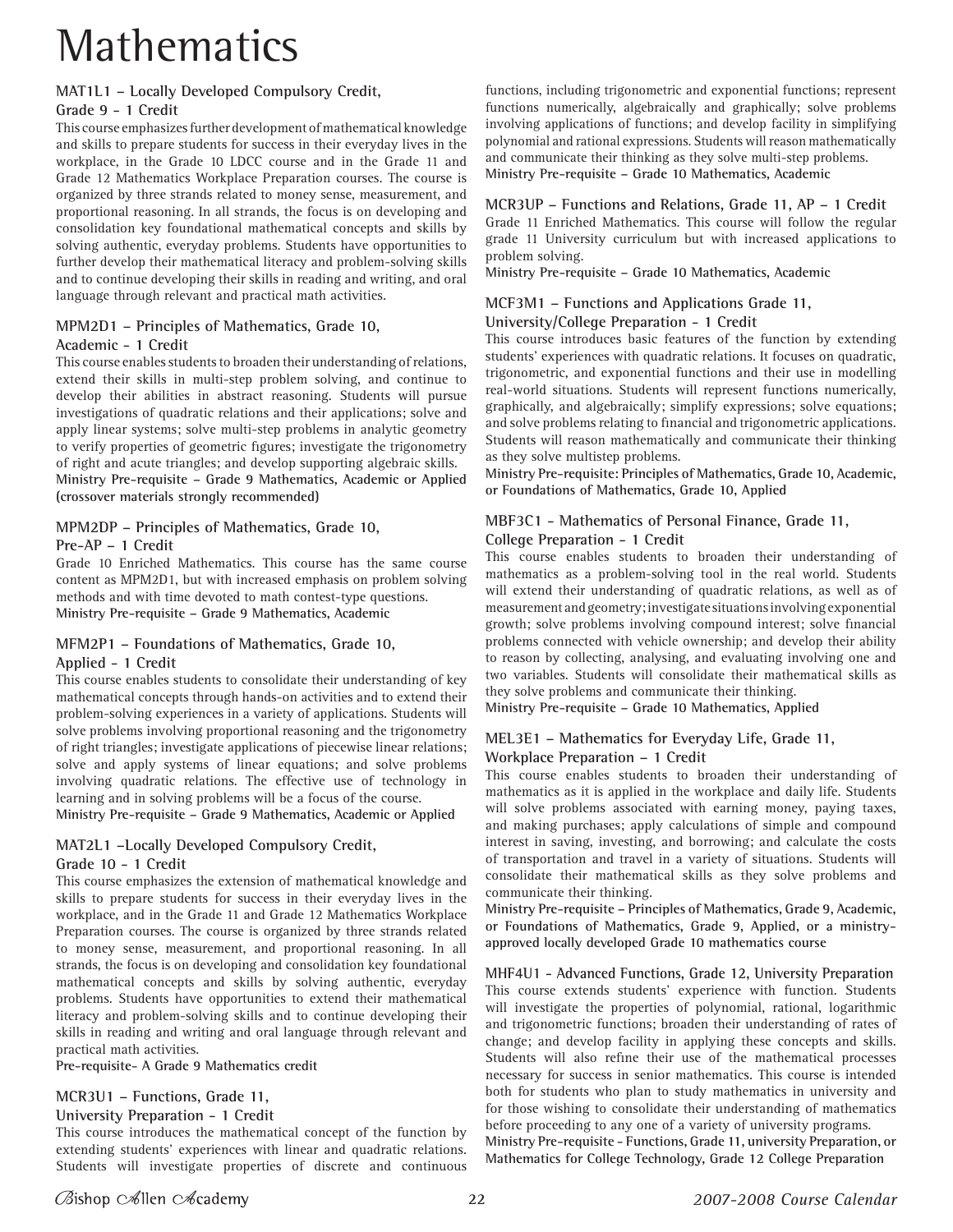# **Mathematics**

#### **MCV4U1 – Calculus and Vectors, Grade 12, University Preparation – 1 Credit**

This course builds on students' previous experience with functions and their developing understanding of rates of change. Students will solve problems involving geometric and algebraic representations of vectors, and representations of lines and planes in three dimensional space; broaden their understanding of rates of change to include the derivatives of polynomial, rational, exponential, and sinusoidal functions and apply these concepts and skills to the modeling of real-world relationships. Students will also refine their use of the mathematical processes necessary for success in senior mathematics. This course is intended for students who plan to study mathematics in university and who may choose to pursue careers in fields such as physics and engineering.

**Ministry Pre-requisite - Advanced Functions, Grade 12, University Preparation** 

#### **MCV4UP – Advanced Functions and Introductory Calculus, Grade 12, AP – 1 Credit**

Grade 12, Enriched Mathematics. This course will follow the regular grade 12 curriculum but with augmentations of material that would help students prepare for the AP exam.

**Ministry Pre-requisite – Grade 11, Function and Relations - AP or Advanced Functions, Grade 12, University Preparation**

#### **MDM4U1 – Mathematics of Data Management, Grade 12, University Preparation – 1 Credit**

This course broadens students' understanding of mathematics as it relates to managing information. Students will apply methods for organizing large amounts of information; solve problems involving counting techniques, probability, and statistics; and carry out a culminating project that integrates the expectations of the course. Students will continue to develop the mathematical processes necessary for success in senior mathematics. Students planning to pursue university programs in business, the social sciences, and the humanities will find this course of particular interest.

**Ministry Pre-requisite - Functions, Grade 11, University Preparation, or Functions and Applications, Grade 11, University/College Preparation**

#### **SNC1D1 – Science, Grade 9, Academic – 1 Credit**

This course enables students to understand essential concepts in biology, chemistry, earth and space science, and physics; to develop skills in the process of scientific inquiry; and to relate science knowledge to technological, social, and environmental knowledge. Students will learn about scientific theories and pursue inquiries related to cell division and reproduction, atomic and molecular structures, properties of elements and compounds, the universe and space exploration, and the principles of static and current electricity.

#### **SNC1DP – Science, Grade 9, Pre-AP – 1 Credit**

This course will meet all the expectations of the regular academic course but will be enriched with more challenging problems and with further applications.

#### **SNC1P1 – Science, Grade 9, Applied – 1 Credit**

This course enables students to understand essential concepts in biology, chemistry, earth and space science, and physics; to develop practical skills in scientific investigation; and to apply their knowledge of science to everyday situations. Students will design and conduct investigations into practical problems and issues related cell division and reproduction, the structures and properties of elements and compounds, astronomy and space exploration, and static and current electricity.

#### **MAP4C1 – College and Apprenticeship Mathematics,**

#### **Grade 12, College Preparation – 1 Credit**

This course enables students to broaden their understanding of realworld applications of mathematics. Students will analyse data using statistical methods; solve problems involving applications of geometry and trigonometry; apply measurement in designing and constructing physical models; solve financial problems connected with home ownership; simplify expressions; and solve equations. Students will reason mathematically and communicate their thinking as they solve multi-step problems. This course prepares students for college programs in areas such as business, health sciences, and human services, and for certain skilled trades.

**Ministry Pre-requisite - Foundations for College Mathematics, Grade 11, College Preparation, or Functions and Applications, Grade 11, University/College Preparation (or Functions, Grade 11, University Preparation)**

#### **MCT4C1 – Mathematics for College Technology, Grade 12, College Preparations – 1 Credit College**

This course enables students to extend their knowledge of functions. Students will investigate and apply properties of polynomial, rational, exponential, and trigonometric functions; continue to represent functions numerically, graphically, and algebraically; develop facility in simplifying expressions and solving equations; and solve problems that address applications of algebra, trigonometry, and vectors. Students will reason mathematically and communicate their thinking as they solve multi-step problems. This course prepares students for a variety of college technology programs.

**Ministry Pre-requisite - Functions and Applications, Grade 11, University/College Preparation (or Functions, Grade 11, University Preparation)**

# Science

**SNC1L1 - Science, Grade 9, Locally Developed – 1 Credit**

This course emphasizes reinforcing and strengthening science-related knowledge and skills, including scientific inquiry, critical thinking, and the relationship between society and the environment, to prepare students for success in everyday life, in the workplace and in the Grade 10 LDCC course. Students explore a range of topics, including science in daily life, properties of common materials, life sustaining processes in simple and complex organisms and electrical circuits. Students have the opportunity to extend mathematical and scientific process skills and to continue developing their skills in reading and oral language through relevant and practical science activities.

#### **SNC2D1 – Science, Grade 10, Academic - 1 Credit**

This course enables students to develop a deeper understanding of concepts in biology, chemistry, earth and space science, and physics; to develop further their skills in scientific inquiry; and to understand the interrelationships among science, technology, and the environment. Students will conduct investigations and understand scientific theories related to: ecology and the maintenance of ecosystems; chemical reactions, with particular attention to acid-base reactions; factors that influence weather systems; and motion.

**Ministry Pre-requisite – Grade 9 Science, Academic or Applied – (crossover material strongly recommended)**

#### *2007-2008 Course Calendar* **23**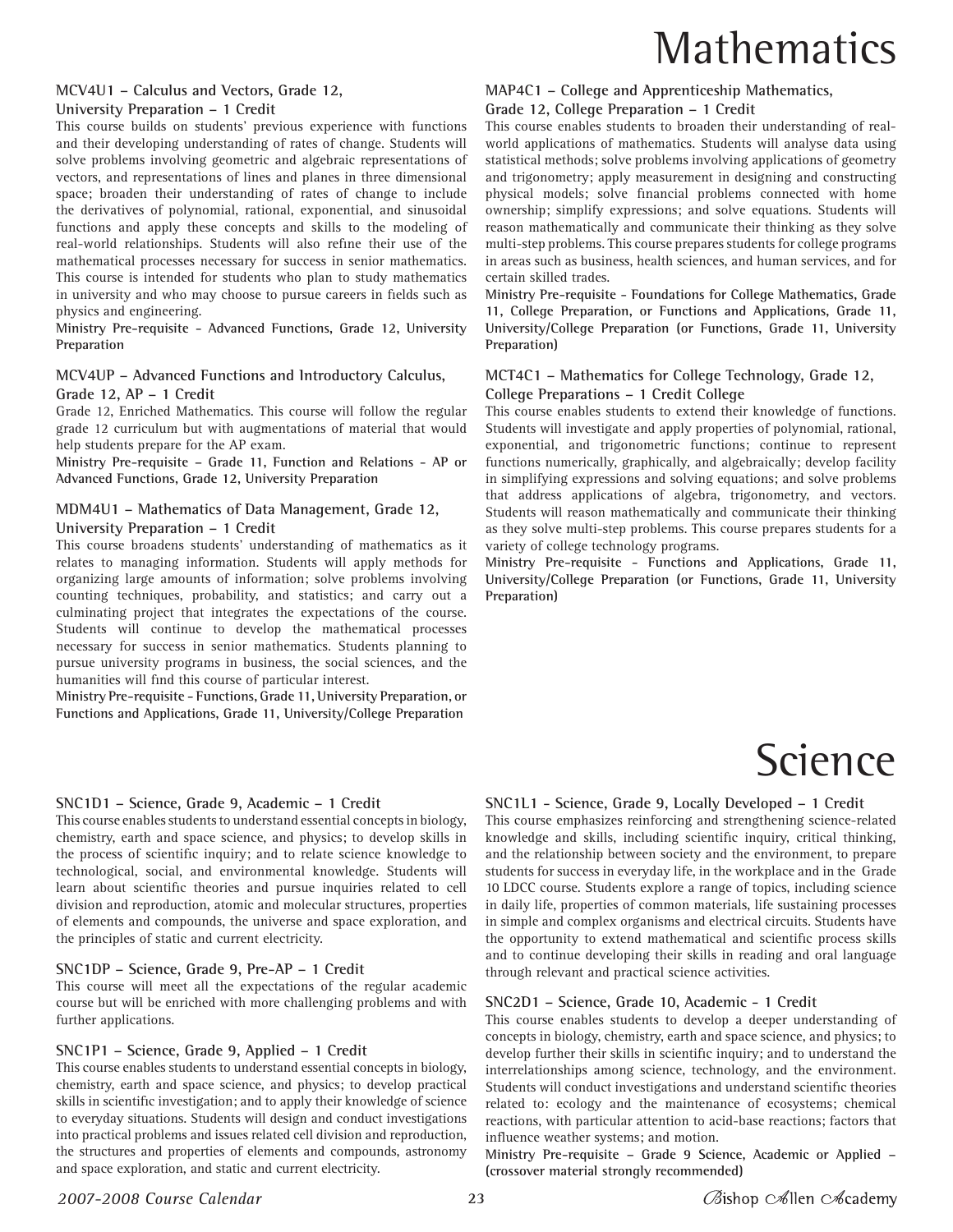# Science

#### **SNC2L1 - Science, Grade 9, Locally Developed – 1 Credit**

This course emphasizes reinforcing and strengthening science-related knowledge and skills, including scientific inquiry, critical thinking, and the environmental impact of science and technology, to prepare students for success in everyday life, in the workplace. Students explore a range of topics, including science in the media, interactions of common materials, interdependence of organisms in communities and using electrical energy. Students have the opportunity to extend mathematical and scientific process skills and to continue developing their skills in reading and oral language through relevant and practical science activities.

#### **SNC2DP – Science, Grade 10, Pre-AP – 1 Credit**

This course will meet all the expectations of the regular academic course but will be enriched with more challenging problems and with further applications. It will provide students with the opportunity to prepare for Advanced Placement courses in grade 12.

**Ministry Pre-requisite – Grade 9 Science, Academic**

#### **SNC2P1 – Science, Grade 10, Applied - 1 Credit**

This course enables students to develop a deeper understanding of concepts in biology, chemistry, earth and space science, and physics; to develop further their practical skills in scientific investigation; and to apply their knowledge of science to real-world situations. Students will design and conduct investigations into everyday problems and issues related to ecological sustainability, chemical reactions, weather systems, and motion.

**Ministry Pre-requisite – Grade 9 Science, Academic or Applied**

#### **SNC3E1 – Science, Grade 11,**

#### **Workplace Preparation – 1 Credit**

This course provides students with the science-related knowledge and skills they need to help them make informed decisions in the workplace and in their personal lives. Students will explore a range of topics, including materials and safety; electrical circuits; microorganisms; the human immune system and defences against disease; and the impact of technology on the environment. Emphasis is placed on relating these topics directly to students' experiences both in the world of work and daily life.

**Ministry Pre-requisite – Grade 10 Science, Academic or Applied**

# **Biology**

#### **SBI3U1 – Biology, Grade 11,**

#### **University Preparation - 1 Credit**

This course furthers students' understanding of the processes involved in biological systems. Students will study cellular functions, genetic continuity, internal systems and regulation, the diversity of living things, and the anatomy, growth, and functions of plants. The course focuses on the theoretical aspect of the topics under study, and helps students refine skills related to scientific investigation. **Ministry Pre-requisite – Grade 10 Science, Academic**

**SBI3UP – Biology, Grade 11, AP – 1 Credit**

This course will meet all the expectations of the regular academic course but will be enriched with more challenging problems and with further applications. It will provide students with the opportunity to prepare for Advanced Placement courses in grade 12.

**Ministry Pre-requisite – Grade 10 Science, Academic**

#### **SBI3C1 – Biology, Grade 11, College Preparation - 1 Credit**

This course focuses on the processes involved in biological systems. Students will learn concepts and theories as they conduct investigations in the areas of cellular biology, microbiology, animal anatomy and physiology, plant structure and physiology, and environmental science.

Emphasis will be placed on the practical application of concepts and skills needed for further study in the various branches of life sciences and related fields.

**Ministry Pre-requisite – Grade 10 Science, Academic or Applied**

#### **SBI4U1 – Biology, Grade 12,**

#### **University Preparation – 1 Credit**

This course provides students with the opportunity for in-depth study of the concepts and processes associated with biological systems. Students will study theory and conduct investigations in the areas of metabolic processes, molecular genetics, homeostasis, evolution, and population dynamics. Emphasis will be placed on achievement of the detailed knowledge and refined skills needed for further study in the various branches of life sciences and related fields.

**Ministry Pre-requisite – Grade 11 Biology, University (Grade 11 Chemistry, University recommended)**

#### **SBI4UP – Biology, Grade 12, AP – 1 Credit**

This course will meet all the expectations of the regular academic course but will be enriched with more challenging problems and with further applications. It will provide students with the opportunity to prepare for an Advanced Placement exam.

**Ministry Pre-requisite – Grade 11 Biology, University**

# **Chemistry**

#### **SCH3U1 – Chemistry, Grade 11, University Preparation - 1 Credit**

This course focuses on the concepts and theories that form the basis of modern chemistry. Students will study the behaviours of solids, liquids, gases, and solutions; investigate changes and relationships in chemical systems; and explore how chemistry is used in developing new products and processes that affect our lives and our environment. Emphasis will also be placed on the importance of chemistry in other branches of science. **Ministry Pre-requisite – Grade 10 Science, Academic**

#### **SCH3UP – Chemistry, Grade 11, AP – 1 Credit**

This course will meet all the expectations of the regular academic course but will be enriched with more challenging problems and with further applications. It will provide students with the opportunity to prepare for Advanced Placement courses in grade 12. **Ministry Pre-requisite – Grade 10 Science, Academic**

#### **SCH4C1 – Chemistry, Grade 12, College Preparation – 1 Credit**

This course introduces students to the concepts that form the basis of modern chemistry. Students will study qualitative analysis, quantitative relationships in chemical reactions, organic chemistry and electrochemistry, and chemistry as it relates to the quality of the environment. Students will employ a variety of laboratory techniques, develop skills of data collection and scientific analysis, and communicate scientific information using appropriate terminology. Emphasis will be placed on the role of chemistry in daily life and in the development of new technologies and products. This course will only be offered alternate years.

**Ministry Pre-requisite – Grade 10 Science, Academic or Applied**

#### **SCH4U1 – Chemistry, Grade 12,**

#### **University Preparation – 1 Credit**

This course enables students to deepen their understanding of chemistry through the study of organic chemistry, energy changes and rates of reaction, chemical equilibrium, atomic and molecular structure, and electrochemistry. Students will further develop problem-solving and laboratory skills as they investigate chemical processes, at the same time refining their ability to communicate scientific information. Emphasis will be placed on the importance of chemistry in daily life, and on evaluating the impact of chemical technology on the environment. **Ministry Pre-requisite – Grade 11 Chemistry, University**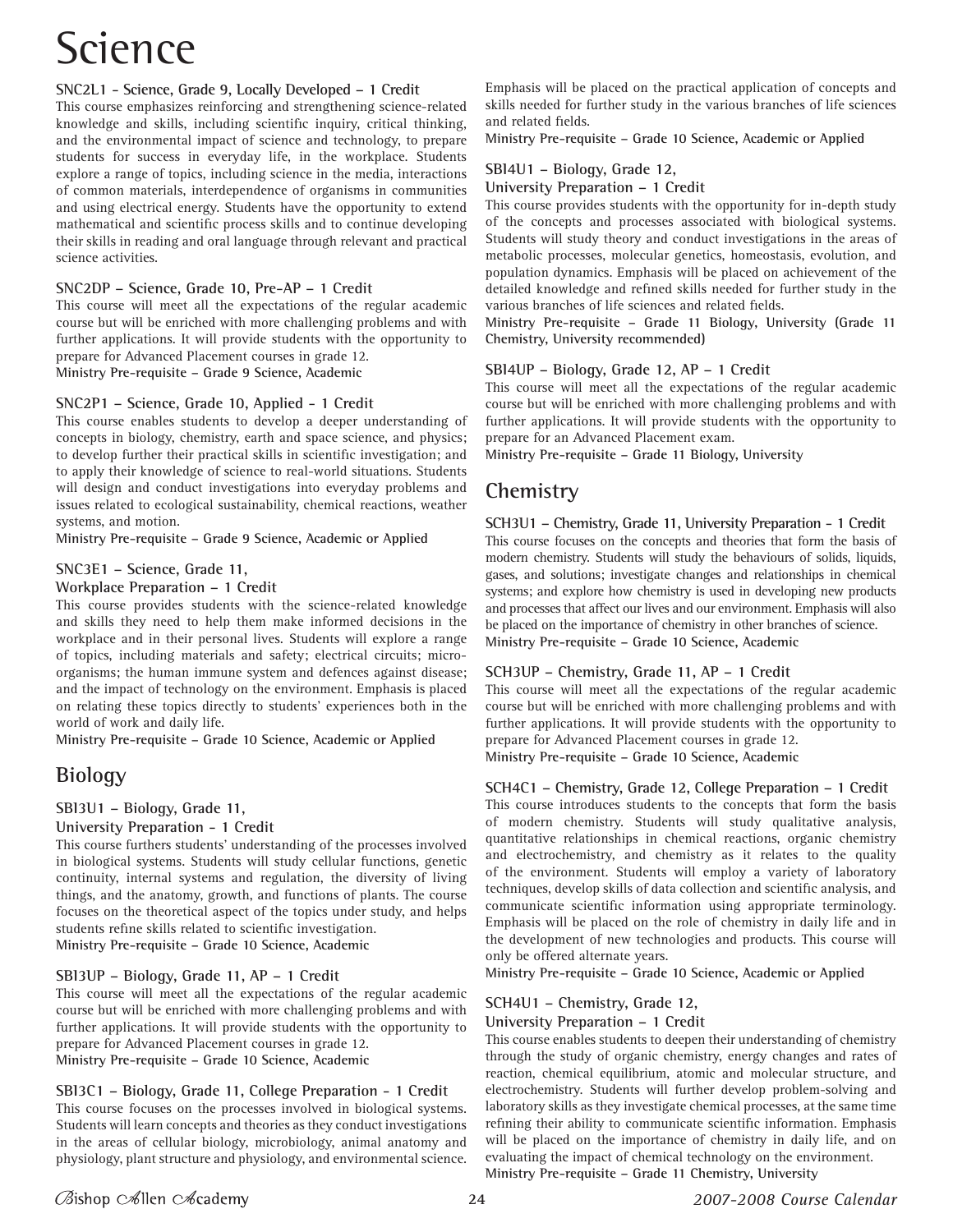# Science

#### **SCH4UP – Chemistry, Grade 12, AP – 1 Credit**

This course will meet all the expectations of the regular academic course but will be enriched with more challenging problems and with further applications. It will provide students with the opportunity to prepare for an Advanced Placement exam.

**Ministry Pre-requisite – Grade 11 Chemistry, University**

## **Physics**

#### **SPH3U1 – Physics, Grade 11, University Preparation - 1 Credit**

This course develops students' understanding of the basic concepts of physics. Students will study the laws of dynamics and explore different kinds of forces, the quantification and forms of energy (mechanical, sound, light, thermal, and electrical), and the way energy is transformed and transmitted. They will develop scientific-inquiry skills as they verify accepted laws and solve both assigned problems and those emerging from their investigations. Students will also analyse the interrelationships between physics and technology, and consider the impact of technological applications of physics on society and the environment.

**Ministry Pre-requisite – Grade 10 Science, Academic**

#### **SPH3UP – Physics, Grade 11, AP – 1 Credit**

This course will meet all the expectations of the regular academic course but will be enriched with more challenging problems and with further applications. It will provide students with the opportunity to prepare for the Advanced Placement courses in grade 12.

**Ministry Pre-requisite – Grade 10 Science, Academic**

**SPH4C1 – Physics, Grade 12, College Preparation – 1 Credit** This course develops students' understanding of the basic concepts of physics. Students will explore these concepts as they relate to mechanical, electrical, fluid (hydraulic and pneumatic), and communications systems, as well as to the operation of commonly used tools and equipment. They will develop scientific-inquiry skills as they verify accepted laws of physics and solve both assigned problems and those emerging from their investigations. Students will also consider the impact of technological applications on physics on society and the environment. This course will only be offered alternate years.

**Ministry Pre-requisite: Grade 9 or 10 Science Academic or Applied**

#### **SPH4U1 – Physics, Grade 12,**

#### **University Preparation – 1 Credit**

This course enables students to deepen their understanding of the concepts and theories of physics. Students will explore further the laws of dynamics and energy transformations, and will investigate electrical, gravitational, and magnetic fields; electromagnetic radiation; and the interface between energy and matter. They will further develop inquiry skills, learning, for example, how the interpretation of experimental data can provide indirect evidence to support the development of a scientific model. Students will also consider the impact on society and the environment of technological applications of physics. **Ministry Pre-requisite – Grade 11 Physics, University**

# **SPH4UP – Physics, Grade 12, AP – 1 Credit**

This course will meet all the expectations of the regular academic course but will be enriched with more challenging problems and with further applications. It will give students the opportunity to prepare for an Advanced Placement exam.

**Ministry Pre-requisite – Grade 11 Physics, University**

# Social Sciences and Humanities

#### **HSB4M1 – Challenge and Change in Society, Grade 12, University/College Preparation – 1 Credit**

This course examines the theories and methodologies used in anthropology, psychology, and sociology to investigate and explain shifts in knowledge, attitudes, beliefs, and behaviour and their impact on society. Students will analyse cultural, social, and biological patterns in human societies, looking at the ways in which those patterns change over time. Students will also explore the ideas of classical and contemporary social theorists, and will apply those ideas to the analysis of contemporary trends.

**Ministry Pre-requisite – Any university, university/college, or college preparation course in social sciences and humanities, English, or Canadian and world studies.**

# **Design and Technology**

**TTI1O1 – Integrated Technologies, Grade 9, Open – 1 Credit** This course introduces you to the use of information technologies in an integrated technological studies environment that includes a computer lab and a modern manufacturing facility. You will access Internet Websites, advanced computer software and Cad-Cam manufacturing technology, to solve problems, complete projects, and strengthen your communication skills.

#### **HSB4MP - Psychology – 1 Credit**

This course examines the theories and methodologies used in anthropology, psychology, and sociology to investigate and explain shifts in knowledge, attitudes, beliefs, and behaviour and their impact on society. Students will analyse cultural, social, and biological patterns in human societies, looking at the ways in which those patterns change over time. Students will also explore the ideas of classical and contemporary social theorists, and will apply those ideas to the analysis of contemporary trends. This course will allow students to write the AP Psychology exam.

**Ministry Pre-requisite – Any university, university/college, or college preparation course in social sciences and humanities, English, or Canadian and world studies.**

**STUDENTS CANNOT TAKE BOTH HSB4M1 and HSB4MP**

# Technological Studies

# **Manufacturing Technology**

**TMJ201 - Manufacturing Technology, Grade 10, Open - 1 Credit** This course introduces students to the scope of the manufacturing industry, the various components used in the design of products, the industrial tools and equipment used, and methods of manufacturing. Students will learn about technical drawing; manufacturing techniques; CAD – CAM Manufacturing Technology, and careers in the manufacturing and design fields.

#### *2007-2008 Course Calendar* **25**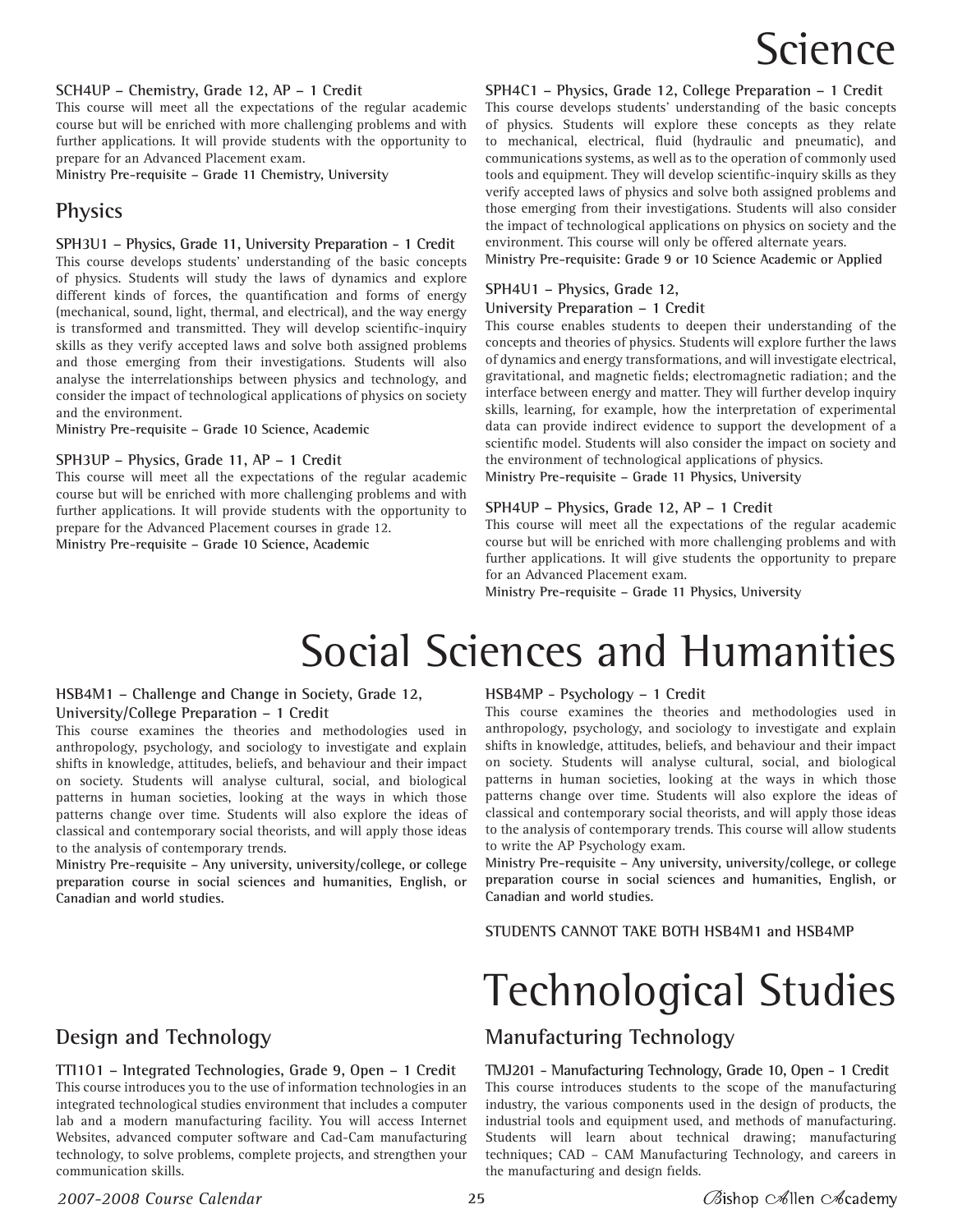# Technological Studies

#### **TMJ3C1 - Manufacturing Engineering Technology, Grade 11, College Preparation – 1 Credit**

This course focuses on design principles; electronic, pneumatic, and hydraulic control systems; and traditional and advanced manufacturing processes. Students will solve problems and make critical decisions necessary to develop efficient production systems. They will also study the broad range of career opportunities available in the manufacturing industry and the impact of its products on individuals, society, and the environment.

#### **TMJ4C1 – Manufacturing Engineering Technology, Grade 12, College Preparation – 1 Credit**

This course focuses on advanced manufacturing and engineering and provides students with an opportunity to develop specialized knowledge and skills used in sophisticated production processes. Students will solve problems, make the decisions necessary to develop a product for manufacture, and examine production methods, quality control systems, and environmental and societal impacts.

**Ministry Pre-requisite – Grade 11 Manufacturing Engineering Technology, College**

# **Technological Design**

## **TDJ201 - Technological Design, Grade 10, Open - 1 Credit**

This course requires students to draw to Industry Standards Technical Production Drawings. Students will learn the following: how to execute technical drawings with AutoCAD. Apply the physical representations of selected materials and their application in product design; various technical presentation techniques. They will also become aware of design and engineering related careers.

### **TDJ3M1 - Technological Design, Grade 11,**

#### **University/College Preparation – 1 Credit**

This course provides students with opportunities to apply the principles of technological design to challenges in communications, manufacturing, electronics, transportation, architecture, industrial and consumer products, health and safety equipment, and environmental services. Students will identify user needs, estimate labour and material costs, analyse material characteristics, and illustrate design solutions, using traditional and computer-based methods. They will also acquire the basic design skills required for post secondary studies in engineering, manufacturing, architecture, and construction.

# **TDJ4M1 – Technological Design, Grade 12,**

#### **University/College Preparation – 1 Credit**

This course provides students with opportunities to solve problems in design through the use of technical drawings, model building, testing, and marketing. Students will research, design, and test solutions for residential or commercial architecture, industrial engineering, and manufacturing. They will also examine the educational requirements of a technical-design-related career in engineering, architecture, or industrial design.

**Ministry Pre-requisite – Grade 11 Technological Design, University/ College**

# **Computer Studies**

#### **TIK201 – Computer and Information Science, Grade 10, Open – 1 Credit**

This course introduces students to computer science concepts. Students will learn about the stages in software design; the fundamental programming constructs of sequence, selection and repetition; the functions of internal and external computer components; the relationship among networks, operating systems, and application software and their uses; and how programming languages evolve. Students will also develop an awareness of computer-related careers.

#### **ICS3M1 - Computer and Information Science, Grade 11, University/College Preparation - 1 Credit**

This course helps students examine computer science concepts. Students will outline stages in software development, define standard control and data structures, identify on- and off-line resources, explain the functions of basic computer components, and develop programming and problem-solving skills by using operating systems and implementing defined practices. As well as identifying careers in computer science, students will develop an understanding of the ethical use of computers and the impact of emergent technologies on society.

#### **ICS4M1 – Computer and Information Science, Grade 12, University/College Preparation – 1 Credit**

This course helps students use programming and software engineering principles to design and develop algorithms and programs. Students will use software development and diagnostic tools, implement data structures and algorithms, and use file management techniques in project settings. They will also develop an understanding of the ethics of computer use and the impact of information technology on the community, and will explore post secondary education.

**Ministry Pre-requisite – Grade 11 Computer and Information Science, University/College**

# Theology

**HRE1O1 – Theology, Grade 9, Open – 1 Credit (Be With Me)** This course uses the Beatitudes as a framework to examine the attitudes and actions that characterize the Christian Life. Students will derive knowledge and skills from a study of scripture, Profession of Faith, Christian Moral Development, Prayer, Sacramental Life, and Family Life. Students are encouraged to grow in Gospel values while actively engaging in a variety of challenging educational activities.

## **HRE201 – Christ and Culture, Grade 10, Open – 1 Credit**

This course assists students, with the help of the Gospel and the Catechism of the Catholic Church, in participating as Catholic Christians in the shaping of our culture. The relationship between the Person and message of Christ and the dominant attitudes of contemporary culture will be examined by focusing on three key elements as seen from a Christian perspective: 1) the human being – the student- who enters into dialogue with Christ and culture; 2) culture and the things that shape culture in Canada; 3) the Person of Christ as He is present and active among us and in us today in the power of the Holy Spirit. Students will be given the means with which to make sound moral choices and judgements in both personal and social phases of life while living in a pluralistic and secular society.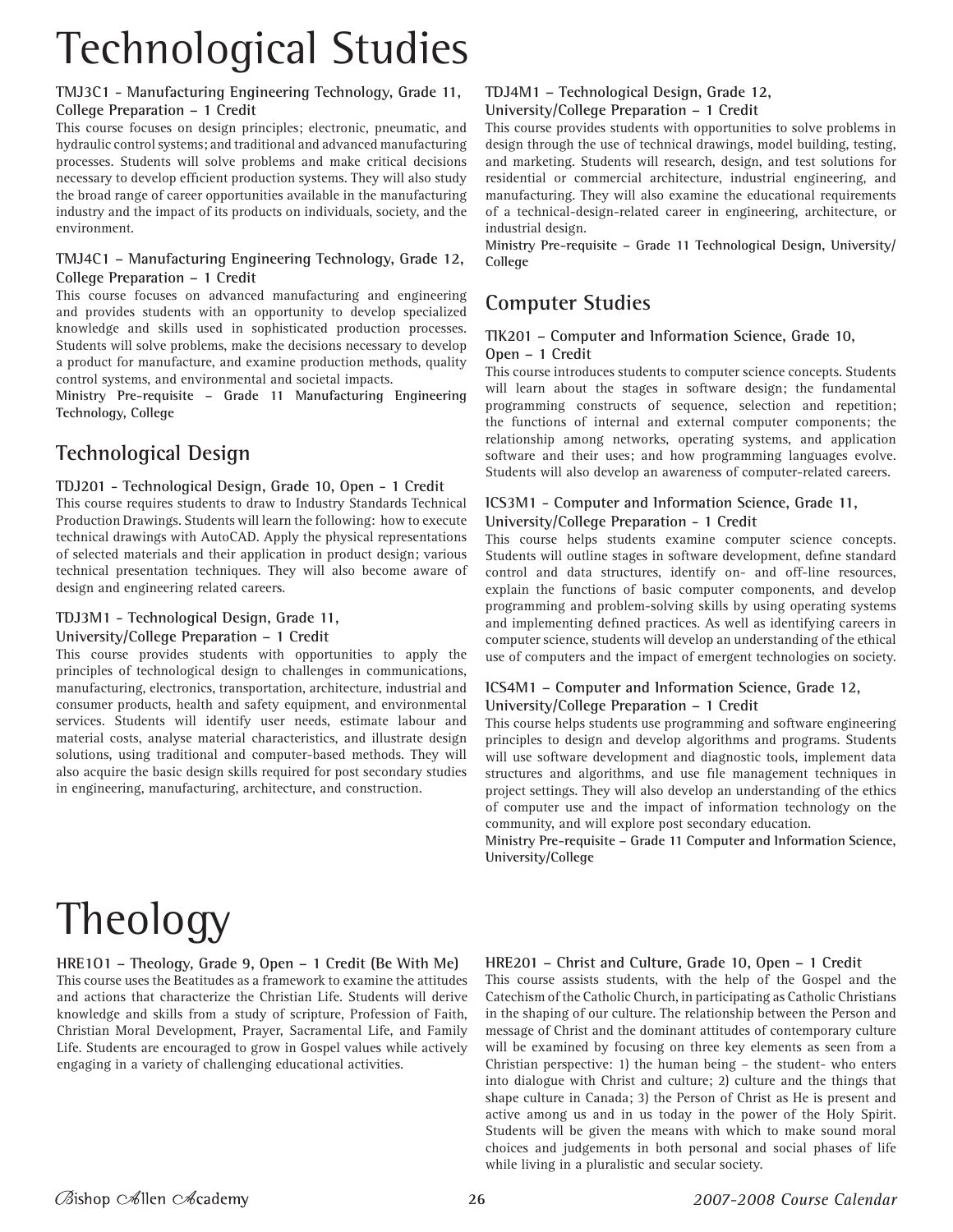# Theology

#### **HRT3M1 – World Religions/Faith and Culture, Grade 11, University/College Preparation - 1 Credit**

World Religions/Faith and Culture introduces students to the various expressions of humanity's responses to the mysteries of life. Its purpose is to familiarize students with religious worldviews and to compare the moral teachings of the various world religions with those of contemporary culture. This exploration may lead students to a more authentic adherence to their own religious traditions and a deeper commitment to the Catholic faith. It can break down prejudice and misconceptions about other religious traditions, while at the same time, developing an understanding of the role morality plays in the human search for meaning and purpose.

#### **HRT3MP – World Religions/Faith and Culture, Grade 11, University/College Preparation - 1 Credit**

World Religions/Faith and Culture introduces students to the various expressions of humanity's responses to the mysteries of life. Its purpose is to familiarize students with religious worldviews and to compare the moral teachings of the various world religions with those of contemporary culture. This exploration may lead students to a more authentic adherence to their own religious traditions and a deeper commitment to the Catholic faith. It can break down prejudice and misconceptions about other religious traditions, while at the same time, developing an understanding of the role morality plays in the human search for meaning and purpose.

**This course is intended for students taking CHY4UP with the intention of writing the AP World History exam.**

#### **HRF301 – World Religions: Beliefs and Daily Life, Grade 11, Open – 1 Credit**

This course introduces students to the range and diversity of world religions, and examines how systems of belief affect individual lives and social relationships. Students will learn about a variety of religious beliefs, teachings, traditions, and practices. The course also helps students to develop skills used in researching and investigating topics related to world religions.

#### **HRE4M1 – Church and Culture: In Search of the Good, Grade 12, University/College Preparation – 1 Credit**

This course is directed toward the clear identification of Catholic moral principles and the concrete application of these principles in the lives of students. The course proceeds from foundational beliefs rooted in Sacred Scripture concerning justice and peace to an exploration of the principles that shape Christian life. In the Family Life Education strand, students explore a variety of topics related to the themes of personhood,

interpersonal relationships and sexuality. Special attention is given to the interaction between the Church and culture. The modern world is characterized by a multiplicity of values, philosophies, and ideologies. In a democratic, pluralistic society, these concepts may creatively reinforce one another or they may compete with and contradict one another. The Christian moral life is a call to follow Jesus Christ, to believe in the redemptive love of God for humankind and to proclaim and incarnate the reign of God as inaugurated by Jesus Christ. This course is intended to prepare the senior student for this lifelong task. **(This course or HRE 4O1 is mandatory) Pre-requisite: Grade 11 University Religion and/or Grade 11 University English**

#### **HRE4O1 – Church and Culture: Creating a Christian Lifestyle, Grade 12, Open – 1 Credit**

This course assists students in their development of the skills and knowledge necessary to live lives of full maturity. Within the Catholic faith tradition, it is believed that this growth towards human maturity is best served when students are able to define themselves authentically in relation to their God, to other people and to their world. In the Family Life Education strand, students explore a variety of topics related to the themes of personhood, interpersonal relationships and sexuality. Students will demonstrate knowledge of the prophetic tradition in Scripture, become familiar with the social teachings of the Catholic Church, explore contemporary notions of spirituality and prayer, and recognize the importance, power, and potential of the human person in relation to morality and personal choices concerning future life paths. **(This course or HRE 4M1 is mandatory)**

**Pre-requisite: Grade 11 College or University Religion and/or Grade 11 College or University English**

#### **HZT4U1 – Philosophy: Questions and Theories, Grade 12, University Preparation – 1 Credit**

This course addresses three (or more) of the main areas of philosophy: metaphysics, logic, epistemology, ethics, social and political philosophy, and aesthetics. Students will learn critical thinking skills, the main ideas expressed by philosophers from a variety of the world's traditions, how to develop and explain their own philosophical ideas, and how to apply those ideas to contemporary social issues and personal experiences. This course will also help students refine skills used in researching and investigating topics in philosophy.

**(This is an elective course which cannot be taken instead of HRE4M1 or HRE4O1) Ministry Pre-requisite: Any Grade 11 or 12 university or university/college preparation course in social sciences and humanities, English, or Canadian and world studies.**



# **Toronto Catholic District School Board Trustees 2006 - 2007**

#### **WARDS**

| 1. Joseph Martino           | 416-512-3401 |
|-----------------------------|--------------|
| 2. Ann Andrachuk            | 416-512-3402 |
| 3. Sal Piccininni           | 416-512-3403 |
| 4. Mary Cicogna, Vice-Chair | 416-512-3404 |
| 5. Maria Rizzo              | 416-512-3405 |
| 6. Christine Nunziata       | 416-512-3406 |
| 7. John Del Grande          | 416-512-3407 |
|                             |              |

| 8. Oliver Carroll, Chair               | 416-512-3408 |
|----------------------------------------|--------------|
| 9. Catherine Le Blanc-Miller           | 416-512-3409 |
| 10. Barbara Poplawski                  | 416-512-3410 |
| 11. Angela Kennedy, Honorary Treasurer | 416-512-3411 |
| 12. Paul John Crawford                 | 416-512-3412 |
| Ihor Korbabicz, Student Trustee        | 416-512-3413 |